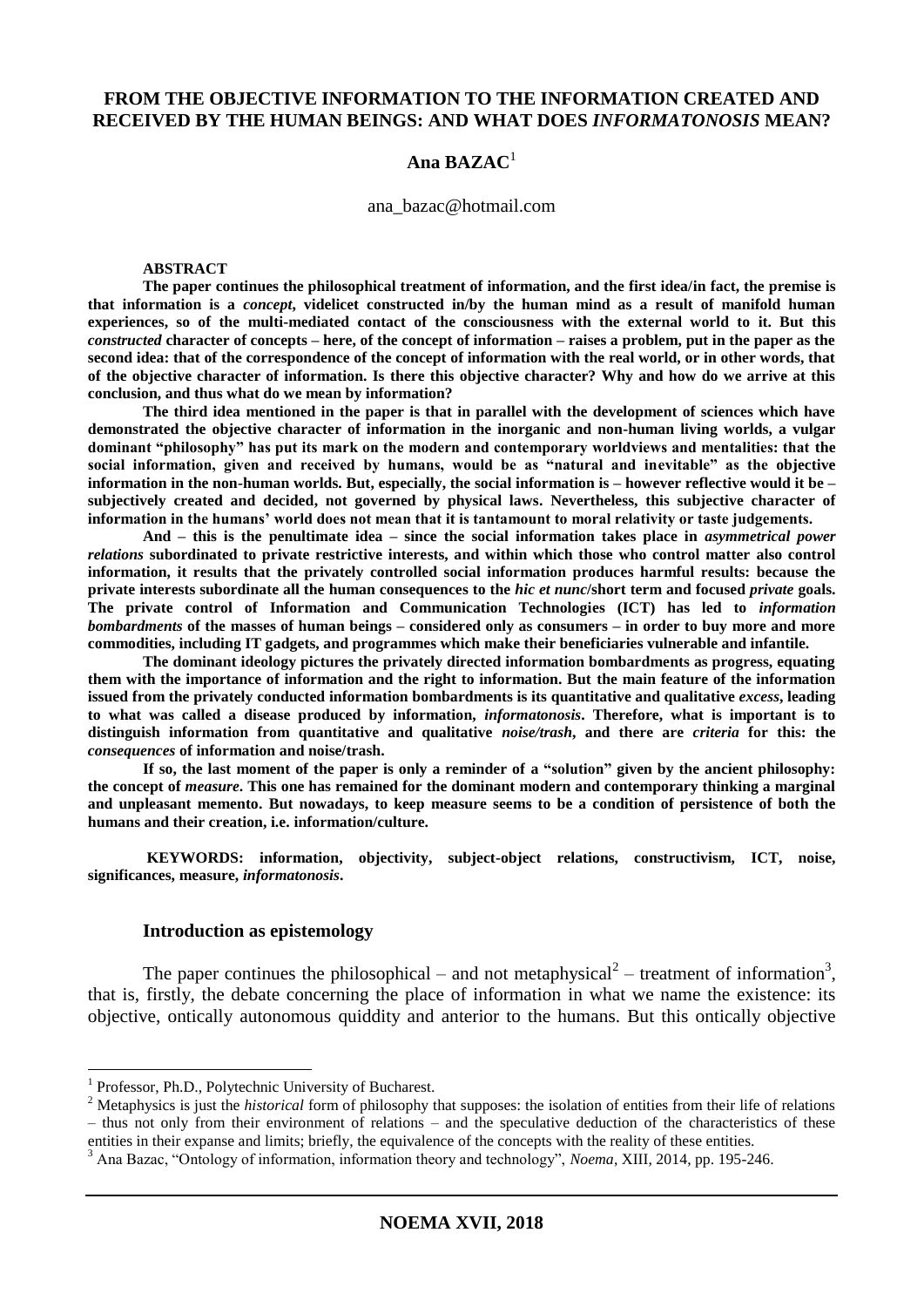character is united with or rather tackled in what is called, from Kant on, *constructivism*<sup>4</sup>: namely, in the existence things are outside us and independent from us but only *by the fact that they exist*/at this level of *simple existence*, acknowledged by us as *simple existence*; but *as they are known* by us/as they present themselves to us/as their properties are emphasized to us *they are the results of the mental processes* of man/of man's consciousness that constructs/gives the facets of the reality as we consider them. The data are *objective* in the sense that they arrive to us through the sense organs and, in the last instance, without this source of the sensible experience<sup>5</sup> there is no knowledge, furniture of one's mind. But these ones/their *forms* are the result of the construction of mind<sup>6</sup>.

Therefore, as we must not ignore the construction of knowledge, we must never forget that this knowledge reflects an objective world. When this world is fathomed in science, the researchers know that their concepts and hypotheses are constructed – have a history and logic<sup>7</sup> – but when they begin to research, they focus on and emphasise the real world they are interested about, as this one appears with the help of concepts, instruments etc.

(For example, discussing man's relation with nature, one ought *to surpass* both the view that nature as such does not exist because it is socially/culturally approached – consequently, 'people's representations about nature would be only subjective and thus, they do not matter, simply, they are not able to reveal what in fact takes place' – and the hybrid perspective of the inexistence of the peculiarity of nature and of man because of their profound mixture. Or, man and nature are interrelated, and man is who sees nature  $8 -$  not inversely  $-$  but they are two different systems, though intersected, and not superposed. This means that each of them has its own complexity, on which the complexity generated by man's action in nature brings new problems.

"For the problem of climate change is constituted precisely by how social relations combine with natural ones that are not of their making. Without the primacy of the totalities of nature, emitting CO2 and other greenhouse gases would present no problem. When humans decide whether to extract fossil fuels or not, subsidise the industry or not, slash emissions worldwide or not, they take decisions on the material bridge that connects them to all the factors of the earth system, which then pull off the consequences. If the bridge did not span two sides, the decisions would have no meaning"<sup>9</sup>.

And, we should remember that the intersection and mixture of nature and society generates a "third" system: that of this mixture).

These two aspects – the *objective* origin and the *subjective* construction of knowledge – are not separated and independent from one another, but always *mutually verify each other* through the multiform human *experience*:

a) knowledge corresponds to reality *as if* their results would be copies of this one<sup>10</sup>, and this correspondence is assured by what was called (discursive and in action) *practice*<sup>11</sup>. And this is

<sup>4</sup> We could not ignore a constructivist *avant la lettre*, Aristotle: who said that time is mind-dependent (*Physics*, IV, 223a), i.e. time is dependent on the reason placed in the soul, able to count the number of changes between *before* and *after*; or, in *Metaphysics*, 1053a, that "knowledge or sense perception as a measure of things for the same reason, because through them we come to know something; whereas really they are measured themselves rather than measure other things. But our experience is as though someone else measured us, and we learned our height by noticing to what extent he applied his foot-rule to us".

 $<sup>5</sup>$  "Natural"/without apparatuses or with them, the experience is always sensible.</sup>

<sup>6</sup> Ana Bazac, "The construction of the scientific object and its confrontation", *Noema*, XVI, 2017, pp. 219-240.

<sup>7</sup> See Lorraine Daston (Ed.), *Biographies of Scientific Objects*, Chicago, University of Chicago Press, 2000.

<sup>&</sup>lt;sup>8</sup> In other words: man is who intends to know, who focuses on – thus, who arrives to know – the objects. Man does not know/ does not aim at knowing his own sensations, but the *objects*. He certainly arrives to know his own sensations too, but only in a secondary abstraction.

<sup>&</sup>lt;sup>9</sup> Andreas Malm, *The Progress of This Storm: Nature and Society in a Warming World*, London, Verso, 2018, p. 74.

 $10$  This correspondence is put to the test in the situation of conjectural scientific theories; they are conjectural because they cannot be observed /experimented but, at the same time, they are not "metaphysics" because they may be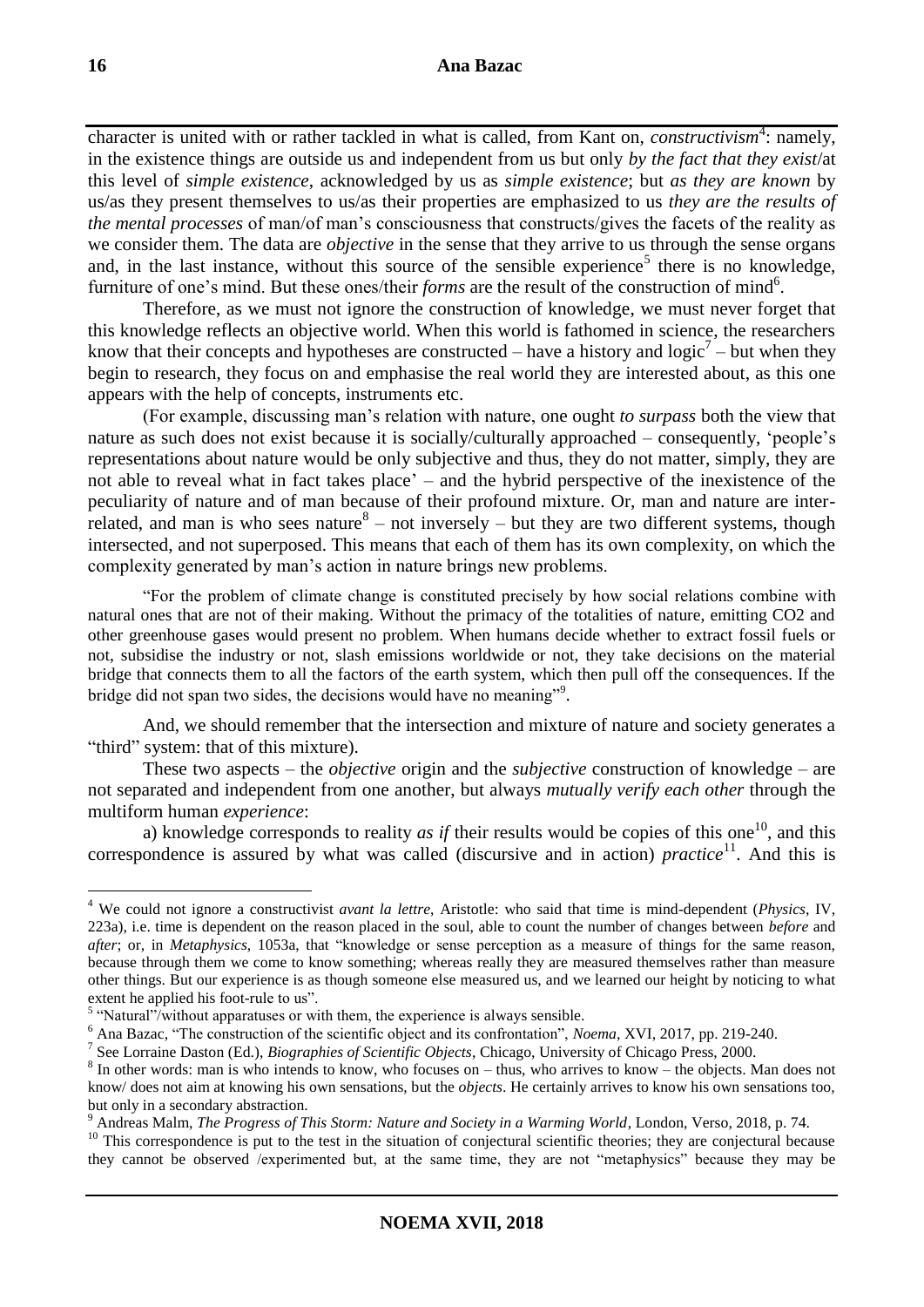# **17 From the Objective Information Created and Received by the Human Beings: And What Does** *Informatonosis* **Mean?**

because in Kant the imagination is *both* reproductive and productive<sup>12</sup>. Or because in Husserl there is first an *Urimpression* – the always first, primary reception of the external world through sensations, thus a passive copying which firstly distinguishes between the external world and the receiver but then/at the same time unites them in the action of reception as such – and then *the intentional* does always *focus* by taking account of the *Urimpression*. This one is the ground of intentionality. Or because there is a close connection between the modal/context dependent images and symbols created in the brain through sensations and perceptions of the external world and, on the other hand, the a-modal symbols constituted on a higher level, as the elegant formalisms representing knowledge and the knowing: therefore, the knowledge as we know it is not a direct construction of the mind, but is grounded, including in what was called "situated action"<sup>13</sup>.

1

<sup>11</sup> Practice is the *medium* between the mind/even the consciousness where the symbols are forged and, on the other hand, the human language. Discussing the origin of the constitution of the humans, we may presume that the practical needs were the impulses of specific gestures and sounds which were proto-languages; these ones became languages only becoming autonomous and/but serving the practical needs. The practical needs – showing to proto-humans (let say, to the *Australopithecus*) the information related to the environment, to specific targets within the environment (an animal, for example) and to their own collective possibility and means – have continued, the new stage of man was that of *homo habilis* (the "toolmaking animal", as Franklin characterised the humans) and thus the schemes, symbols and images have been created and stratified in the mind, as well as those related to the language. (Thus, we may also understand the consciousness as a *medium* between the brain processes and the whole activity of practice. Or: the brain processes as *medium* between the external world and the consciousness. These "alternatives" – which in fact reflect only the apparently disjunctive viewpoints of researchers over time, linked to both the level of scientific cognisance and the worldview of the moment – are the faces of the same unique process and phenomenon of man as *conscious animal within its environment*). (Hegel has theorised the concept of mediation – but not concretised in this manner – and Husserl has followed him, see Tran Duc Thao, "Dialectical Logic as the General Logic of Temporalization", in A-T. Tymieniecka (ed.), *Analecta Husserliana* Vol. XVLI, Kluwer Academic Publishers, 1995, pp.155-166).

 Letting aside the process of hominisation, we may give value to practice if we understand it as material and spiritual relationship between man and the world. Its result and end, at the same time, are both the transformation of *man* in his entirety (his body, mind, values, feelings, powers) and – keep attention – the material and spiritual transformation of the *world*. One side – the material *or* the spiritual – is impossible without the other one, and thus practice must not be reduced and simplified. Its result – in phenomenological view (that has continued Kant's constructivism) – is that "reality is that which we produce", including its *meanings* existing only insofar as the humans make their idea building practice. Once more, practice is "a total experience", "the existence actually lived" giving just the aggregate of meanings, a lived experience of the world giving "the life-world"/*Lebenswelt* outside which there are no man, consciousness, ideas, meanings, Tran Duc Thao, "Marxisme et phenomenology", *Revue Internationale*, N°2, 1946, pp. 168-174.

 As it is known, when sciences were not yet developed, the philosophers spoke (as Leibniz) about *forces* determining the natural processes. But how did they arrive to this concept? They certainly generalised the trivial examples of mechanics, and they have forged the philosophical abstraction starting from the consequences of a global mysterious mechanism, as absolutely independent from the human mind that has thought and thinks all of these. And – it's interesting – once they have coined the name/this abstraction, they made it autonomous from both the mechanistic movements from close to closer and the process of thinking. Only later on, philosophy has understood the object-subject interdependence. *The process of practice is just this interdependence*.

<sup>12</sup> This aspect is highlighted from a phenomenological viewpoint by Michel Henry, *L'essence de la manifestation*, Paris, PUF, 1963, where the imagination, by being reflective, has a power of objectification and thus constitutes the *horizon* of the objective world; but even by this fact it is constructive, and at the same time affected by this horizon; that meaning that the constructed world by our imagination is not tantamount to the objective world but is *mediating* our relationships with the world, namely, throwing a light on both our exteriority and our inner power of imagination that gives much more than the external world.

<sup>13</sup> Lawrence W. Barsalou, "Grounded Cognition", *Annual Review of Psychology*, 59, 2008, pp. 617-664.

calculated on the basis of physical concepts and mathematical developments. See the conclusion of multiple histories of the beginning of the Universe, emphasised by the top down approach (from the present to the past) that circumscribes one history according to "the question asked", S. W. Hawking, Thomas Herzog, "Populating the Landscape: A Top Down Approach", *Physical review D: Particles and fields*, 73(12) · February 2006, DOI: 10.1103/PhysRevD.73.123527.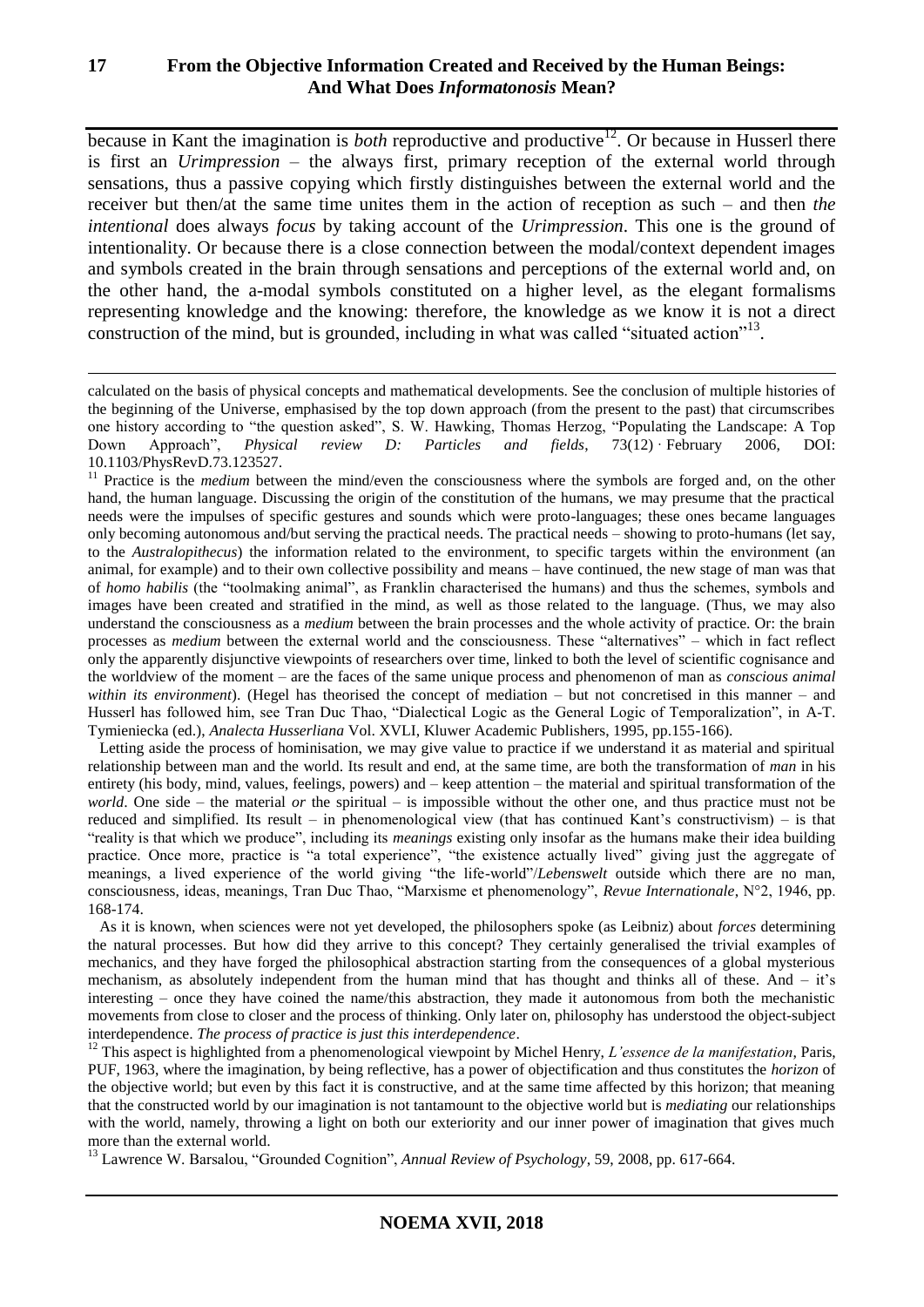b) But, at the same time, reality appears as it is understood  $-$  i.e. defined; and certainly according to the patterns of thinking in different epochs.

The history of thinking shows us that  $-$  also because of the constitution of man's biology and mind fit for its life within the mezzo-world, not in the subatomic and nor in the high macroscopic ones – first, the humans were convinced that reality *is* because it is tangible and visible. So, for them the words were only copies of things, and when they were pronounced the speakers knew/were convinced that the words stand for the things they name. To this mezzo-world has the Newtonian physics corresponded. Everything was seen and only what was seen was measured. A "structural" science has been formed, full of descriptions where the favourite verb was "is". This physics was in accordance with an *ontology* (having an old history) that has always sought and continued to seeking for the *stable* and *unchanged* principles explaining the tangible world and giving the *identity* of things which "are". And since the model was the visible and tangible world, the principles themselves and other philosophical abstractions were *objectified*: they "were" *as if* they would have been banal tangible things.

Following Kant, in the second half of the  $19<sup>th</sup>$  century Marx and Engels have given arguments for a strange enough philosophy for their time: that the *concepts* are not copies of objective essences, because there are no objective entities with immutable essences, we cannot isolate the objects from the amalgam of *relations* which form these objects, and we cannot speculatively ignore the amalgam of relations – thus, neither the contradictions which are the inherent pattern of relations.

Gaston Bachelard in 1931<sup>14</sup>, Alfred Korzybski in 1933, have observed the transition from the Newtonian science (that led to reductionism/simplification<sup>15</sup>, not only necessary at the dawn of modern sciences, but also as a manifestation of the "ideological disjunction science-philosophy"<sup>16</sup>) to that imbued with the spirit of Einstein's physics: the transition from *identification* of objects and immutable mechanisms to *processes* and *functions*, to *behaviours* which give the momentary specific existence of different forms of matter, then to the pre-eminence of *relations* which form the forms (over the old assumption of things as primordial and of absolute tangible matter), to the *forms* not as qualities of the old ontological objects, but as manifestations and effects of relations $17$ . Even "the laws of nature are relations which are discovered between events which are actually observed, or which are *fundamentally observable*"<sup>18</sup>.

And in this constructivist science – opposed to the former, objectivist one – the words as such are no longer names of only what is tangible, thus the words do no longer represent/copy the

<sup>&</sup>lt;sup>14</sup> See Ana Bazac, "What does a new scientific spirit mean? Bachelard from the thirties of the last century and the [science of our days"](http://noema.crifst.ro/ARHIVA/2017_02_01.pdf), *Noema*, XVI, 2017, pp. 47-69.

<sup>&</sup>lt;sup>15</sup> Actually, the Newtonian science did not lead to simplification made by the scientists as such: because, with the whole inertia of the "normal science" (Kuhn) and the shortcomings of the human psychology of scientists – science means just *to question the premises* of a theory, and in this questioning the scientific research was interested to go forward. Rather, "simplification" was a conclusion: on the one hand, made by the idealistic philosophy in its opposition against positivism – this last word with or without quotation marks – and on the other hand, thrown to the large public from an anti-science viewpoint.

<sup>16</sup> Edgar Morin, *Introduction à la pensée complexe*, Paris, Éditions du Seuil, 1990.

<sup>&</sup>lt;sup>17</sup> However, favouring relations instead of something "solid" does not mean that this "solid" form does not exist. See R. Feynman, B. Leighton, M. Sands*, The Feynman Lectures on Physics: Mainly Mechanics, Radiation and Heat*, Volume I, Menlo Park, Ca., Addison-Wesley Publishing, 1963, http://www.feynmanlectures.caltech.edu/I\_01.html#Ch1-S2. Only that the atoms are structures formed  $-$  inherently  $-$  as a result of inner relations.

Anyway, the "pre-eminence" of relations or the dynamic unity of structures and relations "accommodates the chickenegg predicament", François Diaz-Maurín, Mario Gianpietro, *Complex Systems and Energy*, 2013, DOI:10.1016/B978-0-  $12-409548-9.01549-9$ , pp. 1-21 (p. 15).

<sup>18</sup> Alfred Korzybski, *Science and Sanity. An Introduction to Non-Aristotelian Systems and Semantics* (1933), Fifth edition with Preface by Robert P. Pula (1994), New York, Institute of General Semantics, 2000, p. 696.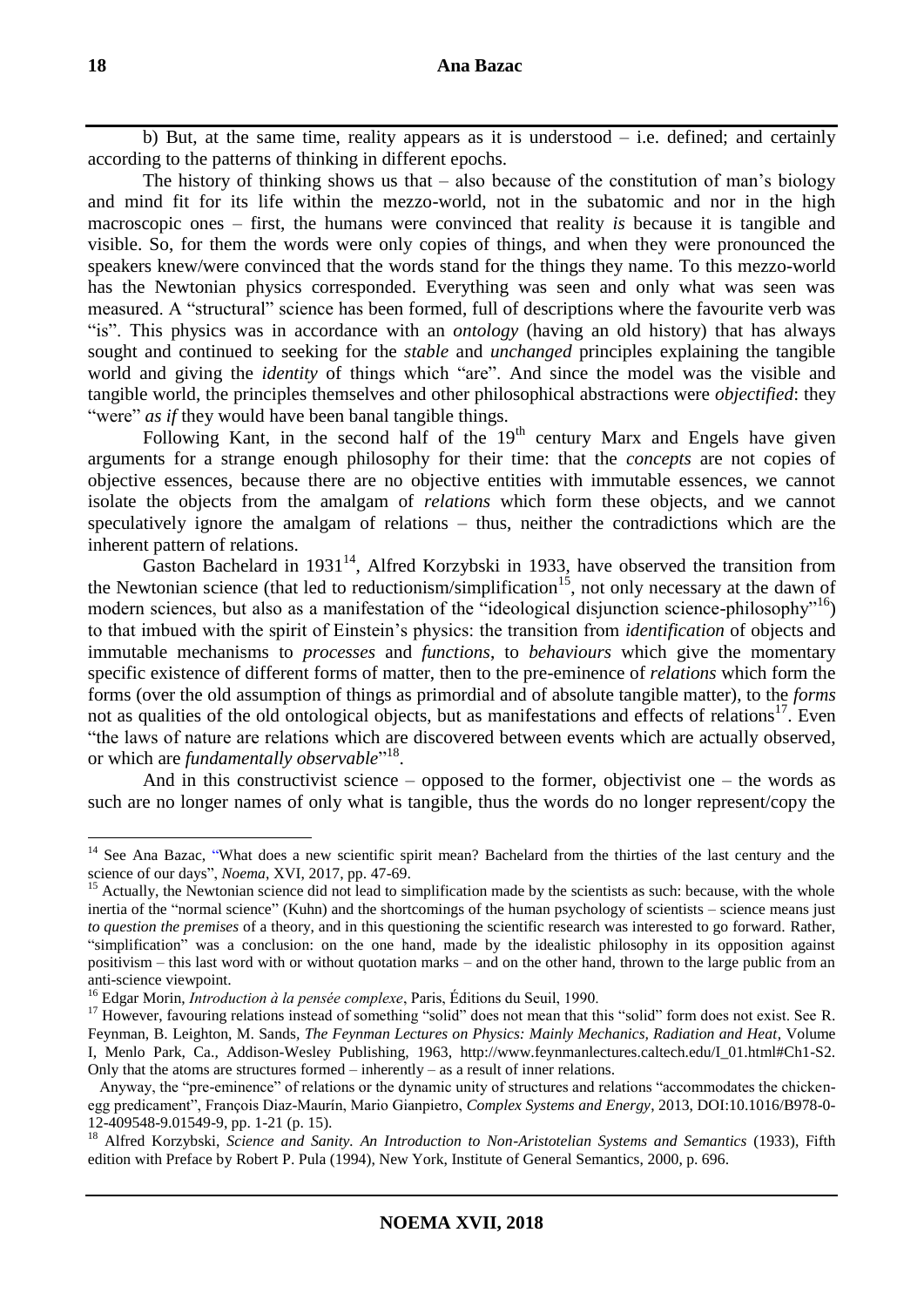"matter", thus again the old tangible matter is only a moment of the reality of matter: the new names of different bits of matter no longer correspond to any observable structure in the mezzoworld; while the *molecules* have the features of the material they belong to (let say, water), the *atoms* no longer have them (but they have the features of the chemical elements, let say, oxygen and hydrogen), and lesser the *electrons* ("inferential entities"<sup>19</sup>) and the other subatomic particles; these ones are not merely "matter", but *forms* in movement<sup>20</sup>, or manifestations of relations: behaviours of different forces and energies in concrete conditions (therefore, having also the form of particle). We do no see the quarks etc., we measure features and relations – the results, the *meanings* and the *quantities* of these meanings are the quanta – and put them into evidence in physical theories: as symbols, and not as physical entities, but reflecting *states* of reality<sup>21</sup>. These states are *whole* phenomena, because we cannot measure/give unambiguously independent properties from the whole phenomenon: the image of the quantum *ontos* is depending on the observation that, at this moment, it shows the interdependence of the features and relations of reality. The ontology of the quantum world is "materialist" in the sense that the features and relations are objective and constituents of the material world of atoms. But ontology exists only because the human mind has conceived it: namely, the research of the quantum world has showed that "the independent reality can be reflected completely in the whole series of phenomena. This means in effect that we can know the independent reality itself" $^{22}$ .

Therefore, the perspective here is of *lucid/practical realism*: neither of naïve realism where our knowledge is simple copies of things (made by our mind), nor of subjective idealism where the things exist only as they are grasped by us, and nor of objective idealism where the things are the manifestations of a spirit anterior to them; all of these conceptions being only *historical* attempts of man to understand the world. The lucid realism is *realism* – viz. the theory of the anteriority of the world towards man – doubled with the *constructivism* that refers to the cognition of the world: in this process of ken, *fidelity towards the object* has the same importance as the *understanding* of this one, on the basis of associations etc./of the mental analysis of ideas. The ideas are the *medium term* between our consciousness and reality: of course, we refer to things, but through the ideas about them. Consequently, the lucid/practical realism fathoms *things – thus, including the information – as both objective and subjective*.

<sup>&</sup>lt;sup>19</sup> Ibidem.

<sup>&</sup>lt;sup>20</sup> As we know, they were and are emphasised as excitations of quantum fields obtained by colliding them in accelerators of high energy scales and *measuring* the different properties of excitations; the measuring is possible through mathematical models applied to physics: the criterion of the application is the *quantum*, the last, indivisible quantity of the *value* of the energy of particles, and thus the measuring shows the number of quanta (actually, every physical property may be quantised, but every physical property is in specific conditions/as a result of different treatments of energies; this is the reason of their individuality, measured as discontinuity/discrete numerical values).

<sup>&</sup>lt;sup>21</sup> Size matters. See *Feynman Lectures on Physics*, Vol. I, Ch. 37, http://www.feynmanlectures.caltech.edu/I\_37.html: "Because atomic behavior is so unlike ordinary experience, it is very difficult to get used to and it appears peculiar and mysterious to everyone, both to the novice and to the experienced physicist. Even the experts do not understand it the way they would like to, and it is perfectly reasonable that they should not, because all of direct, human experience and of human intuition applies to large objects. We know how large objects will act, but things on a small scale just do not act that way. So we have to learn about them in a sort of abstract or imaginative fashion and not by connection with our direct experience". And a phenomenon on this small scale "is impossible, *absolutely* impossible, to explain in any classical way, and which has in it the heart of quantum mechanics".

<sup>&</sup>lt;sup>22</sup> And: "But quantum mechanically we cannot apply all relevant abstractions together in an unambiguous way and therefore whatever we say about independent reality is only implicit in this way of using concepts…the mathematics must not be regarded as reflecting an independent quantum reality that is well defined, but rather that it constitutes in essence only knowledge about the statistics of the quantum phenomena", David Bohm & Basil J. Hiley, *The Undivided Universe*, London, New York, Routledge, 1993, p. 17.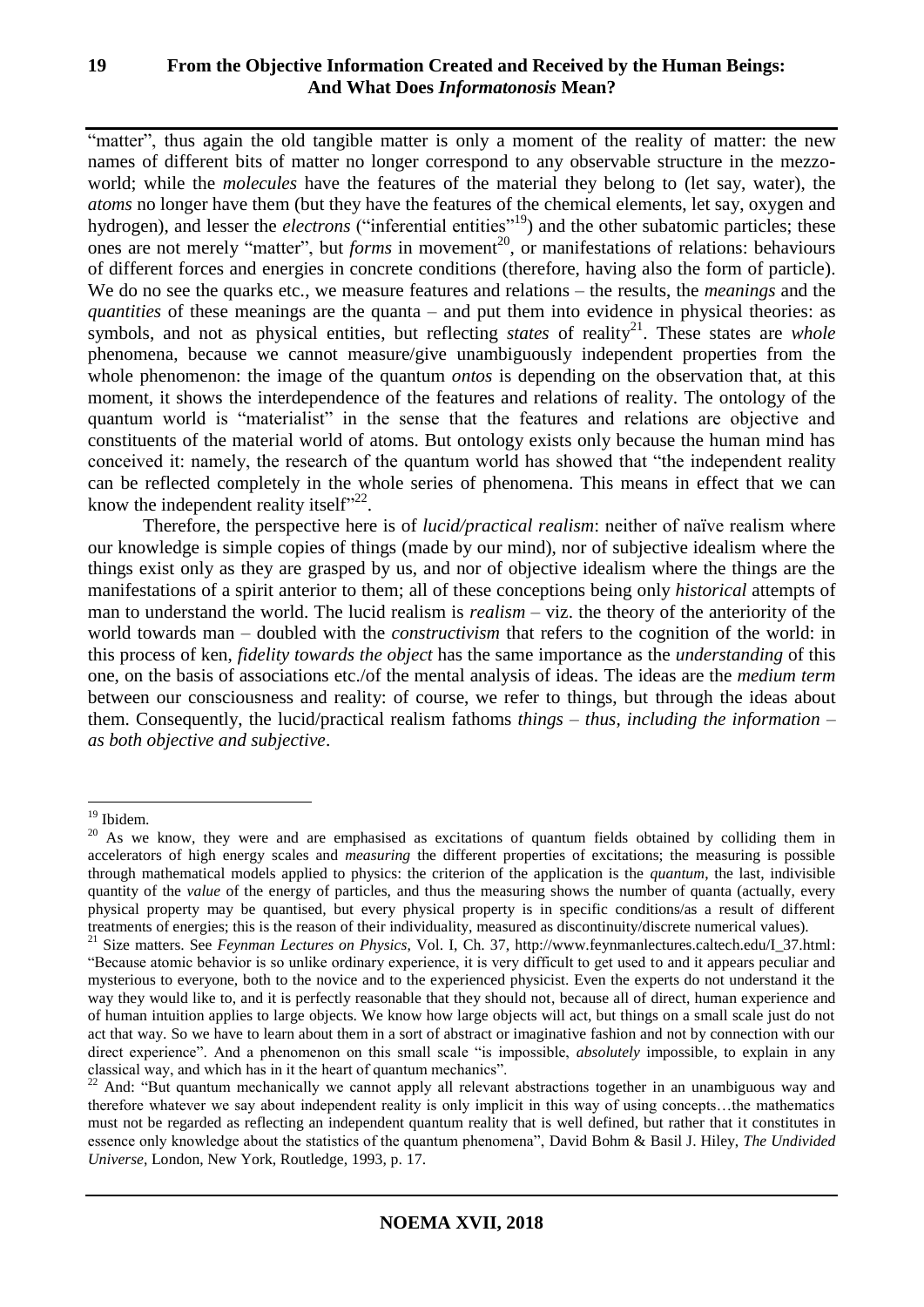Actually, it is worth to mention that both concepts advanced here – that of *realism* and that of *constructivism* – belong to the *theory of knowledge*/*epistemology*. While those of *subjective*  idealism, *objective idealism* and the unmentioned here *materialism*<sup>23</sup> – belong to *ontology*, meaning the philosophical research of the objective origin of the world. We insist that the two domains – ontology and epistemology – must not be superposed /confused, because they are related to each other but are not identical<sup> $24$ </sup>.

Therefore, the philosophical approach of information starts here from the highlighting of the constructed and *vague definition of information*<sup>25</sup>, and consists in the discussion of the *objective character of information* and the *relationship between information and the human being*. This discussion shows how much it is necessary to be aware about the *mediation* between things and our

 Remaining at this energy-information connection, we might define them (philosophically, therefore searching for general definitions) in the terms of Aristotle: energy would be the *formal* cause producing a process, and information would be the *efficient* cause.

<sup>&</sup>lt;sup>23</sup> For the *naïve* and *critical* understanding of the concept of matter, see Ana Bazac, "Materia – observații epistemologice cu prilejul aniversării modelului atomului al lui Rutherford (I)", *Noema*, Vol. XI, 2012, pp.133-158, and "Materia: observaţii epistemologice cu prilejul aniversării modelului atomului al lui Rutherford (II)", *Noema*, XI, 2013, pp. 83-114 [Matter: epistemological remarks on the occasion of the anniversary of Rutherford's model of atom].

<sup>24</sup> It would be important to mention that Marx – whose methodology is important for our approach – was *materialist* in *ontology*, but in *epistemology* was a *constructivist* (somehow, a "transcendental idealist" *à la* Kant, so assuming the supposition that the ideas are the medium term between the world and our awareness of it); more precisely, in *epistemology* Marx was a *dualist*: not in Descartes' sense – whose dualism was ontological, he speaking about two substances, *res extensa et res cogitans* as the principles of the world – but in the epistemological sense that the ideas *and* practice, interdependent, determine the cognisance about the world/constitute the mediation between the consciousness and the world; in another formula, Marx's dualism  $-$  so, we remain in epistemology  $-$  is a lucid or *practical realism*; or, remaining in epistemology but excluding the characterisation of dualism, Marx was a *practical constructivist*: the knowledge reflects the world, but through the medium of ideas and their coherence *and* through the medium of practice. Therefore, Marx's perspective about matter is not a naïve one, but *critical*, because the real matter and the historical concepts of matter are inter-conditioning. Concretely, two aspects take place concomitantly: 1) the concept of matter is which gives us "what matter is", 2) and the concept of matter has difficulties when it confronts the real world, i.e. the experiments of physics; and thus the concept itself changes: according to "practice"/the multiple experiences of sciences in different strata of reality, and the multiple scientific theories.

 <sup>(</sup>Once more, the above mentioned "world" from "knowledge reflects the world" does not mean that the theory of matter reflects the mezzo-world we see and touch, but even inversely, that the concept of matter may contain *nonintuitive qualities for the common experience of seeing and touching the mezzo-world*: for example, that matter is not something palpable and solid/having a palpable, unique and sure *identity* – as it is for the common intuition – but on the contrary, that matter is formed from *changing structures of relations*). Epistemologically speaking, matter is not an indefeasible "category" – the idealist transposition of the solidity of the world – but a *historical* concept: *which is not finished*.

 <sup>(</sup>The analysis of this "dialectical materialism" shows us more clearer that the two domains – ontology and epistemology – must not be superposed, because they are only related to each other, but not identical. Just his epistemological "transcendental idealism" allowed Marx to forge the theory of *ideology*: about the active role of ideas in mobilising the individual conscience, and about the *construction of social ideas from the standpoint of the social position of individuals*; these ones may have social ideas reflecting their own social position, or other different social positions, but still the ideas about society reflect social positions. The concept of ideology is a concrete form of the constructivist standpoint).

<sup>&</sup>lt;sup>25</sup> The vague definition of information is similar to the vague definition of energy. See R. Feynman, B. Leighton, M. Sands*, The Feynman Lectures on Physics: Mainly Mechanics, Radiation and Heat*, Volume I, Menlo Park, Ca., Addison-Wesley Publishing, 1963, http://www.feynmanlectures.caltech.edu/I\_04.html: "It is important to realize that in physics today, we have no knowledge of what energy *is*. We do not have a picture that energy comes in little blobs of a definite amount. It is not that way. However, there are formulas for calculating some numerical quantity…It is an abstract thing in that it does not tell us the mechanism or the *reasons* for the various formulas". On the one hand, we define energy and information according to the processes where they arise – so we define energy and information in different ways *according to the domains*/*problems* – and on the other hand, they *are* according to the level of understanding them in these various domains.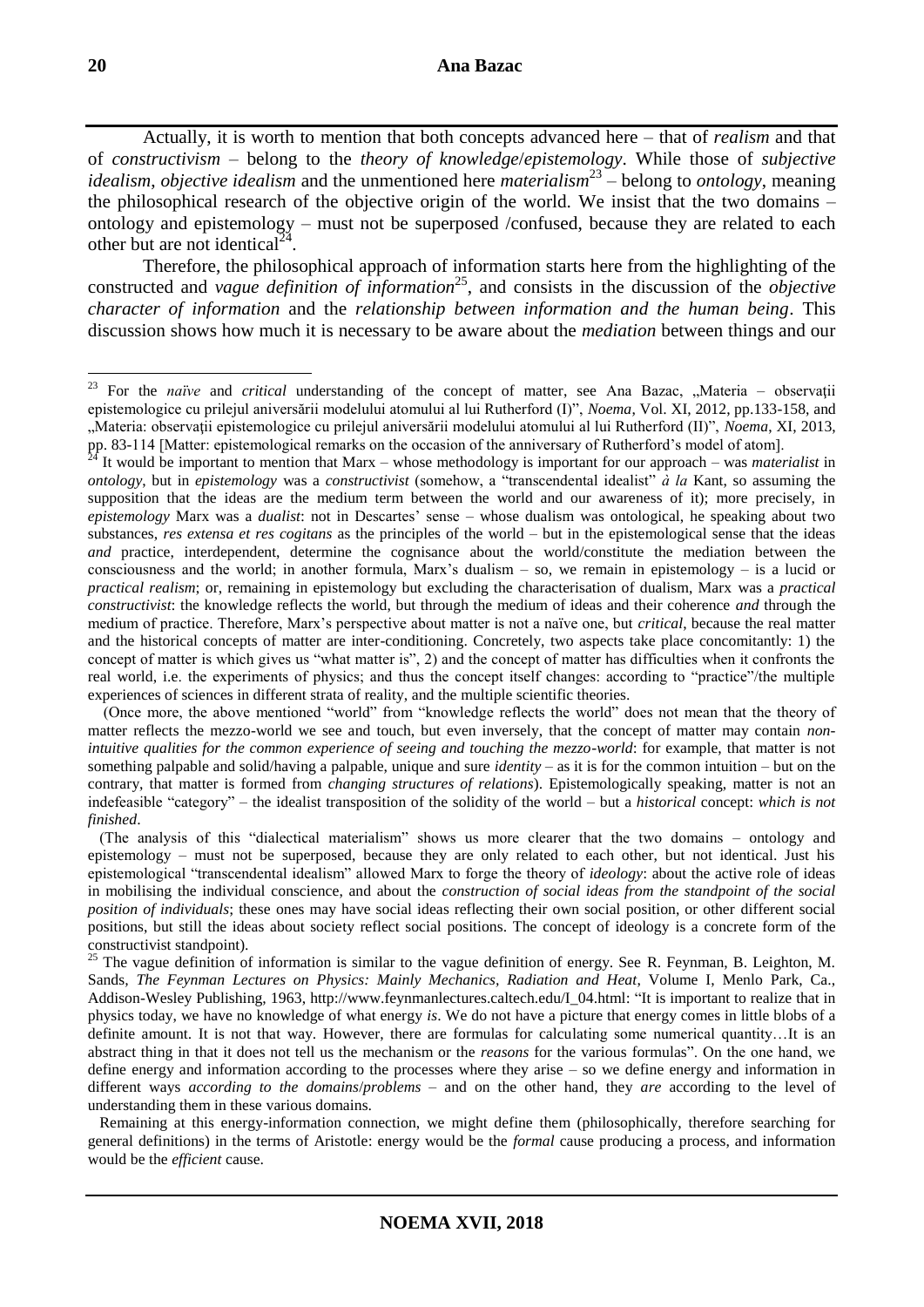knowledge about them: this mediation is performed by the cognitive process as such and, certainly, by the human experience or practice.

- Just this awareness helps us to understand that:
	- on the one hand (and in a clear constructivist pattern), we must tackle *information* as distinct from *data*, although they *are* – not only used as – synonymous; but we know that synonyms do not superpose perfectly; somehow as in computer science where information is the programme, for us information is the *meanings related to a specific entity/process*, be it an atom or a (scientific) theory; if so, the concept of *data* pertains only to the *human treatment of information*; as a result, data – which, obviously, are information – are the information subordinated to the main theory/interest manifested in the concrete *hic et nunc* intentions; data are the input and, at the same time, the information which is emphasised during the construction of the scientific theory, but which has functions of information only integrated in the frame of the main hypothesis/theory: though each part of data is meaningful, these meanings/information are "only data" for the logic of the main theory; therefore, *information is data within a context* and according to the theory/intention of the theory in this context; clearer, the *goal* in a process of intellectual elaboration is that distinguishing data from information; in the same constructivist/subjective-objective approach, data were characterised as evidence for the existence of phenomena and mostly observed but *not predicted or systematically explained by theory*, while *information is predicted and explained by scientific theories*. "Phenomena are detected through the use of data, but in most cases are not observable in any interesting sense of that term"<sup>26</sup>; in other words, theory/the rational ability of man are which introduce meanings and link the data through these meanings;
	- on the other hand, there is a *criterion*  and the criterion is always a construct, it belongs to epistemology – that is realised by discussing both problems (the objective character of information and the human approach of information): that of the *consequences* of information as *starting point* of the research. We always start from the consequences<sup>27</sup>/our needs, when we begin to imagine and construct algorithms in order to see how information does function within the process of knowledge.

The philosophical focus on information emphasises something very interesting: that the steps to taking over information and particular models of information treatment in a domain or for a problem by other domains and for different problems – so the inter, multi and trans-disciplinary approach of the problem of information – were promoted first by philosophy; the idea of transdisciplinary collaboration, transcending the historical – and necessary – fragmentation of domains and disciplines, has appeared in philosophy by the fact that it is interested about both the jointing of things in coherent wholes/in a coherent whole, and the manners of knowing the fragments and their jointing. The philosophical manners of knowledge are *conjectures*, but proved as plausible through logical deductions and inductions leading to *coherent theories* related to the theories from science and technology<sup>28</sup>. This is the reason why the philosophical theories and the mathematical demonstrations from the scientific theories are complementary.

<sup>26</sup> James Bogen, James Woodward, "Saving the Phenomena", *The Philosophical Review*, Vol. 97, July, 1988, pp. 303- 352 (p. 305).

 $27$  Practice is the proof of this standpoint.

<sup>&</sup>lt;sup>28</sup> This science-philosophy correspondence took place in each epoch according to the main paradigms visible in the time's worldview. But it would be interesting to know "the proportion" of this correspondence and the coherence of "excessive" philosophical theories when they are related to the science of their time. As well as – the presence of critical philosophical theories as premises for scientific theories: because in the absence of non-conformist but more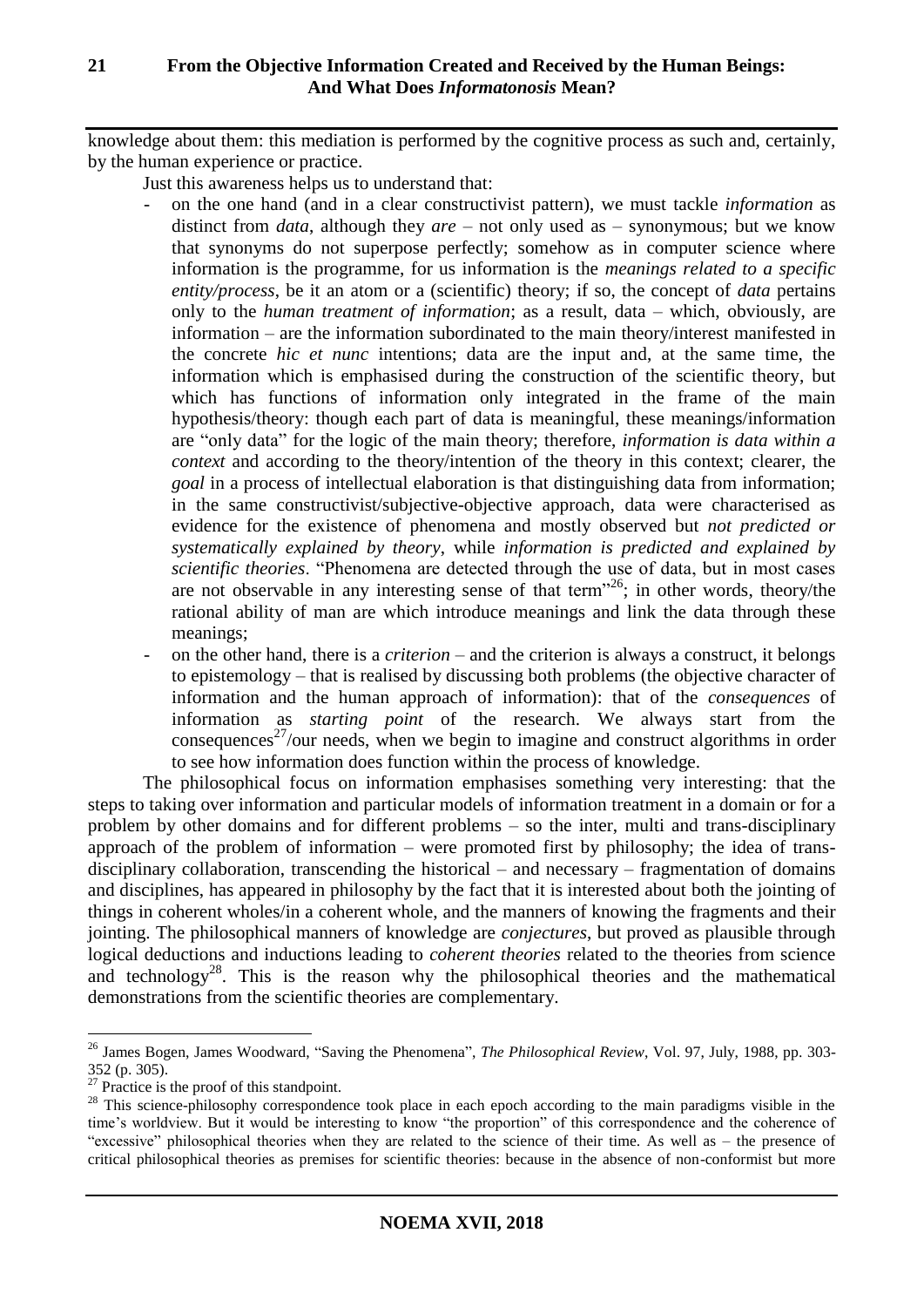#### **The objective character of the information**

Beyond the treatment of information as structural and phenomenological<sup>29</sup> – as measured/quantitative in ICT, and as meanings reflecting the "deep" sentience of matter (M. Drăgănescu) – nowadays we may assert that the *objective* character of information is given by the (theory about the) *mutual doubling* of matter and information.

For matter is, in Aristotle's meaning, always substance/concrete/with constant properties, we may ask from what level of matter can we speak about substance: on the nano scales – between the materials with mass and thickness and, on the other hand, the molecular or atomic structures – there are concrete properties (thus the nano materials are substance) but size-dependent and surface volume relation dependent; also, it is unanimously recognised that the molecule is substance, even the atom is – as a smallest part of a chemical element – a "substance", if we may name the chemical elements as substance; but what about the subatomic particles? On the other hand, matter – irrespective of its feature as substance – exists only in *movement*, this one determining the change, diversification, reactions, answers to reactions, meaning the play between stability and change; consequently, 1) everything is related to everything: all the relations, etc., but also concepts, directly and indirectly; 2) matter is a *set/system of relationships and their results*, *structures* existing through what they relate and at the same time transfer: in the terms known from physics (forces, field, energy etc.). But this means that the doubling of matter by<sup>30</sup> information / that *the material relationships which are implicitly informational* take place from the subatomic level onwards<sup>31</sup>: the

 Mihai Drăgănescu's standpoint *raised a problem, of course, but at the same time, ignored it* because the author did not discuss the difference between the non-living and living matter.

 Or, the problem is just this difference: in the living matter, information is and brings with it a goal orientation related to *functions*, always in new conditions, so information takes place in an indeterminist world, while the chemical interactions – specific to the inanimate world – are deterministic, thus predictable, with all the apparently exotic phenomena as the accumulation of energy in a piece of matter (Valeriu V. Jinescu, *Energy, Energonics and Thermodynamics*, Bucureşti, Editura AGIR, 2016, in Romanian). Even the dissipative structures – which are structures in non-equilibrium/far from the thermodynamic equilibrium, but in a continuous such state – and where a spontaneous breaking of symmetry and the formation of complex structures are obviously due to different kinds of matterinformation impacts – are *at the level of inanimate world* predictable.

 (The thermodynamic equilibrium is a tenet in the classical thermodynamics as *transformations of thermal and mechanical energy under controlled conditions*, where ideal cycles are *ideal objects* (like the ideal gas, for example) which do not exist in reality, but at the same time everything may be controlled and quantitatively measured, so there are no changes of systems in time. In the 1960s, the non-equilibrium thermodynamics has been constituted on the basis of the study of *living systems* with *metabolism*, thus always transforming into new states, in fact, systems. This second phase of thermodynamics has revealed that all the living systems and, from them, all the complex systems related to society, are *dissipative structures* whose "clear boundary in space and time cannot be defined", François-Diaz-Maurín, Mario Gianpietro, *Complex Systems and Energy*, 2013, DOI:10.1016/B978-0-12-409548-9.01549-9, pp. 1-21 (p. 6)).

 In order to rapidly comprehend this difference, I quote from Ana Bazac, *The intentionality of the consciousness: from phenomenology to neurosciences and back. The attitude of Evanghelos Moutsopoulos towards the phenomenology of* 

valid/the future valid philosophical theories, the other ones from the mainstream/the "excessive" ones functioning in the mainstream – and irrespective of their cultural, social and psychological functions – support rather the "normal science" (in Kuhn's formula), but much lesser the revolutionary one.

<sup>29</sup> Gheorghe Ștefan, "Information in the Structural Phenomenology of Mihai Drăgănescu", *Noesis*, 2013-2014, pp. 9-19.

 $30$  In fact, the doubling is mutual – till a superposition of them –.

<sup>&</sup>lt;sup>31</sup> As it was showed in Ana Bazac, 2014 (see note 3), Mihai Drăgănescu has outlined a philosophical theory (1979) about information as meanings/signals of matter, so about the unity matter-information both at the subatomic level (or sub- subatomic) and the superior levels. But objections may be raised against the statement that only at the subsubatomic level there would be the unity matter-information (he spoke about "informatter" at this level only) and against the presupposition that at this level there would be an "infra-consciousness" producing "orthosignals"/meanings of concrete meanings at superior levels.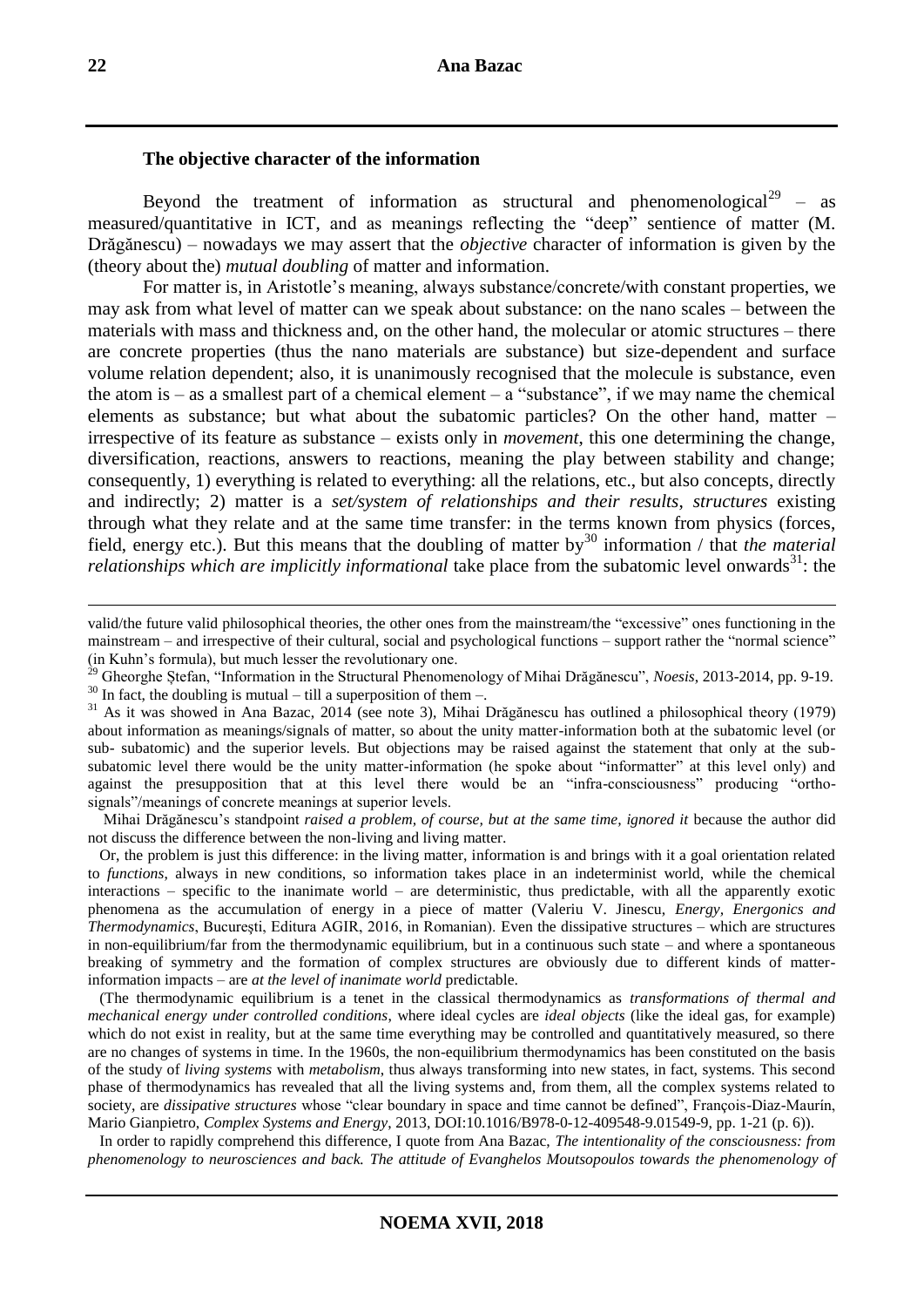communication of information – therefore, transcending the separation of levels of reality – being possible only through this inexorable character of matter-information unity.

As it is known, for centuries the development of sciences has revealed only the *movement* of matter. Obviously, before sciences philosophy was and, in the most part, it was interested about the origin of movement and responded, first, by idealist assumptions<sup>32</sup>, and then, continuing and "secularising" these assumptions, by *forces* (and, later, with the development of sciences, by *energy*). However, these forces and energy did only directly explain why – but only how – do they exist and mobilise the matter: that acts as intertwined and implied factors in the frame of relations<sup>33</sup>. Then, the information sciences tried to demonstrate and unfold only the information (while some philosophers have thought that 'finally, here is the active element, that which would be tantamount to the *primum movens*'). But today one has arrived to the stage when science is more and more motivated to understand and model the *matter-information relationships*: for the sake of this problem as such and also because the processing of every form of existence/every entity offers ideas and models for the treatment of the others. Forasmuch the sciences develop in proportion as and according to the new questions soliciting them, in present there still is a gap between the

 this level of existence, *life*, occurs when the *information* related to energy and energy imbalance/lack in a defined situation realises "the 'rectification' of microscopic fluctuations" in order to arrive to free/optimal energy, i.e. when this information "is 'inherently' reproducible and thus able to start an unlimited process of adaptation towards optimum function", or information is a "replicative or metabolic machinery" (Manfred Eigen, *From Strange Simplicity to Complex Familiarity: A Treatise on Matter, Information, Life and Thought*, Oxford, Oxford University Press, 2013, pp. 231-234, 494, 575); in its turn, information – meaning "semantic information" or *meaning* – is the result of the movements of matter in discrete information space (where these movements means a change of meaning), and where matter manifests as differentials of energy/potential gradients in order to both *transmit* to other matter recipients clouds of possible situations so as these recipients/rather some possible situations to last and to *receive* from the inputs of potential gradients selective functions so as these recipients/rather some possible situations to last;

 therefore, information means that a process of *goal-directed activity* is in course of establishing, that this process allows and generates the transition from chemical to biological, and that "in the biological the target structure is initially indeterminate and only takes shape during the evolutionary process", when many reproductions and errors in the reproductions of the possible situations occur (and just these reproductions/copies arriving in different points of the information space assure their reception and, ultimately, their selection). Thus, the "conditional readiness" of biological structures is forged, and the meaningful informational process does not take place if both its two extremities do not exist. More: just because of the many possible situations and the complexification of biological structures, the informational process which aims at the simplest ways to match the states of energy with the material structures, becomes more and more complex because this process comes in biological/living structures, (*op. cit*., pp. 437, 404, 438, 446, 405, 443)".

 2) Therefore, even though information – as a "brick" of existence together with matter – emphasises the aspect of *continuity* of non-living and living matter, at the same time it emphasises the other aspect, that of *discontinuity* (therefore, the dialectics of continuity and discontinuity). If so, the simple existence of information at a deep subatomic level is not the proof that the matter-information unity would lay only at this level; and lesser is it the proof of the consciousness of the subatomic level. Mihai Drăgănescu equates the characteristic of information to being a *signal* with *consciousness*, which is incorrect.

<sup>32</sup> Because the basis of the world has appeared as solid, palpable, visible, "anything else was some kind of 'spirit'", Korzybski, p. 685.

<sup>33</sup> The main aspect of relations here is that of *transitivity*.

*the consciousness*, afterword to the Romanian translation of E. Moutsopoulos, La conscience intentionnée (2016), as: E. Moutsopoulos*, Conştiinţa intenţionată,* Traducere din limba franceză, notă asupra traducerii, note şi postfață despre *The intentionality of the consciousness: from phenomenology to neurosciences and back. The attitude of Evanghelos Moutsopoulos towards the phenomenology of the consciousness* / *Intenționalitatea conştiinţei: de la feenomenologie la neuroștiințe și înapoi. Atitudinea lui Evanghelos Moutsopoulos față de fenomenologia conştiinţei* de Ana Bazac, Bucureşti, Omonia, 2017, pp. 141-142: "In contrast, the biochemical relations suppose something more than chemical determinism, a qualitative new level of existence, that when there are *functions* (and not only physical forces and energy) and "*ends*" to assure the functioning of the systems based on functions; and thus, when *information* and its transfer and clash are used for those functions and ends;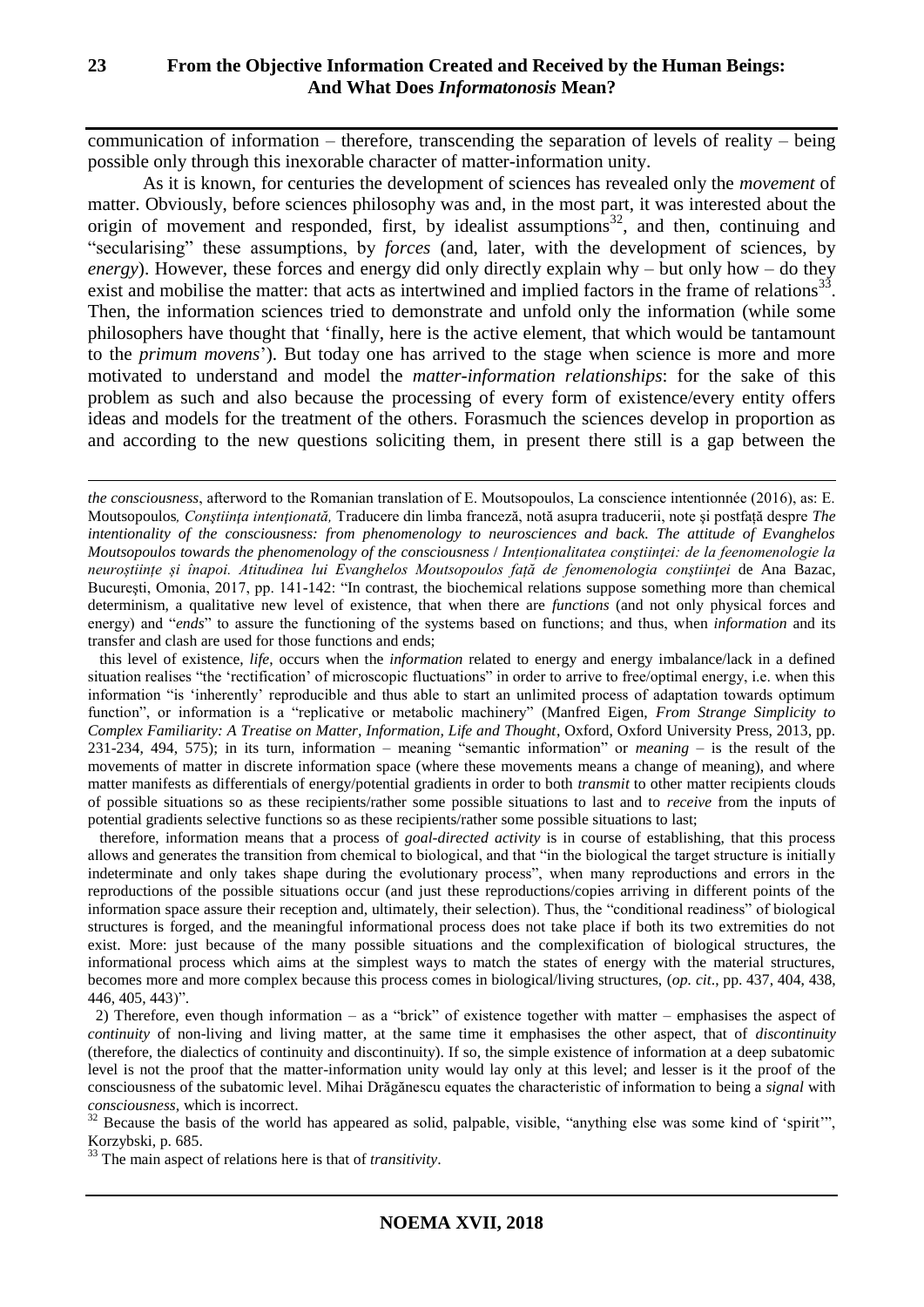problem of matter-information relationships as their first rank reason of research and, on the other hand, the insufficient means (theories, concepts, the mathematical apparatus) to solve this problem. A "new science"<sup>34</sup> would be necessary, because only this one would describe and demonstrate the relationships and may predict their development: philosophy tries only conjectural predictions, although logical but not demonstrated.

Anyway, today it is more and more clear that the separate treatment of matter and information, as if they would be autonomous to each other, though possible and fruitful for a while, becomes insufficient. And the *matter-information unity* is the basis of the *subject-object unity*: this conclusion was suggested by philosophy through its constructivism and to this conclusion has science arrived; Kant and Einstein may well be the emblems of the new stage of science-philosophy integration.

### **Addendum to the problem of the objective character of information**

In order to better understand the place of information in the existence, we may discern between the inorganic world – *deterministic* – and the living world, *probabilistically determinist*. In the former, information is "from the standpoint of the sender", namely it is the form of manifestation of matter's reality. The matter signals its presence and thus imposes the best ways to persist as relations in movement. We are those who emphasise the laws of this persistence<sup>35</sup>, and only for us, who imagine abstractions, the information signalled by matter would be divided (M. Drăgănescu) in concrete information and ortho/information of information. In fact, in the inorganic world, the signals of matter generate<sup>36</sup> an in-formed matter, structured in forms, shapes, configurations which repeat themselves according as the movement of matter and information generates and follows the same *simplest* ways to persist/continue. The existence of only physical and chemical laws is the proof of "simplicity", repeatability and predictability which are specific to deterministic systems. Or inversely, the inorganic systems' matter-information unity have only physical and chemical impulses and relationships and may be understood only with physics and chemistry which demonstrate the simplicity, repeatability and predictability which are specific to deterministic systems. Even the complex dissipative structures<sup>37</sup> may be differentiated according to their composition and proportion of inorganic and living features, and since the inorganic and living systems coexist, the complexity of systems composed of these two types of systems is the result of the "interpretation" of the big, complex systems by the living components: the forms, plans, designs of the whole and within the whole reflect also new types of information which impose the simplicity fit for (different) living systems but that may disarrange the inorganic simplicity. We have thus new schemes of explanation where the laws are multiplying.

<sup>34</sup> See *After twenty years from the beginning of membrane calculus – dialogue with Acad. Gheorghe Păun*, http://www.academiaromana.ro/mediaAR/interv2018/int2018-0222-GhPaun/pag\_media\_interviuri\_acad\_2018\_0222GhP\_text.htm (in Romanian).

<sup>35</sup> As, for example, the constructal law of Adrian Bejan (1996), see *The Physics of Life: The Evolution of Everything*, New York, St. Martin's Press, 2016, explaining the physical law of the evolution of apparent forms of material systems, configured so as to be easier permeated by energy fluxes and at the same time to better resist in front of these fluxes.

<sup>&</sup>lt;sup>36</sup> The quantum world may be the model for the inorganic one: "each electron has its own quantum field", "the quantum field contains information" (i.e. removing indeterminacy/the meaning of different states and putting order, concretely, generating "new properties of matter"), "given that the particle is always accompanied by its quantum field, we may say that the system of particle plus field is causally determined", "the basic idea of active information is that a form having very little energy enters into and directs a much greater energy", David Bohm & Basil J. Hiley, *The Undivided Universe*, pp. 30, 32, 35.

<sup>&</sup>lt;sup>37</sup> Those which loose energy in order to acquire their thermal equilibrium, but by loosing energy they produce disorder/entropy in the environment. The living systems are dissipative, but there are dissipative systems constituted from both inorganic and organic matter.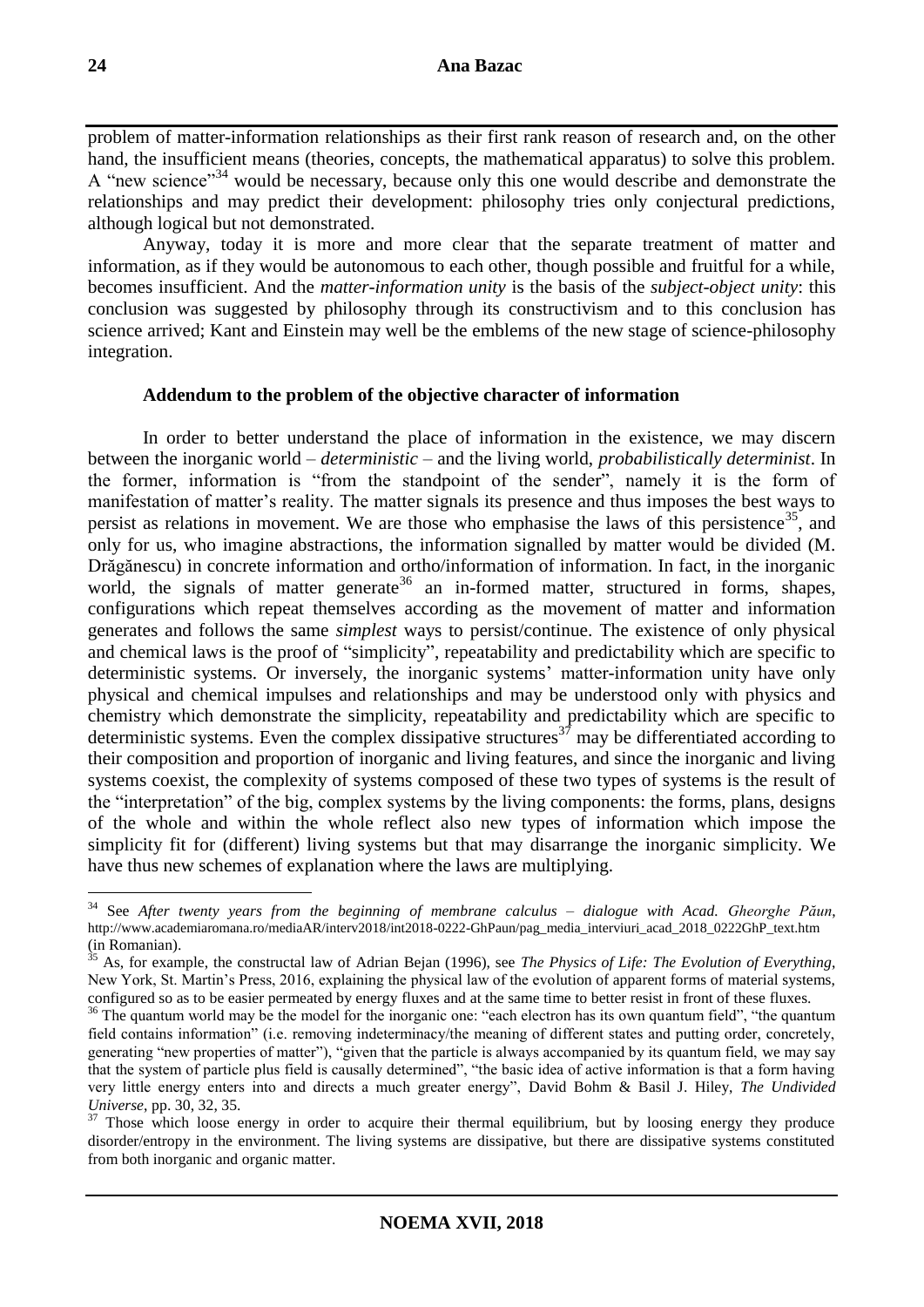# **25 From the Objective Information Created and Received by the Human Beings: And What Does** *Informatonosis* **Mean?**

Therefore, the complexity related to the *living* world and then to the humans involves a *probabilistic determinism*, the coexistence of n causes *specific to different levels of reality* and emphasising the information as rather answer disturbing the simplicity and repeatability of the inorganic world. Thus, information in the living systems is rather "from the standpoint of the receiver": already the sent information is *goal-oriented*, but the reception and then the new information arisen from and made by the changed form of the state of systems are much more goaloriented, related to this changed form.

Actually, there is a huge difference between the non-human goal-oriented systems $38/$ biological subsystems within man and, on the other hand, the system of the *human being*. This one is not only a system of subsystems seeking to surviving – or having what from old was called *conatus*/the conative force to persist<sup>39</sup> – but also, or even first and foremost, a system directed from its highest level of existence: the spiritual one, giving *reasons to be* of the human actions and *reasons to functioning* of, at least for a while, some of the functions constituting the subsystems: this *conatus* is, ultimately, what Aristotle called the fourth cause, *telos*, the *what for*<sup>40</sup>. Just and only the *integrative*, *moral* and, thus, superior reasons to be of the system of man give the *human* quality of the information mobilising this system. And only these integrative, moral and, thus, superior reasons to be transform the humans from living beings organised according to natural laws in living

<sup>38</sup> See Hannah Ginsborg, "Two Kinds of Mechanical Inexplicability in Kant and Aristotle", *Journal of the History of Philosophy*, vol. 42, no. 1, 2004, pp. 33-65: both philosophers have shown the difference between the non-living and the living beings; both have found that the inner tendency to be (and in a specific form) of the living beings is something new and inexplicable in the terms of mechanical laws regulating the inorganic world; the *molecular biology* developed in the last decades shows that, though the living beings are formed by the same structures as the inorganic world (atoms, molecules, chemical elements) because the living has developed from inanimate matter, in fact this occurred in accidental conditions which furnished the possibility of some structures to replicate/to behave in a qualitatively new way; but this randomness of conditions has not been considered by Aristotle and Kant who, nevertheless, have stated the natural character of life, not created by divinity, and its peculiarity explained as an inner force.

This consideration of the randomness and the demonstration of the favourable conditions for life belong to biology (natural selection theory) and molecular biology which do not demonstrate the falsity of the teleological philosophical principle, but which explains life as a result of the above-mentioned conditions. From an epistemological standpoint, we may observe the transition from a correct philosophical principle – because it emphasised the difference between the non-living and the living – to scientific theories (in the making) demonstrating the banal "mechanical" behaviour of molecules in the living, thus the validity of the principle of "mechanism", but explaining life as a meeting between this principle and the favourable conditions.

See also Jacques Monod, *Chance and Necessity: An Essay on the Natural Philosophy of Modern Biology* (1970), New York, Alfred A. Knopf, 1971, where the (molecular) composition/structure, formation and reactions of proteins reflecting the *functionality* (the *suitability of elements in the bio-chemical reactions*, therefore the whole is an "epigenetic process") in all of these relations, though the origin of proteins was random, explain "the mechanism" of this entire formation. The explanation is, in fact, multi-level (thermodynamic, chemical, biological and informational). For example, the *informational* content of a folded upon itself protein (having the most compact structure, generated by the sequences of amino acids in the chain, only this structure allowing the function of transmission of invariance from parents to the offspring) is much bigger than the information carried by the sequence of amino acids: because, on the one hand, the genetic information from a sequence of amino acid depends on its initial conditions, and this information is transmitted to the globular/folded upon itself protein, assuring the invariance; on the other hand, a sequence of amino acid does not dictate the next sequence (this is the chance): this one may be of any kind, let say a sequence with information from a great grandfather from the father, or from a sister of the mother; therefore, the informational content of the protein transmits invariant features, but mixed with other different features so as the child is both an offspring, having a family print, and a new unique individual.

<sup>&</sup>lt;sup>39</sup> The conative force is more and more decoded by science. But the phenomena – for example, that of pain – appear *as if* they would be the result of a mysterious *conatus*.

<sup>40</sup> See Ana Bazac, "The philosophy of the *raison d'être*: Aristotle's *telos* and Kant's categorical imperative", *Biocosmology – Neo-Aristotelism*, Vol. 6, No. 2, 2016, pp. 286-304.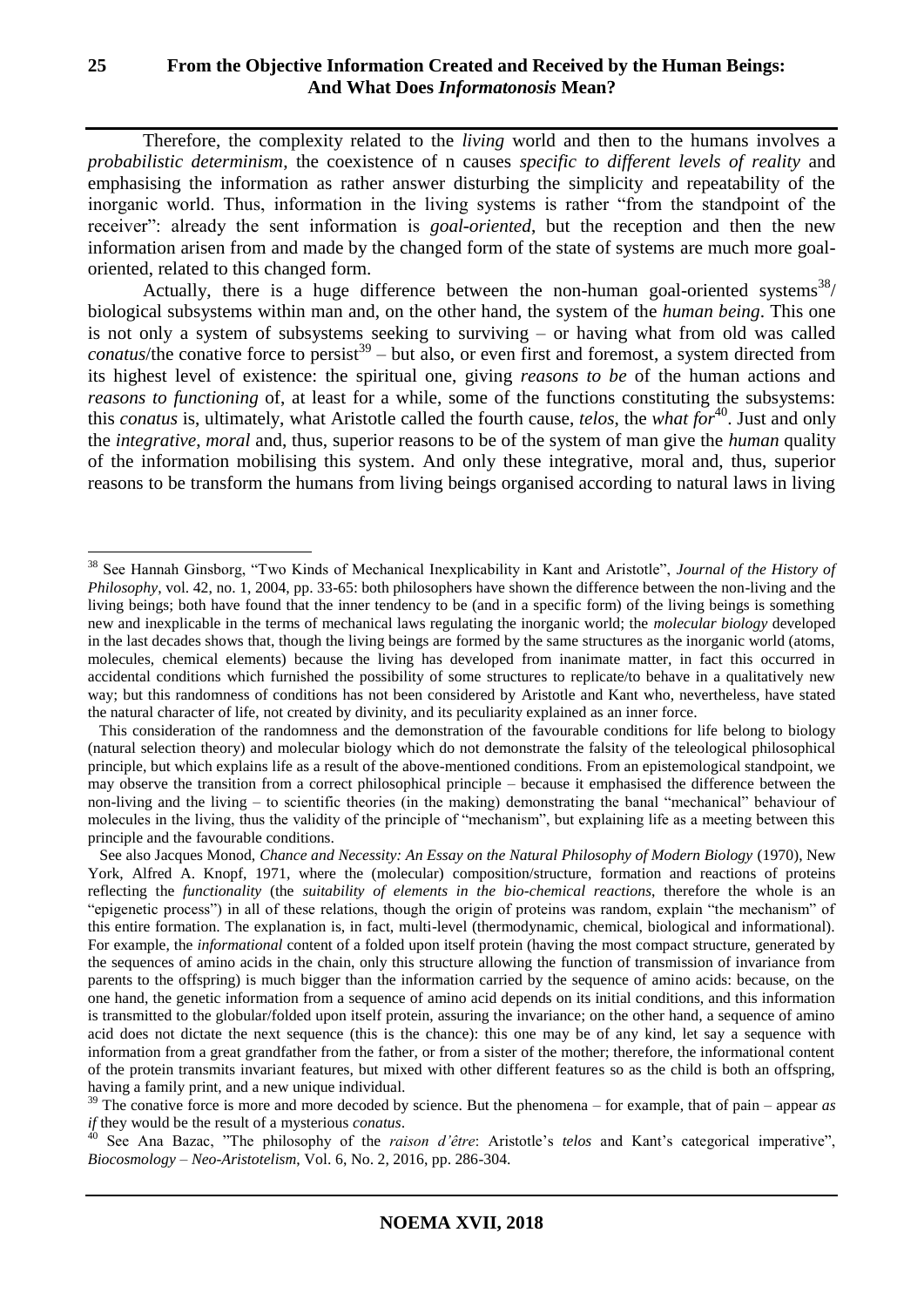beings organised by both natural laws and social conditioning: and allowing to each human to be an individual, a *person* <sup>41</sup>, a distinct but integrated member of the human community.

And finally, the human *telos* strongly influencing the behaviour of human subsystems manifests through the ability to find/to create *significances* of the data/information received by men in their change of matter, energy and information with their environment. But these significances are new information: without which the humans cannot exist; and because if there are no humans to give significances to the real information in the environment, this information simply does not exist.

Passing again to the scientific knowledge, we must notice that the molecular biology shows that behind the mysterious force of *conatus* is a system/"mechanism" acting according to causes/cause-effect control<sup>42</sup>. Obviously, the research is not finished, but if philosophy understands that it must not being parallel to sciences, it must remind the *conatus* and *telos* only as *historical* (philosophical) solutions and, certainly, full of suggestions $43$ . In the same respect, the fact that even *contemporary* philosophies ignore the "mechanistic" explanation of *functions* and substitute them with the "fundamental consciousness" should be treated rather from the standpoint of the historical – thus, including ideological – conditions which allowed this intellectual attitude.

### **The system of matter-energy-information**

Related to the objective character of information, we may outline the common functioning of matter-energy-information in the constitution of the real world: in our universe. Why are the three elements inter-related? In a *philosophical* approach, we start from the philosophical supposition – supported by scientific demonstrations – of the original principle of *matter in movement*. What does matter in movement mean?

First, it means that matter exists/persists through its *self-organisation*. Self-organisation is the first form/principle of matter in movement. In fact, matter is a *concept* that refers to a *system of relations*: forces, forms (as particles and waves, as energy and fields, as radiation), structures, architectures, as all of these have constituted and developed in the Universe. Sciences have discovered the system of matter and have demonstrated the laws occurring in this system. Concretely, the researches have shown the relations occurring in movement: of contiguity and connectivity<sup>44</sup>, of fit/pairing<sup>45</sup>, of misfit/contrast. These types of relations have generated the first combination of protons and neutrons 3 minutes after Big Bang, and the transformation of particles in waves and vice-versa, and the huge multiplication/repetition of relations. As a result of this incessant repetition, we may observe the *order* in the Universe: visible/predictable, as the wellknown physical and chemical *laws* discovered by scientists show.

At the same time, matter has an *informational* feature: we may treat information autonomously – for example, in ICT – but information is only a *characteristic* of matter (as, in fact,

<sup>&</sup>lt;sup>41</sup> See Ana Bazac, "Aristotle, the Names of Vices and Virtues: What Is the Criterion of Quantitative Evaluation of the Moral Behaviour?", *Dialogue and Universalism*, Volume 27, Issue 4, 2017, pp. 175-188.

<sup>&</sup>lt;sup>42</sup> See for example, the intracellular and extra cellular control systems, the molecular mechanisms of transport of matter in the cell, the function of information/communication of special pieces of matter (proteins, enzymes), thus the control and immune systems, Bruce Alberts, Alexander Johnson, Julian Lewis, Martin Raff, Keith Roberts, and Peter Walter*, Molecular Biology of the Cell* (1989), 4th edition, New York, Garland Science, 2002.

<sup>&</sup>lt;sup>43</sup> See also Harald Wallach, Nikolaus von Stillfried, Hartmann Römer, "Pre-established Harmony Revisited: Generalized Entanglement is a Modern Version of Pre-established Harmony", *E-Logos*, 7, 2009, pp. 1-30.

<sup>&</sup>lt;sup>44</sup> See the covalent bond.

<sup>&</sup>lt;sup>45</sup> See the constitution of valence, the ability of atoms to combine with other ones and thus, to gain or loss electrons in order to attain the level of energy giving more stability to atoms.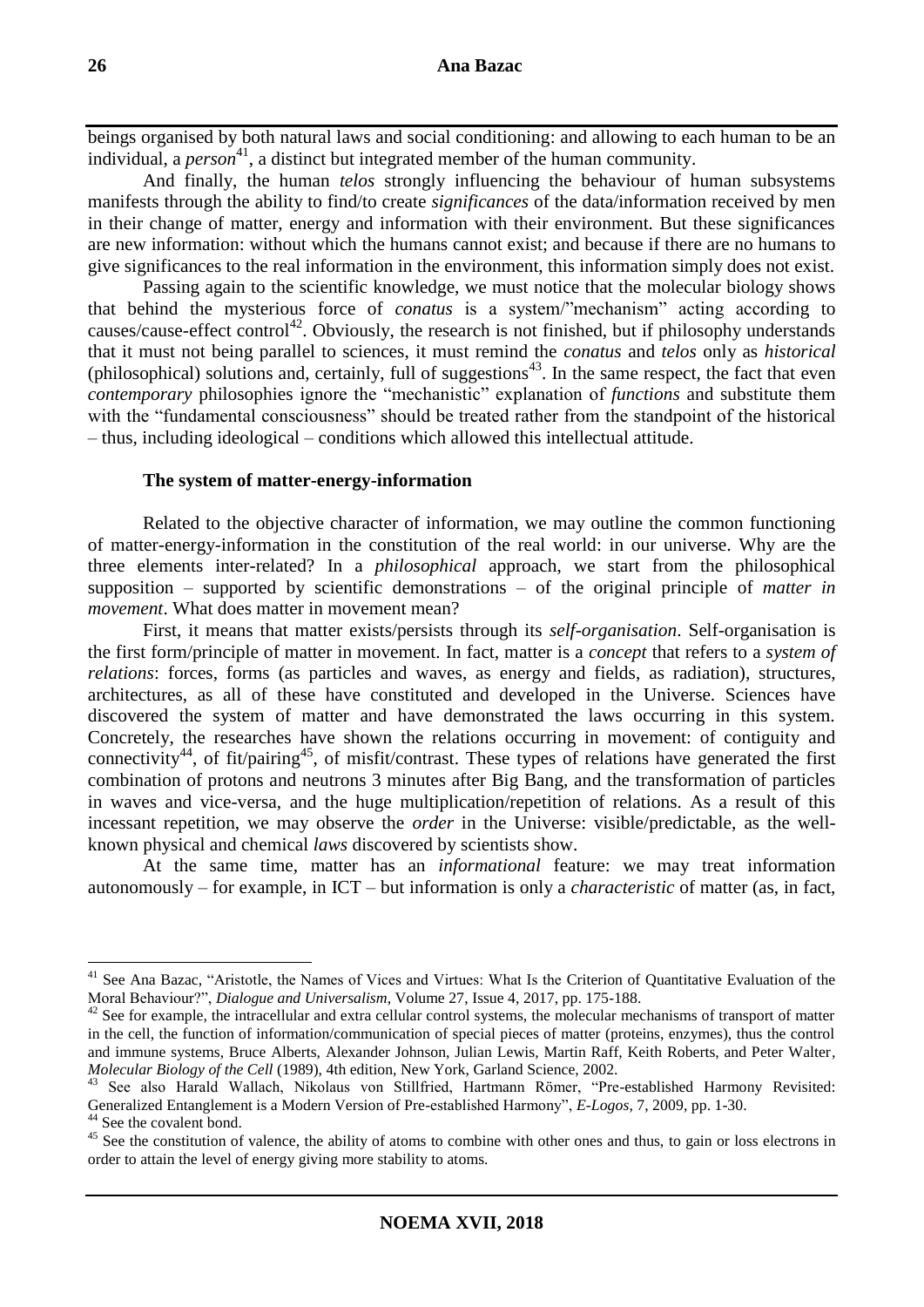energy is): and always needs a material bearer<sup>46</sup> at both its starting and ending points/as emitter and receiver<sup>47</sup>. Through this feature, matter entered both in contiguous relations and "non-local" ones: because information is "sensitive" to time, it is "responsible" for the "memory" of past events/relations and thus, of the next ones. Thus, the result of the involvement of information in the material movements and transformations is not only the repeatability as such of these movements and transformations, but also the "prediction"<sup>48</sup> of distant future events, just as a consequence of the repeatability: the in-formed matter entering in short term changes which – in peculiar conditions – may continue on long term.

If self-organisation means order<sup>49</sup> and repeatability (thus, laws), the problem of randomness emphasises another principle of the matter in movement: the *complication (and then, complexification*). Complication describes the *quantitative* multiplication<sup>50</sup> of relations, space and time, and thus, the *randomness* appearing from the always new conditions of the movement of matter. In this process, the apparition of life is logical. I insisted on the quantitative aspect of multiplications of relations because matter and its energy and informational faces manifest – starting from the contiguity from the movements – in  $\sinh l e^{51}$  ways, this meaning with the lesser loss of energy and with the most stable material configurations: the "switch" (see the jumping of electrons from an orbit to another; or ionization), "pawls" (as gravitation, electromagnetism and the other two fundamental forces; or life; all of them acting as thresholds, so generating big bifurcations following which the matter can no longer ignore the routes rig out by those phenomena<sup>52</sup>), and "gates" (as the symport/antiport in the cell membrane, i.e. the proteins forming trans-membrane channels allowing or not the passage of molecules<sup>53</sup>), or "piers" and "dams", or the "trees" (taken over by mathematics and computing) are very "simple" means/"findings" of the matter in movement. Only the results are *complicated*, being generated as a multiplication of relations in new

<sup>46</sup> We may remember the *catalysts*, substances intervening in chemical reactions, speeding them – by forming intermediate reactions requiring less energy – but not being parts of the main reactions. This function of speeding/facilitating the chemical reactions has always material bearers. The intervention of catalysts/the function of catalysis itself have appeared on the basis of contiguity throughout the relations occurred in always changing conditions.

But see also the information in living systems, carried by the *hormones*: both inside the system, from a point to another, and outside it. Hormones are the signals used by plants, for example, in order to communicate with their environment. Obviously, the inorganic matter does not react to plant hormones, but other plants from the same species do (as well as some animals). The well-known proverb "rotten apple spoils the barrel" describes a real fact: the ripen apple emit ethylene in the air *as if* it would communicate to the other apples that it is time to ripen. (But internally, it produces ethylene when the fruit is removed from the apple tree, as the signal that the fruit is in the phase when it must assure the future germination of seeds; and also the ripen apple produces ethylene that transforms the starch into sugar in order to attract the animals which will disperse the seeds).

<sup>&</sup>lt;sup>47</sup> The relations of contiguity, fitting, and contrasting generates signals – *weak*, as warnings related to the state of things or to the change, or *strong*, as accompanying the relations as such along their unfolding –.

<sup>&</sup>lt;sup>48</sup> This conclusion has appeared only late, only in the quantum physics, but through the form of the measurements of distant – in space ant time – events (transformations of particles, particle-wave transformations), so when time has become a mathematical variable and coefficient. Obviously, all of these constitute rapid philosophical conclusions on the basis of scientific researches related to quantum mechanics.

 $^{49}$  The concept of natural order does not mean an abstract exclusion of contradictions (I use philosophical words, isn't not?) and relations, but on the contrary, it is forged in the frame of and towards these contradictions and relations.

<sup>50</sup> The Latin root, *complicare*, means just – as a result of the addition of too much elements (making the understanding more difficult) – to wrap, to bend, to gather.

 $51$  Obviously, the simple is – letting aside its human necessity and conceiving of – from a standpoint, very complicated, even complex, and from another, inside the complexity of the system.

 $52$  But these phenomena as such (the forces, life) are the result of the *ab initio* immensity that meant/endowed the matter with space and time.

<sup>53</sup> See Gheorghe Păun, "Some Wonders of a Bio-Computer-Scientist", *Bulletin of the International Membrane Computing Society*, 2016, http://membranecomputing.net/IMCSBulletin/) pp. 241-260.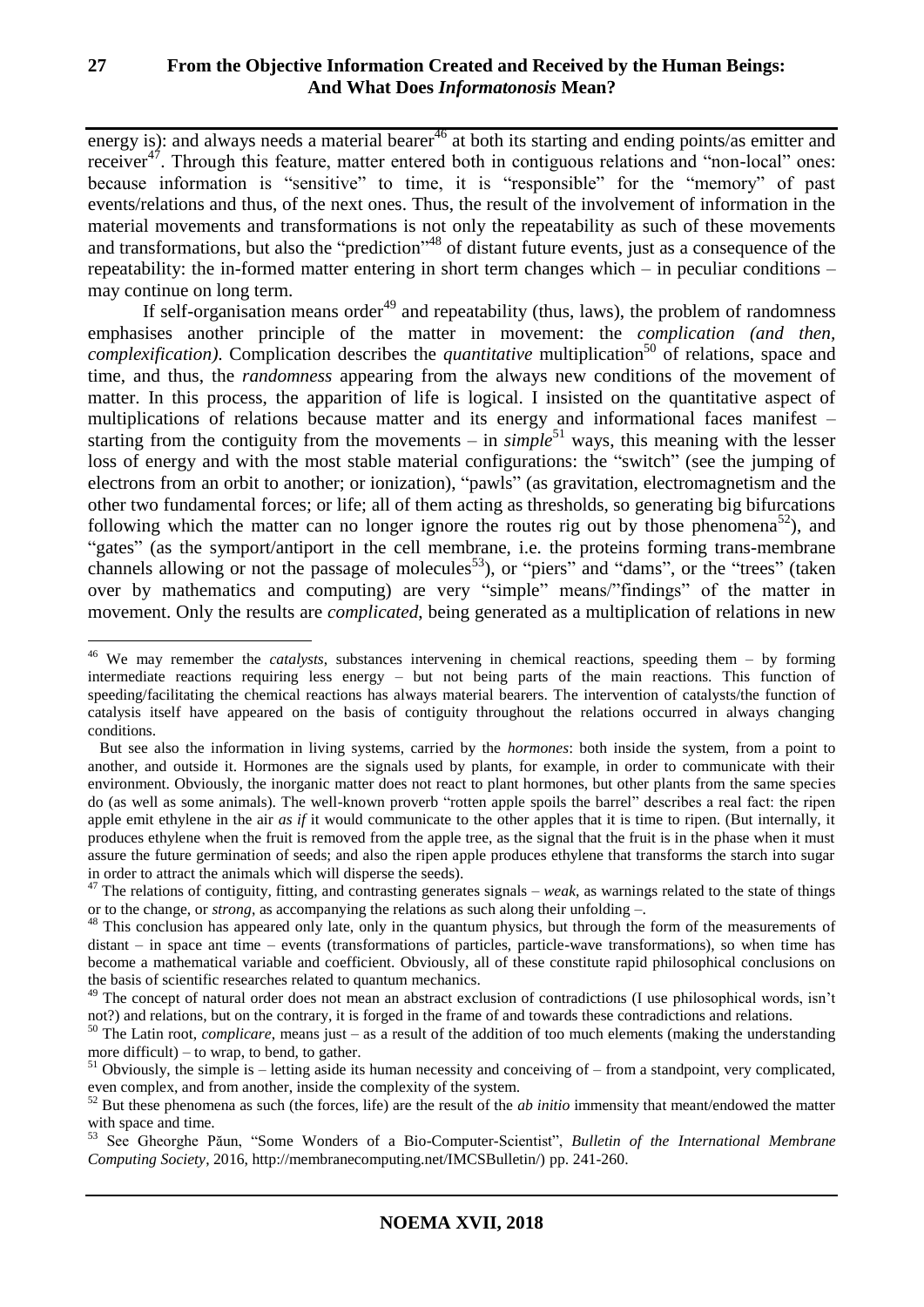conditions, thus as the *repetition* of combinations in the always new conditions; but also as *new*  combinations as answers to the new conditions.

We may differentiate between *complication* and *complexification*<sup>54</sup>.

The first corresponds rather to the inorganic matter, where the systems are rather "*closed*" (the external changing contexts do not matter, thus the cause-effect pattern does not change) and may be decomposed into smaller parts without the changing of the behaviour of the systems/the understanding of these systems depends just on this decomposition<sup>55</sup> and is *structural*<sup>56</sup>, while information, as sending and answering signal, is specific to the *adaptation* of parts – and only from this to the adaptation of systems – to the external conditions; thus, information behaves mechanically, in a linear cause-effect causality that shows only the relation between the structures constituted at this level and adaptation to the external world; the decomposition may take place without the loss of information. Speaking from an epistemological standpoint, the systems are *deterministic*.

The second describes processes occurred rather in the living world (including the social one) where the systems are *open* in such a way that *they depend on the external conditions in realising*  their thermodynamic equilibrium<sup>57</sup>, and thus being able to spontaneous/creative answers) and cannot be reduced to their parts unless they disappear/transform in something very different; it is already clear that there is no uni-linear causality; besides the laws governing their constituents, the complex systems as wholes have also their *propensities*, emphasised by the *functional* analysis<sup>58</sup>: only the *integrative* force of the systems, namely only their *functions* allow the preservation of information inside them; the ordered, algorithmic manifestation of the information in these systems does not hinder the creative communication and answers fuelled by this information; the system adapt through the adaptation of its constituents, but there are also the adaptation of the system as such, thus the functions related to this specific adaptation; in this way, all the subsistence/persistence reactions – carried by in-formed matter and energy – are subordinated to the system; the causality emphasised by the in-formed matter is complex: linear cause-effect at lower levels, but also subordination of this causality to the entire system/organism: as a result, there are also transversal causality (bottom up, top down, feedback, feedforward (from the desired persistence/from the future probable occurrences to the present re-organising of functions)), thus the

<sup>54</sup> In Latin, *complexus* means the action of comprising, embracing, enfolding, a group, a blending (where there would be both sympathy and close fight (*complexus armorum*)).

<sup>55</sup> Roberto Poli, "A Note on the Difference between Complicated and Complex Systems", *Cadmus*, Volume 2, Issue 1, 2013, pp. 142-147.

<sup>56</sup> Ibidem: "physics deals with complicated systems, not with complex ones".

 $57$  All the natural systems on the Earth – and the Earth as such – are more or less open. The difference – showing the *interval* between "more" or "less" – is between *thermodynamic equilibrium systems* and *systems far from this equilibrium*. The former are those which do not depend on the exchange of matter and energy with the environment, thus are stable and rigid, with a permanence determined by the *inner* properties. They may transit from a solid, liquid or gaseous phase to another. Thermodynamically, they have an internal order/near thermal equilibrium, such that they have very little free energy (not needed in the internal movement of particles) to dissipate. Therefore, they do not "intervene" in the milieu/do not produce disorder. A piece of metal in a "neutral" temperature may be an example. But this piece of metal may by put in the furnace: it receives a big amount of energy which it may disperse when it is put in a cold environment etc., thus it becomes an example for a system far from equilibrium.

The most specific systems far from the thermodynamic equilibrium are the living ones. They depend on the exchange of matter and energy with the environment, thus they always produce entropy/disorder in this environment: therefore, they contribute to the creation of changing conditions. But the living systems have their own peculiar stability, just in these changing conditions. Their entropy production overflowed outside – actually, this production of disorder outside them is the continuation of production of order inside them – is the condition to keep their internal order. Their stability depends just on a kind of balance between the received and expulsed energy.

<sup>58</sup> This subordination of all the parts to the entire system allows the causality proper to the system, the *conatus* of the system and, at the level of man, the *telos*.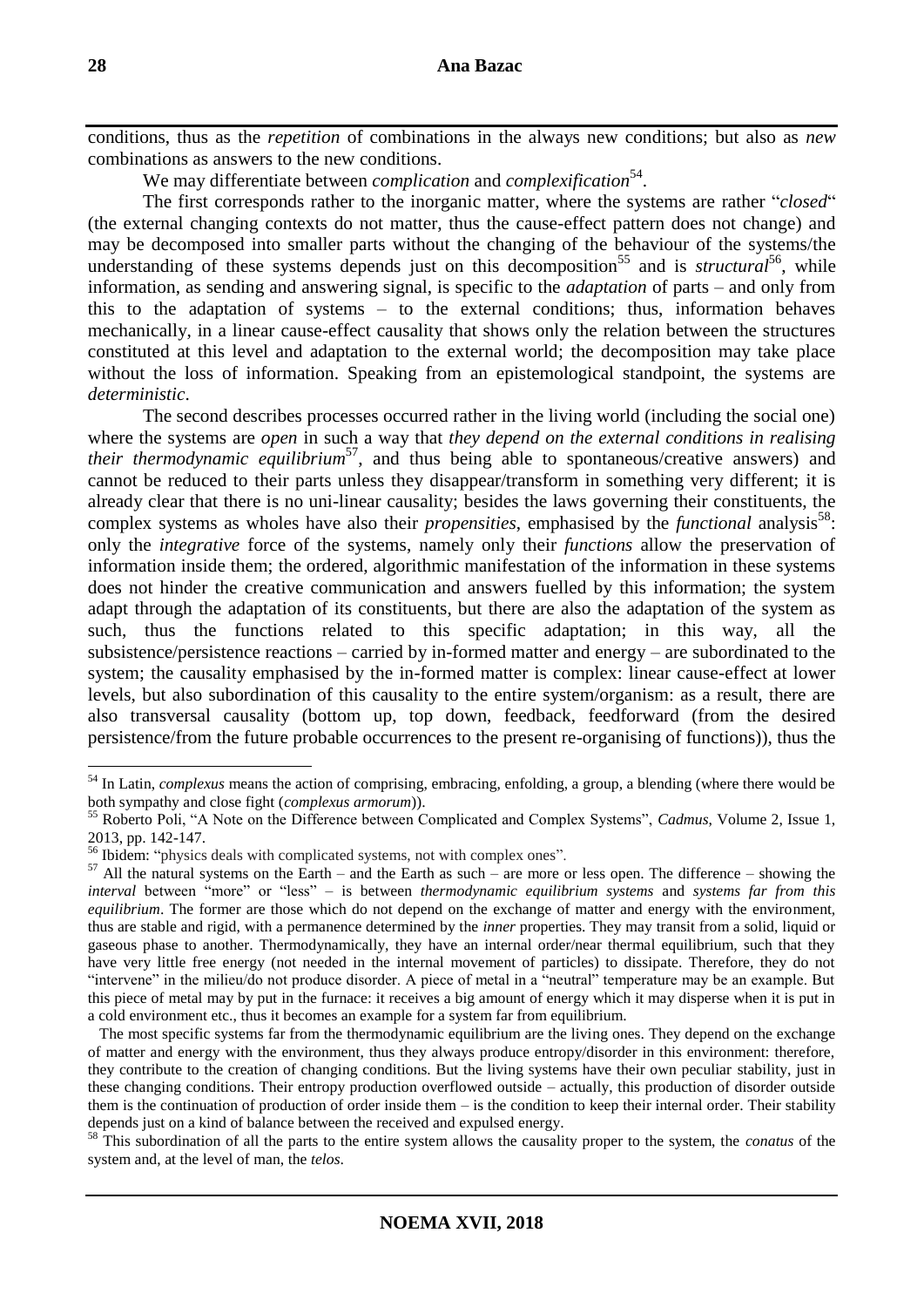creation of structures by the information related to functions; the system's causality appears as its *conatus*/*telos* (final cause in Aristotle's term), and thus the system learns and self-transforms. From an epistemological viewpoint, the open systems are *probabilistically deterministic*.

Therefore, in the new conditions, the tendency of matter to self-organise does continue, thus the order. The difference between order and disorder in different systems – which are always within another system – is another aspect of complexification, generating also new conditions for the matter in movement in the newest forms.

For example, the living matter – or the organism and almost each of its parts, including the genome from the cell, and the mitochondrion – is dependent on the external energy of various types, and "also" on matter, being organised in such a way as to being able to use, thus to process, this external energy and matter. The informational feature of living matter means just the signalling of *various external conditions* and of *internal organisation* aiming at the realisation of the functions fit for the external conditions. The result is a *new* order, or the organism – but also its parts, till the cells – succeeding to control and balance the constitutive processes.

When, because of external causes, the order is jolted, highly dissipative structures do appear (a persistent disorder/loss of energy through the form of new, "inimical" structures raised from the original ones). This means that matter "extricates itself" and *re-forms*. The new form of living matter is called *neo-plastic*: meaning the peculiarity of matter to transform. But, neoplasm is opposed to complexification, because however it is a new organisation (of the cell and organs, and finally of the entire organism), it is a "parasite" of the former sane organism and lives until this host organism lives.

The two tendencies – self-organisation and complexification (via complication) – intertwine: the systems tend to re-balance in the always new conditions. Information "participates" in this complex process of re-balancing. In the living systems, when the organism confronts disequilibrium, signals from different sub-systems arrive to the totalizing system of the sentience of the organism as pain/general state of discomfort. So, the *inside* information signals some internal material-energetic-informational non-beneficial conditions and changes. In the same way, for man the *external* material-energetic-informational conditions may be harmful; this fact is transmitted as diffuse information/"informational atmosphere" – towards which people react in different ways (they understand in different degrees the warnings) – and *targeted* information (in mass media), even if mostly in perverted forms, towards which people do not react.

### **The epistemological frame of the objective information**

The human *subject-external environment/object* relationship gives the philosophical frame of our discussion about information. This relationship shows that the concept preceding that of information was *cognisance*: how can we *conceive* them, *transmit* and arrive to their good *reception*: and for what purpose. The ancient aesthetics – Plato despising the stories and poetry insinuating in the listeners, feelings and ideas opposed to the model of submissive and aligned citizens; Aristotle emphasising the dialectics of convincing texts – has erected a system of practical ideas related to the use of cognisance in the frame of *power asymmetry*.

In the  $20<sup>th</sup>$  century, the sciences and technologies have pursued the problem of material and immaterial transmission of the cognisance (in sounds and images) – the well-known ICT (Information and Communication Technologies) – concomitantly with the sciences and philosophy of language. In order to control the elements of this problem, the researchers have interpreted the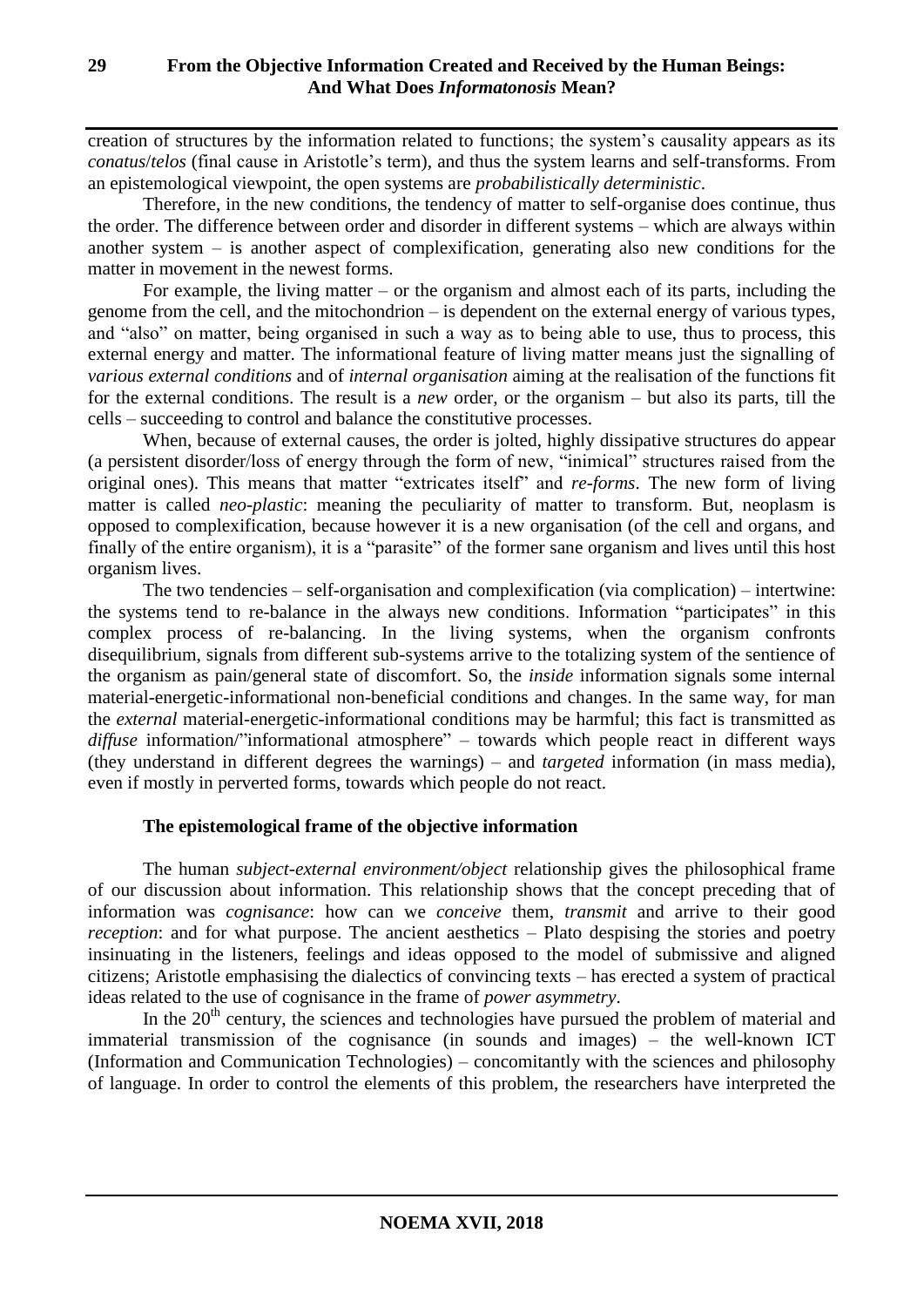### **30 Ana Bazac**

cognisance as immaterial (as *information*), but measurable: mathematically<sup>59</sup>. As a result, *the concept of information has become as abstract as that of matter*. In the development of this interpretation, two opposed theories have quarrelled: according to the tradition of Newtonian physics, the physical concepts were essential, the mathematical forms being only instruments for the former; in the ITC, the mathematical forms were more important than the physical laws – because they are those giving the essence of phenomena –. But certainly, these two conceptions were extreme: actually, both realise the infinity of the whole<sup>60</sup>. For us, this conclusion is comforting: it emphasises both the integrated treatment, transcending the historical extreme views, and the ontological importance (as "principles") of *both* the mathematical objects and relations and the physical objects and relations.

Anyway, to the end of the  $20<sup>th</sup>$  century, the quantum physics and its philosophy<sup>61</sup> have demonstrated that information is objective: an *active* doubling of matter at all the levels. In parallel, a vulgar dominant "philosophy" has developed stating that the given and received social information would be as objective, natural and inevitable as the information in the inorganic world. This "philosophy" ignores that while this information in the inorganic world is controlled by natural laws, the social information involves conscious senders and receivers and thus, the control is conscious: but, in order to be beneficial, it must be done by all the parts of the communication processes. If this condition is not met, the social control is deficient.

Therefore, we may show the development of information from the objective level of reality to the subjective one: from information as *signal* to information as "*semantic reaction*"/ human evaluation of meanings (Korzybski), supported by the "*consciousness of abstracting*" (Korzybski as follower of Hegel).

Briefly, for humans information exists if they *interpret* it, or give *significances* to the surroundings phenomena and facts. *When there are no significances, there is no information, but only noise*<sup>62</sup> .

### **Information and knowledge**

For the present man, information is the result or the translation of the sophisticated theory of information into the aggregate of cognisance he possesses/arrives to possess. A well-known cliché is "information = knowledge; the development of IT industries = the rise of knowledge =

<sup>&</sup>lt;sup>59</sup> Mathematics as both generator of precision, thus of existence/scientifically accredited existence, and as a means to cover the facts: this ambivalence must be noted.

However, what is important here is that the mathematical treatment of things starts from very simple suppositions (from this reasons do axioms exist), in order to being applicable: actually, to quantitatively expressing the quality of things; even of those non-observable, as the subatomic ones, which otherwise would have not been discovered. Consequently, the manipulation of quantities is really "the truth": that brackets the qualities, but not ignores them.

<sup>60</sup> David Bohm & Basil J. Hiley, *The Undivided Universe*, p. 320.

<sup>61</sup> Ibidem, p. 35-36.

 $62$  Concerning this conclusion, we must not forget that information is tackled here as subjective information analysed at the level of the human "mezzo" world. Only in this world (studied by the classical Galilei-Newton science), there are *significances* processed and created by the human mind according to concrete references/context. In the mathematical treatment of information (Shannon and Weaver 1949, after Shannon 1948), this one is not semantic, but "selective", i.e. the result and measure of the statistical calculus of the probabilities of associated states, and of the fitting/pairing of the elements of information and of control, in order to emphasise the efficiency of (and the probability of) selection in a code. The selective information has its origin in thermodynamics and means order and organisation, opposed to disorder/entropy: thus, it may be calculated and this calculus of the quantity of information is autonomous to the concrete meanings.

At the level of selective information, the noise is when it perturbs the channelling of information in the process of communication (Shannon 1948).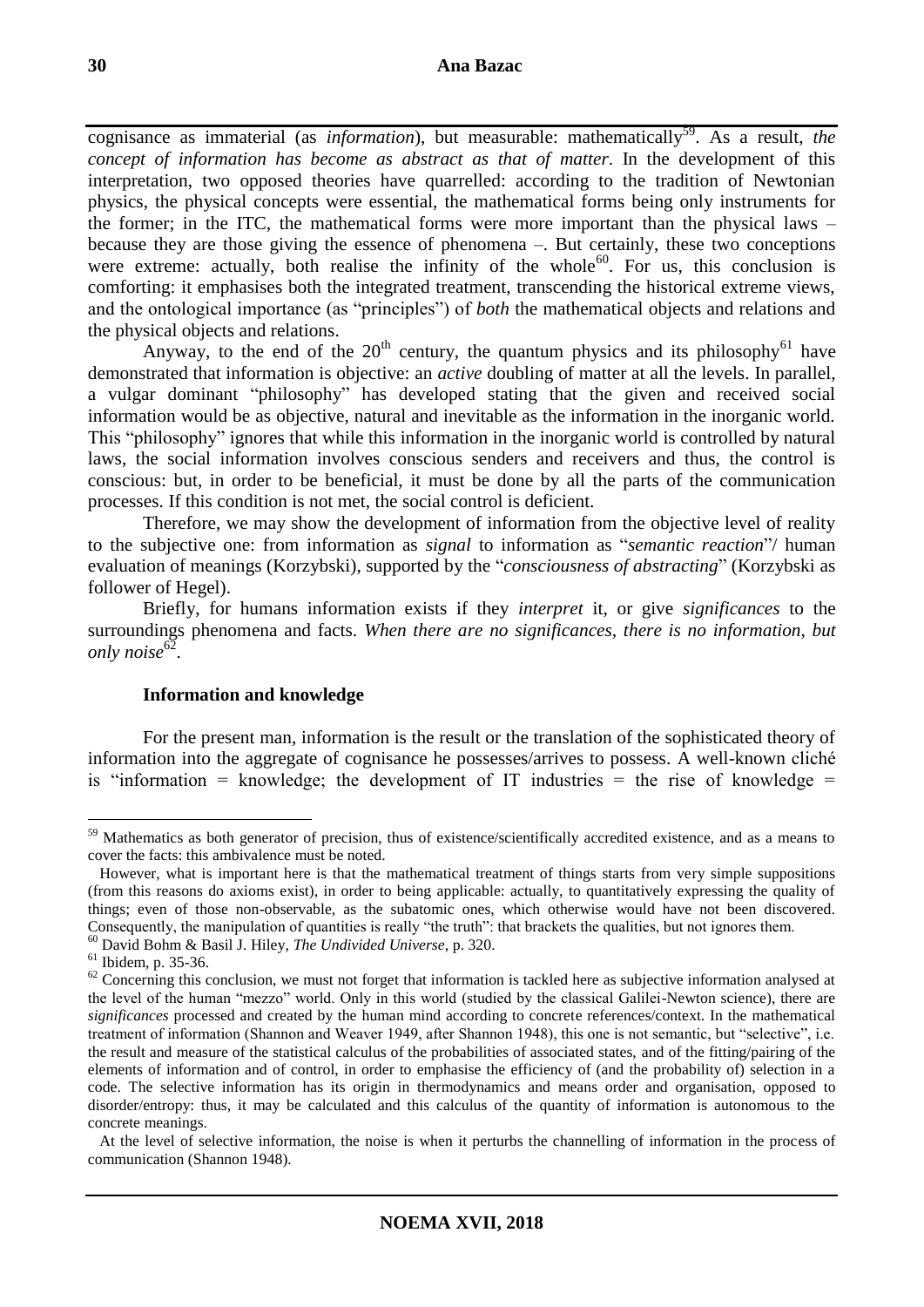optimization of technologies based on the paradigm of quantity/accumulation of quantity". Thus, if one adds more information, does this mean knowledge?

Knowledge is to *understanding*, or *significances* realised through *relating* the things/information; only the information which may be related means/leads to cognisance. We feel better/are calmer when entering in known/familiar systems of information: because we understand easier the significances of the new information, by comparing them with the knowledge already acquired. For this reason, information is not automatically knowledge; the simple adding of more information does not mean "knowledge society". Knowledge does not reduce to bits, but it means cognisance helping conscious intentional activities with beneficial goals, so more rational and anticipative.

Information is always followed by actions congruent with the initial information: thus, as the actions are not neutral and they are evaluated, as the information they are based on are not neutral and must be assessed. More information does not mean to sit and button your mobile phone or move its images, neither to watch TV, passively swallowing elements of information. This type of information is superfluous and, as the body dejects useless matter, as the mind dejects the nonnecessary information that is noise. But as the body swollen with useless/harmful matter has different types of ailments, as the mind overwhelmed by noise is sick.

The superfluous information/noise means *trash*. The beneficial information is the result of personal selection and increases the human vitality directed toward human goals. But since the individual selects, does not mean that only he/she is responsible for the information he swallows? Well, he/she is responsible only if he/she has enough information making him/her able to choose. Therefore, the responsibility of information takes place *at the two ends* of the information transfer. The receptor must be capable to select the received information, but the sender must be careful with the emitted information.

But how could he be responsible for this? Are there *criteria* which may substantiate the social treatment of information? The history of the last 200 years – and that of the last 30 years – helps us to conclude that the mass information (as the scientific information targeting a specific group of professionals) must be honest and *serve exclusively the interests of the publics*; dryly, the mass information that serves private restrictive interests is not congruent to the information whose purpose is only the thirst for knowing and the betterment of the general human condition.

Information is in-formation in the two senses of the Latin preposition *in*: it gives the form/the peculiarity of a reality, as well as it opposes an existing form in the sense that it brings in something which disintegrates the old form. Information as such is not tantamount to knowledge, because information is a *description*, while knowledge is the result of *evaluations of many descriptions, selecting from the possible descriptions/realities*. In other words, knowledge is *interpretation* of information, while information is description/appearance/transmission of appearance; that means that knowledge is "organizing into a meaningful whole" of the multiple information; "That's the essence of subjectivity: taking in relevant aspects of your environment and turning it into something that has meaning for you in relation to your experience and intuition"<sup>63</sup>.

Therefore, knowledge has a strong mark of subjectivity, it is "red"; information is anonymous and cold, "blue".

Finally, knowledge is holistic – no matter how precise and targeted it is – in that it has in view the "environment" of specific facts it is about; namely, the significances of these specific facts do not neglect, not even subconsciously, the systems these facts belong to. For example, we may have information about the possibility to manipulate genes, but if we do not think to all the

<sup>63</sup> *A New Science of Qualities*, A Talk with Brian Goodwin [4.29.97], https://www.edge.org/conversation/a-newscience-of-qualities.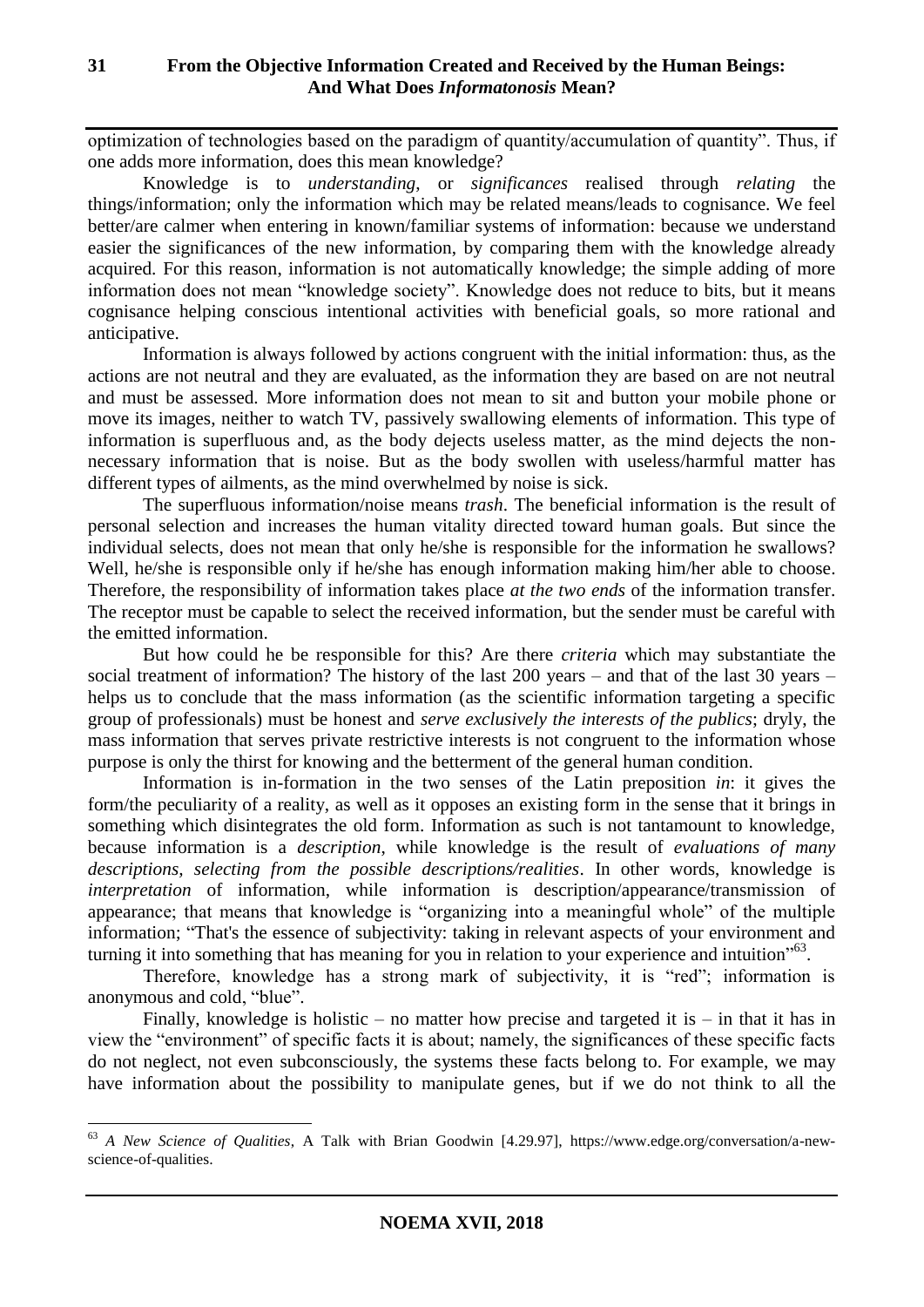consequences – and not only to the fragmented profitability of this manipulation – our information is lame.

Our difficulty to dissociate knowledge from information comes from the tradition of Western industrial revolution that induced the rejection of holistic science and favoured the analytical, fragmented disciplines which led to a huge progress just through this fragmentation. I do not think that the difference would be between analyticity and intuition (as Goodwin says): in the present ugly *mass disinformation era*, the argument of its supporters is just the possibility of intuition on the basis of the foggy information. But neither Goodwin nor the respectable scientists who think that science would be separated from "ethics" said that our difficulty to dissociate knowledge from information is the *power asymmetry* that – inherently – has characterised the industrial revolutions till today.

However, information is the indispensable premise of knowledge: in the necessary proportion for the problem. Sometimes the absolute exactitude (see Borges $^{64}$ ), or description is not necessarily an advantage; namely, above a certain threshold, the new information does not give anything. And the too much information may disturb imagination<sup>65</sup>.

But information is indispensable to evolution. There is much more information in a human fertilised egg than in a bacterial cell and thus the egg may develop just on this richer and specific information $\overline{66}$ . Then, knowledge means learning. Even if we metaphorically use the concept of learning for cells – therefore, adapting to conditions and improving/acquiring new equilibrium states – we must distinguish the *conscious human learning* aiming at acquiring knowledge. But as the cells and organisms may lose the new adapted forms because of exogenetic factors, as the humans may lose – thus cultural evolution is reversible<sup>67</sup> – not only *their information, but especially their knowledge*: because of the same external conditions; the information transmitted to the broad masses of consumers may impede their ability to understand the *unitary significances of separated information and of noise*. For this reason, the official documents speaking about the "knowledge society" where the most important features are the use of IT, the "e-commerce", the e-systems of work in the small and medium enterprises and the security of businesses on Internet, are problematic. They are part of the literature praising the use of IT as the revolution that would automatically change the present world economy into a "collaborative"/"sharing" one, devoid of all the evils<sup>68</sup>.

### **Noise**

<sup>64</sup> Jorge Luis Borges, "On Exactitude in Science" (1946), in Jorge Luis Borges, *Collected Fictions*, Trans. Andrew Hurley, London, Penguin Books, 1998, p. 325.

<sup>65</sup> Charles Baudelaire, "Les Fleurs du Mal", in *Oeuvres complètes*, vol. I, texte établi, présenté et annoté par Claude Pichois, Paris, Gallimard, 1975, p. 82: "Je fermerai portières et volets / Pour bâtir dans la nuit mes féeriques palais".

<sup>66</sup> Sir Peter Medawar, *The Phenomenon of Man*, 1961, http://bactra.org/Medawar/phenomenon-of-man.html.

<sup>67</sup> Sir Peter Medawar, Technology and Evolution, http://bactra.org/Medawar/technology-and-evolution/.

<sup>68</sup> See Jeremy Rifkin, *The Third Industrial Revolution: How Lateral Power Is Transforming Energy, the Economy, and the World*, New York, Palgrave Macmillan, 2011; Klaus Schwab, *The Fourth Industrial Revolution*, New York, Crown Business, 2017;

*Today, Michio Kaku Described What Life Will Look Like in Twenty Years*, February 11, 2018, https://futurism.com/michio-kaku-life-20-years-future/; Rudy Telles Jr., *Digital Matching Firms: A New Definition in the 'Sharing Economy' Space*, June 3, 2016, Office of the Chief Economist, US Dept. of Commerce; *All the names for the new digital economy, and why none of them fits,* https://qz.com/548137/all-the-names-for-the-new-digital-economyand-why-none-of-them-fits/.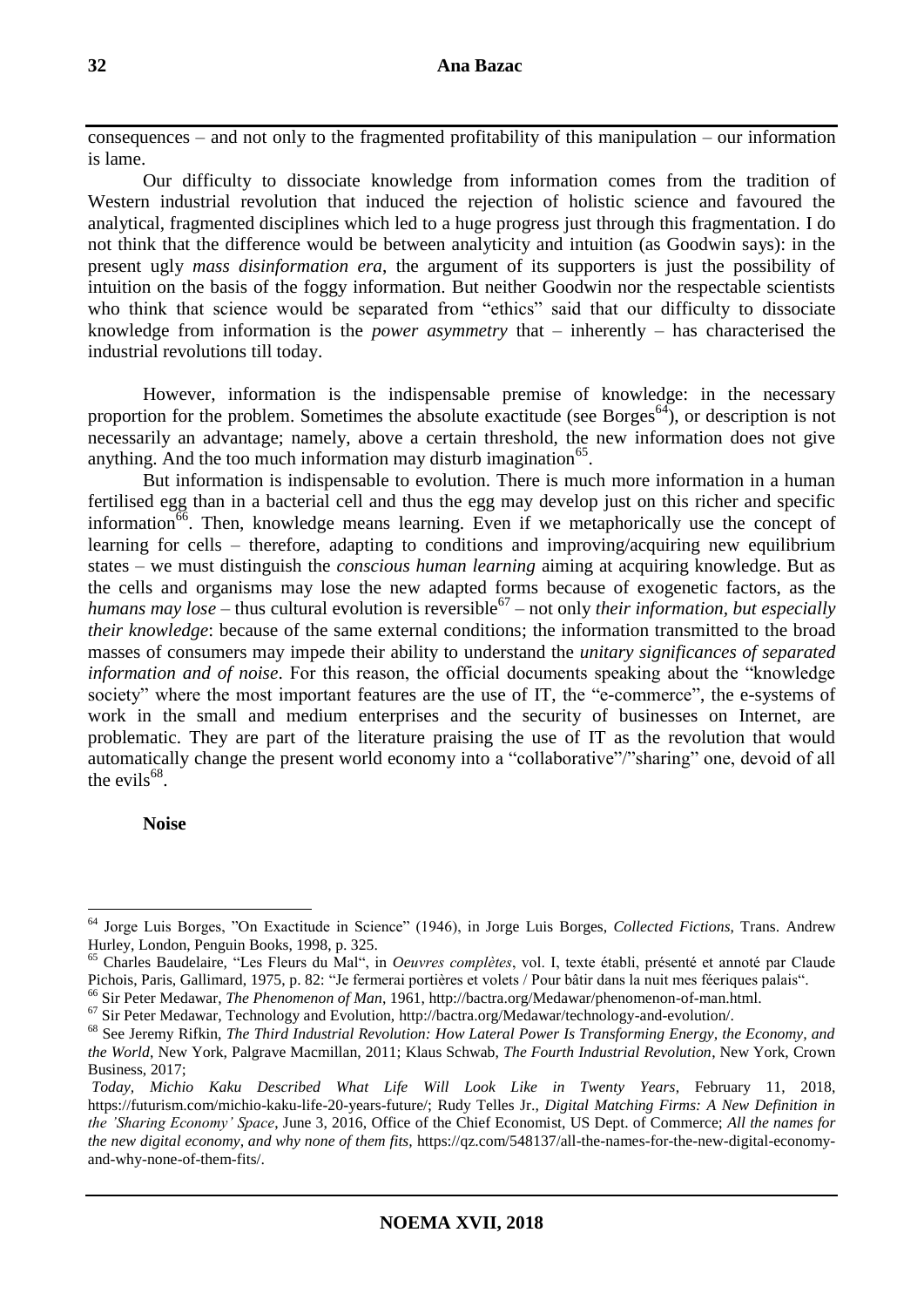From an epistemological standpoint, the noise is *data without significances*: sounds, flashes of light, roaring, hum, but having no other meaning than that of the existence as such of these data. Noise is perceived from the external world and thus – the more so this perception belongs not only to an individual – the noise may be communicated: there are conscious or unconscious transmitters of noise $^{69}$ .

A *quantitative* approach of noise draws attention to the relative character of noise according to the feelings related to it. When we pass near a jackhammer breaking the asphalt, we say that the noise is unbearable. But sometimes, the noise is not so evident: the growl of radio, when we work. But when it sings? 1) The researchers have shown that not any background music is beneficial, and not in any conditions: the too rhythmic or arrhythmic, too loud, too slow (becoming growl); 2) the permanent background music is not always beneficial and does not determine the efficient realisation of the main objective; especially when ideas relating to complex things must be articulated. If we stay all day on TV or Facebook etc., the results are not good: because too much information – so, even music – is harmful; not the information/music as such, but the *too much*. The too much information – sounds, light, odours<sup>70</sup> – may be grasped by the sense organs. The touching and the taste emphasise the limits of human sensitivity too: we cannot touch everything, not at a dash neither by turn. But there is also (extreme) information that is not sensed, at least not immediately, but only as a result of accumulation (see, the omnipresent advertisements on every page of Internet, in every TV show and movie etc.).

*Qualitatively*, there is a big difference between the surrounding sounds which are not related to the men's centres of interest in a specific moment, but which – excessive or not/felt as excessive or not – have significances<sup>71</sup> (ex., sounds of automobiles on the street or stopping in front of the house) and, on the other hand, the sounds which are too loud and intensive and arrive to not having significances or to disturbing the creation and tasting of significances of the information important in that moment for people. This difference is showed by the auditory drug discovered as sounds transformed by a special programme into waves producing hallucinations<sup>72</sup>.

The qualitative aspect of noise was emphasised by Roland Barthes who opposed *art* to the social reality. In the former nothing is superfluous, there is neither scarce nor waste, thus there is no noise<sup>73</sup>. Noise is what *interposes* between the transmitter and the receiver<sup>74</sup>, generating a supplementary effort in transmitting the information, but also  $-$  a supplementary effort of the receiver.

Why is the aspect of *significances* so important, so as it becomes the *criterion* of information? This is because we know only what has a *meaning* for us: and certainly, this (contextual) meaning is true, or is assumed by us as true in a certain temporal and social frame. For us, *the nonsense are only noise, have no meaning, and we remove them from our consciousness*.

<sup>72</sup> I-Doser, https://en.wikipedia.org/wiki/I-Doser [accessed on 25 March 2018].

<sup>69</sup> In this respect, it is possible to extend the theory of the relationships between *communication* and *information*: if communication is a larger concept than that of information – because communication transmits messages (with data and information), while information is in-formation, thus meaning/meanings of data or messages – then one may communicate noise, intentionally or involuntarily.

<sup>70</sup> See Mădălina Diaconu, Eva Heuberger, Ruth Mateus-Berr, Lukas Marcel Vosicky (Eds.), *Senses and the City: An Interdisciplinary Approach to Urban Sensescapes*, Berlin, LIT Verlag, 2011; Victoria Henshaw, *Urban Smellscapes: Understanding and Designing City Smell Environments*, N Y and London, Routledge, 2014.

<sup>&</sup>lt;sup>71</sup> See Hillel Schwartz, *Making Noise: From Babel to the Big Bang and Beyond*, New York, Zone Books, 2011.

<sup>73</sup> Roland Barthes, "Introduction to the Structural Analysis of Narratives" in *Image, Music, Text*, Essays selected and translated by Stephen Heath, London, Fontana Press, 1977, pp. 89-90: neither fog, nor the excess (the fuzzy, which makes that everything in the back be invisible); and even though a foggy aspect exist in painting, it does not exist in the written discourse which is always the distinct (irrespective of what fuzzy atmosphere it emphasises).

<sup>74</sup> Roland Barthes, "The Grain of the Voice", ibidem, p. 187.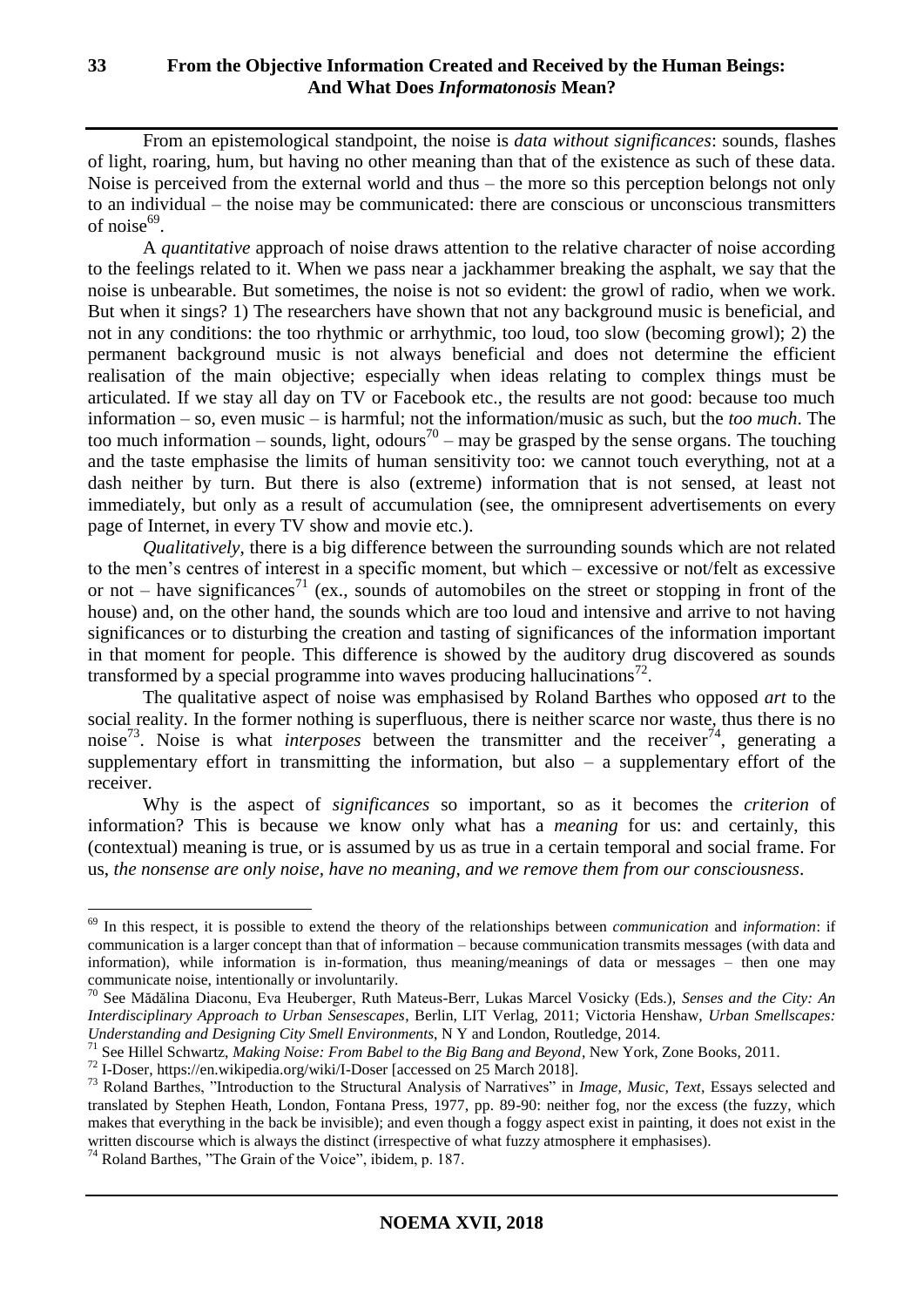Noise is when many data overwhelm the human, but these data are not/do not convert into knowledge. Thus, a "hidden knowledge"<sup>75</sup> may well coexist with apparent information: and since this one has no significances, and cannot be related to something known, it is only noise, hiding in fact both the *lack of information given* to men and the *intention* of "senders" *to hide* knowledge. Obviously, a message (communicated) may contain both information and noise: the latter, as either clear noise or superfluous information towards the main information/ideas intended to be transmitted and received. Noise is not tantamount to information redundancy, but this one is treated by the receiver *as if* it would be noise: it is not retained at all – thus, even possible interesting data are removed from the consciousness – or the whole diffuseness is swept and more or less accurately synthesised in an immediate significance: only this significance is retained.

Therefore, noise is not only a *quantitative overwhelming* of the individual with data without relevance, but also a *semantic deformation* and a *logical fallacy* which alter – with or without intention – the significances received by man and his ability to detect and construct new logically sound meanings<sup>76</sup>. On the contrary, the loss of attention generates sensitivity only to tangible, immediate and simple realities, in a kind of childish naïve realism. The result is *opinion* (in Plato and Aristotle's meaning) – without arguments and analysis of causes and consequences, not even of the *cui prodest* aspect, familiar to all the readers of classical detective novels – and, in the general cacophony, a vain adding of sounds/words to the other opinions.

Noise has significance of garbage/waste, but at the same time – of the fact that the noise is *bad* information: unnecessary, unpleasant, and harmful. Nevertheless, the bad information does not convert only into noise: it may be integrated within the system of received information and *supported*<sup>77</sup>. But it will have bad results: even if or just because people are *educated to not have criteria* for discerning the bad and the good information<sup>78</sup>.

### **The human being and information**

This aspect is studied here from the perspective of *the receiver*. But since information always supposes relationships, it is relation, this perspective may be found in the whole existence: even at the level of inorganic existence there are, metaphorically speaking, receivers and senders. Probably, the first material relationships were disordered, and an answer to this state was information/the emphasis of the informational side of matter which in-formed (put a form

<sup>&</sup>lt;sup>75</sup> Albert Van Helden, "Introduction", in Ida H. Stamhuis, Teun Koetsier, Cornelis De Pater, Albert Van Helden (eds.), *The Changing Image of the Sciences*, New York, Springer Science+ Business Media, 2002, p. 1.

The model of the author was the seizure of knowledge by gods (and Prometheus striving against this). Nowadays, the model is the end of open Internet, but also the polarised education in schools and society.

<sup>76</sup> See *Microsoft Attention Spans Research Report*, Spring 2015 (scrutinizing the ability of "consumers" to delight in more and more media consume): "increased media consumption and digital lifestyles reduce the ability for consumers to focus for extended periods of time"; "Today, multi-screening is a given, so it's reassuring to know that multiple screens don't reduce the (potential) impact of advertising. Since consumers turn to their secondary screens to fill in those in-between moments when they might otherwise drop off completely, they're more engaged overall and already primed for immersive experiences"; "Attention is obviously a necessary ingredient for effective advertising, but Canadians' digital lifestyles are changing the brain, decreasing the ability for prolonged focus and increasing their appetite for more stimuli"; "digital lifestyles deplete the ability to remain focused on a single task, particularly in nondigital environments. But, all is not lost. Connected consumers are becoming better at doing more with less via shorter bursts of high attention and more efficient encoding to memory Marketing too must evolve"; "news reduced to 140 characters and conversations condensed to emojis".

See also Nakshatra Pachauri, *Trolling clouds judgement*, Monday, 26 February 2018, http://www.dailypioneer.com/VIVACITY/trolling--clouds-judgement.html.

 $77$  As the present advertisements and official news (never labelled as "fake": for the dominant ideology, only the adverse news is fake).

<sup>78</sup> Jean-Claude Michéa, *L'enseignement de l'ignorance et ses conditions modernes*, Paris, Climats, 2006.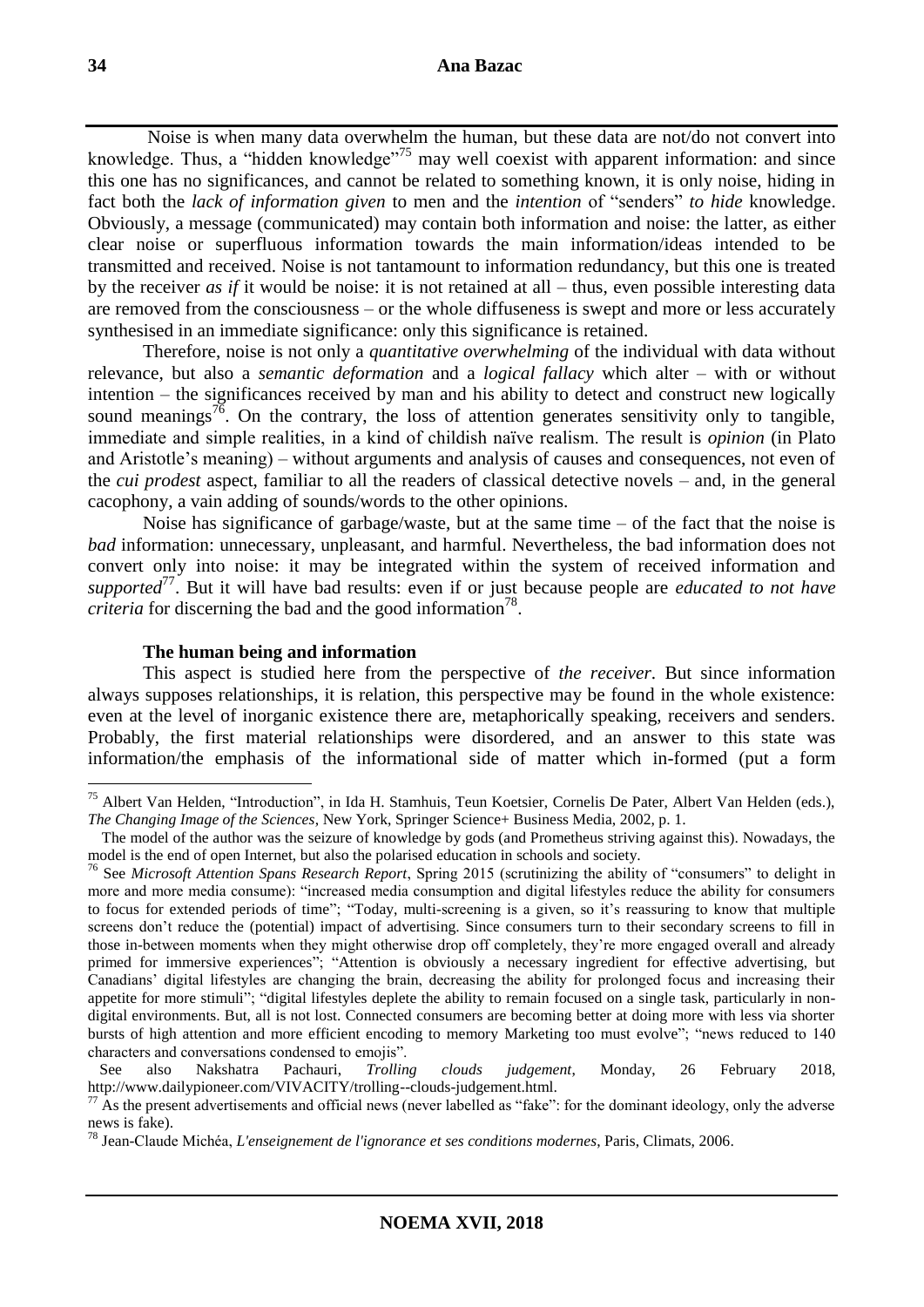facilitating some relationships) the matter: and the assemblage of answers/information in the process of movement led to "order"<sup>79</sup>, repetition and relatively stable structuring.

In the living world, the character of information of *being an answer* is the most evident: the living system answers, through excitatory and inhibitory relationships, to stimuli which are both matter and information. A working definition of information is here: elements and structures of stimuli/input, thus *noetic* elements and structures which determine answers in the complex matterinformation system in order to keep or lead to a balanced state of the system, allowing the preservation and development of the system as such with the lesser energy.

The highest level of information as a perspective of the receiver manifests in the world of man. Because of multi-layers/ multiple levels of mediation of information between its emitting and its reception by the consciousness, the final information is different from the initial information. (But the mediation – the entire constructivist approach – does not depend only on the bio/physiological levels, but also on the artificial/cultural/social ones).

As answer, so as information from the perspective of the receiver, this information is reintroduced in the movement of matter: information, as well as matter, being "bricks" of the existence/structuring and transformation of the world. But this means that, before being transposed into reality – and in the case of man, before being worked, mathematically emphasised – the information is for man, given to him. The ultimate object and goal of this paper is just the information *given by man*: to man, of course.

Here, we have broken up the information given by man in the information given *in sciences* and the information given *in society*. The two domains, however intertwined, must not be mixed; they are not able to reciprocally substitute each other: for example, the fact that in sciences we witness positive processes of clear languages and precise theories – and the appearance of new standpoints generated by new information shedding a fresh light on already banal information  $80 -$  or of transfer of information from one science to another<sup>81</sup>, or of transparent falsification, does not mean that these processes are the same related to the information given in society.

In sciences, one may point: 1) the constraints of knowledge: for example, the problem of the access to information; 2) the high specialisation of sciences – with enormous informational stock in each of them leading to the difficulty of inter-disciplinary access; 3) the consumption of information, that is not a relation between an abstract and neutral individual and, on the other hand, the pile of "averagely neutral" information of sciences; 4) the intellectual misconduct.

Is there a *criterion* to evaluate the good or wrong information in sciences? There is, certainly, that related to the process of falsification: *the consequences* within the theory, the domain, and the extra-domain (scientific space, technology and society). Thus, constructed on the basis of information, a scientific theory is itself an information and may lead to better proofs only by the fact that it has demonstrated that "that way/hypothesis was wrong"; or by the fact that it requires or entails concepts and theories from without its own corpus or domain; or by the fact that it is a more workable and fruitful theory than the older one; or by the fact that the technology created on its basis is more sustainable etc. In order to meet this criterion, science has some *epistemic standards*

<sup>79</sup> This is, too, a concept, a human standpoint.

<sup>80</sup> See Alissa Cordner, *Toxic Safety: Flame Retardants, Chemical Controversies, and Environmental Health*, Columbia University Press, 2016 (showing also that the decision makers use scientific evidence to support non-scientific goals). <sup>81</sup> See, for the transfer of information from biology to informatics, Gheorghe Păun, "Some Wonders of a Bio-Computer-Scientist", Bulletin of the International Membrane Computing Society, 2016, http://membranecomputing.net/IMCSBulletin/) pp. 241-260.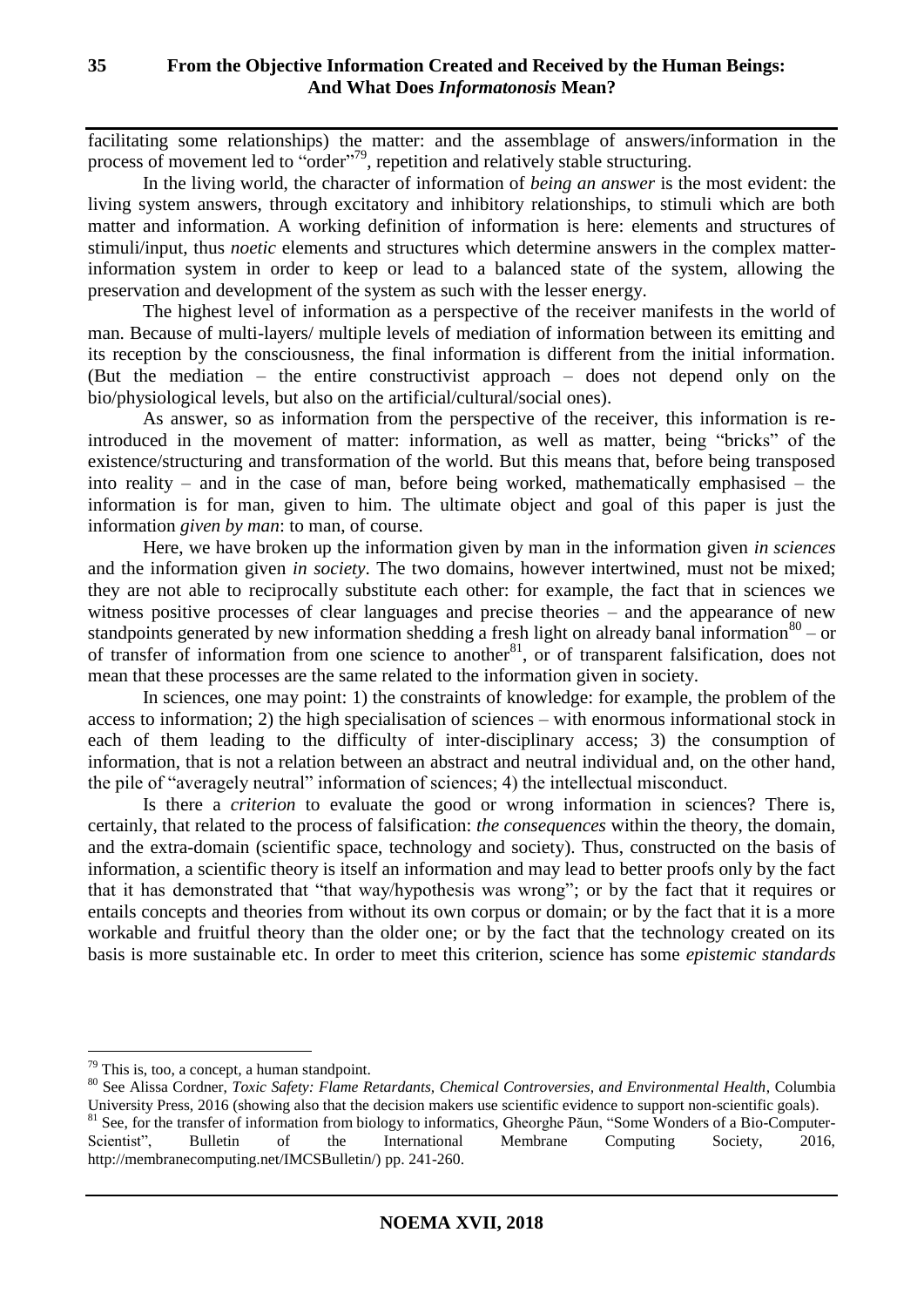codified as *ethical norms of science*<sup>82</sup>, and any violation of these norms generates more or less visible false information and bad results.

In society, we all confront the *willing* and *involuntary* distortion of information. The concept naming the first is *propaganda*<sup>83</sup>: "In a propaganda system, an overarching objective is to render the messaging invisible by universalizing it within the culture<sup> $384$ </sup>. It shows the monistic, unilateral and biased standpoint of the emitted information, namely of the intention to impose this pattern of thinking on the receivers. Generally, the imposition is not brutish, but "soft", as technologies of total control producing the *social imaginary* (narratives/myths, worldviews and life styles)<sup>85</sup>. For this reason, the introduction of IT to better collect data about individuals and so to sold them in order to more efficiently influence "their freedom of choice" in shopping and political elections makes only a *difference of degree*, and not of nature, towards the pre-IT era advertising and printed press, radio and television ideological bombardments. The periodical media scandals "divulging" the amplitude of misinformation – with<sup>86</sup> or without the newest IT – are the proof of the same nature of the old and new propaganda and advertisement industries, and also of the harmful ideology that propagates the idea that the economic and political lies would be only "*excesses*" not touching the very essence of the "free market".

Clearer, the difference of degree is because the instruments of free choice – really free access to information, and rationalist education offering the logic and the requirements to always analyse the situations according to their *consequences* on broad scale and long term, too – were and are systematically minimised. What is missing in the dominant ideological supplies is the *rational discourse* or rational *real dialogue*. It is true that in the public space there is too much noise, incessant talk shows (never solving anything) and a permanent "buzzing" of mobile phones connections and abuses of apps; but all of these *do not substitute* not only the face to face conversation that really cures<sup>87</sup>, but especially the rational arguments/debates. In front of the abovementioned noise, the solution is not so much silence, solitude and contemplation<sup>88</sup>, but *rational arguments/debates*: or (as the authors suggest) silence, solitude and contemplation as existential conditions for the rational arguments/debates.

And since with all means the propaganda is no longer as effective as desired, a technically *selective access to information*, even a *ban of the free access* is established: another proof of

<sup>82</sup> Robert Merton, "The Normative Structure of Science" (1942), republished in Robert K. Merton, *The Sociology of Science: Theoretical and Empirical Investigations*, Chicago and London, The University of Chicago Press, 1973, pp. 267-278: universalism, communism, disinterestedness, organized skepticism.

<sup>83</sup> For the word – in Latin, *what is to be propagated* – see the College of the Propaganda, founded by Pope Urban VIII in 1627 for the education of missionary body of Catholicism.

Edward L. Bernays, *Propaganda*, New York, Horace Liveright, 1928, p. 19: "The minority has discovered a powerful help in influencing majorities. It has been found possible so to mold the mind of the masses that they will throw their newly gained strength in the desired direction". In Bernays' the "new propaganda" was specific to both political democracies and market economies.

<sup>84</sup> Jason Hirthler, *Colonizing the Western Mind*, 06/03/2018, http://www.defenddemocracy.press/colonizing-thewestern-mind/.

<sup>85</sup> Juremir Machado da Silva, *Les technologies de l'imaginaire: Médias et cultures à l'ère de la communication totale* (2002), Traduit du portugais (Brésil) par Erwan Pottier, Paris, La table ronde, 2008.

<sup>86</sup> As the present Cambridge Analytica scandal, see only *The Latest: Zuckerberg admits mistakes, outlines steps*, 21 March 2018, https://www.washingtonpost.com/business/technology/the-latest-academic-in-facebook-case-says-he-is-ascapegoat/2018/03/21/218deec8-2cec-11e8-8dc9-3b51e028b845\_story.html?utm\_term=.547ee5b4708e.

<sup>87</sup> Sherry Turkle, *Reclaiming Conversation: The Power of Talk in a Digital Age*, New York, Penguin, 2015.

<sup>88</sup> Ana Christina Zimmermann & W. John Morgan, "A Time for Silence? Its Possibilities for Dialogue and Reflective Learning", *Studies in Philosophy and Education*, 35 (4), 2016, pp. 399-413.

For the concept of silence, a beautiful, interdisciplinary book about the formation of meanings: David Le Breton, *Du silence*, Paris, Éditions Métailié, 1997.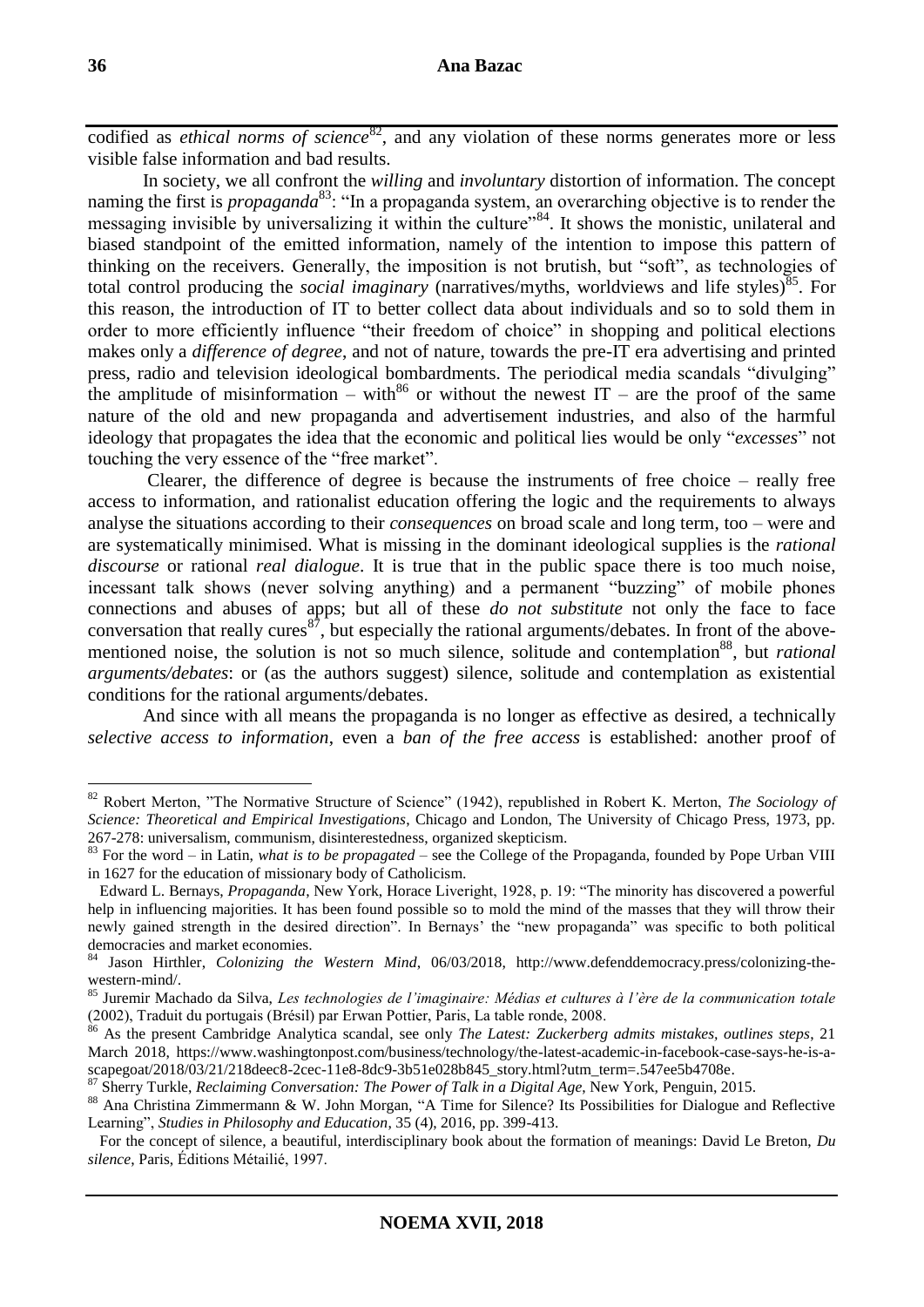restrictive ideological criticism of the means of information is just the silence of the mainstream media regarding the end of net neutrality<sup>89</sup>.

The result is "a *proletarianization of the sensibility* of the consumer through the apparatuses for the canalization and reproduction of perception", proletarianization meaning "a *loss of*  knowledge<sup>",90</sup>. The more the rational analysis shows the inadvertence<sup>91</sup> and absurdity of propaganda narratives, the more its techniques and intense rhythm develop. But this conclusion of logically aberrant propaganda statements is not sufficient: these statements are not proofs of neutral irrationality, but are the results of *class interests* and *power asymmetry* at both country and world levels. Even the collective character of the construction of info-sphere<sup>92</sup> is framed by/subordinated to the class interests and more precisely, to the dominant class interests. For these interests, *logics* as such, the *rational analysis* and the *scientific collecting of information* are even subversive. For these interests, the emphasising of *interdependencies*, of *integration* of the human, including technological, and natural systems, of the absurdity of separated treatments of these systems, of the *dialectical unity* of man as individual and social, are subversive: this is the extra-science reason of the backwardness of scientific theories and tools to "taming" complexity<sup>93</sup>, thus of the social integrated systems.

Therefore, there already is a *criterion* that differentiates between propaganda and the rational communication: the rational and dialogical character of the latter. But even this criterion must be justified: thus, the criterion of the above criterion is the system of *consequences* of each type of social communication. This criterion shows how the rational and dialogical communication leads to a *holistic* conception of the world, including spatial holism, to an *integrated conception of time* (short, medium and long term consequences), and to a *dialectical conception of man*, as being and *individuality* in a *multitude* and thus striving for his *telos* as both individuality and multi-face totality $94$ .

In contrast to the situation in both inorganic and non-human living worlds levels, the information given by humans to humans is not natural and inevitable, and so one cannot speak about it in an expert-type sibylline manner. Because: the information given by humans does not have neutral consequences, since this special being exists only by actively transforming his

<sup>89</sup> Jonathan Cook, *From an Open Internet, Back to the Dark Ages*, November 24, 2017,

https://www.counterpunch.org/2017/11/24/from-an-open-internet-back-to-the-dark-ages-2/.

Frances Moore Lappé and Adam Eichen, *We Saved Net Neutrality Once. We Can Do It Again*, December 14, 2017, https://www.globalresearch.ca/we-saved-net-neutrality-once-we-can-do-it-again/5622791.

<sup>90</sup> Bernard Stiegler, *The Proletarianization of Sensibility*, 2011,

https://web.archive.org/web/20120427133515/http://www.lanaturnerjournal.com/essays/prolsensestiegler.html.

<sup>91</sup> See Gioulieto Chiesa, *The point of view of Natalya Kasperskaya: from the "Russian hackers" to the "Manchurian candidate"*, 30/05/2017, http://www.defenddemocracy.press/the-point-of-view-of-natalya-kasperskaya-from-therussian-hackers-to-the-manchurian-candidate/.

<sup>92</sup> Cass R. Sunstein, *Infotopia: How Many Minds Produce Knowledge*, Oxford, New York, Oxford University Press, 2006.

<sup>93</sup> See Albert-László Barabási, "Taming complexity", *Nature Physics*, Vol. 1, 2005, pp. 68-70.

<sup>&</sup>lt;sup>94</sup> This many a day, John Stuart Mill (1806-1873) has considered the what for of man, the striving for the humanity of this being at its highest level possible, for the highest number of these beings, but this meaning *for all and every human being*: "in the comparatively humble sense, of pleasure and freedom from pain, and in the higher meaning, of rendering life, not what it now is almost universally, puerile and insignificant – but such as human beings with highly developed faculties can care to have", John Stuart Mill, *The Collected Works of John Stuart Mill, Volume VIII - A System of Logic Ratiocinative and Inductive, Being a Connected View of the Principles of Evidence and the Methods of Scientific Investigation (Books IV-VI and Appendices),* ed. John M. Robson, Introduction by R.F. McRae, Toronto, University of Toronto Press, London, Routledge and Kegan Paul, 1974, Book VI, Chapter XII,

http://oll.libertyfund.org/index.php?option=com\_staticxt&staticfile=show.php%3Ftitle=247&layout=html#chapter\_400 43.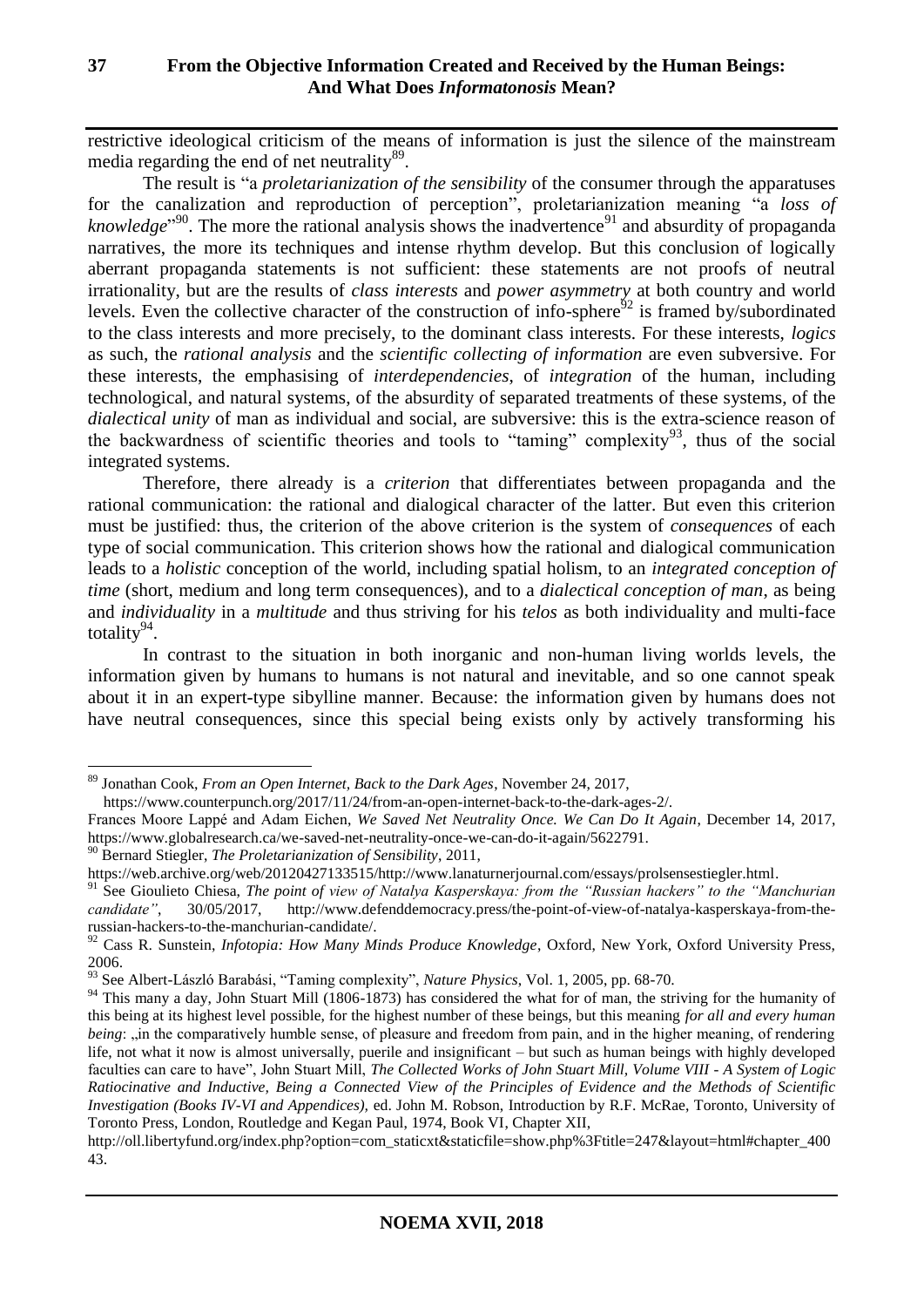environment, and since he values and has a twofold sentience/feeling related to the matterinformation inter-human change, the sensorial/material one and the spiritual, in his consciousness.

Yes, the problem is to *distinguish* the reactions of inorganic matter, possible just because matter is in-formed, from the reactions of the living beings, pushed by *conatus<sup>95</sup>* and having a certain capacity to transform their ambient, and from the *conscious* actions of human beings, pushed not only by their *conatus* but also by their conscious valorisation of the features of life – as living well, and living better<sup>96</sup> – and their purposes, the *telos* of their life<sup>97</sup>. As I said before, there is certainly a *continuity and community* of these three worlds, manifested through the reactivity of informed matter, but there is also a *discontinuity and specificity*. The human *consciousness* is which gives this specificity: the multiple and always rationally<sup>98</sup> and ethically<sup>99</sup> analysed goals and goaloriented actions, both in an always larger space and on moving temporal terms. The non-human living beings have certainly different degrees of rudiments of consciousness: as a kind of access<sup>100</sup>, reflective "consciousness", allowing the proper reactions, the sentience and the reactions determined by *conatus*. But the *phenomenological* consciousness, the human *interpretation* of feelings, facts, reactions – thus beyond the former sentience – pertain only to man.

This is the reason of the big difference between the diseases of non-human living beings and humans: in the former, the diseases are natural transformations toward other forms of life (as cancer) or toward inorganic matter. Thus, we only deplore the pains suffered by these beings. While only in humans has the disease its *interpretation*/*judgement from the point of view of the unique and unrepeatable individual*. However natural, the disease is viewed by man as the evil, even though he does not always know what generates it. He obviously finds and supposes some visible causes, but he finds them only to the extent that they are *made* to be visible: by science of course, but concretely by the totality of institutions representing not so much neutral tendencies of the process of knowledge as private biases; thus, these institutions are "ailing", selecting according to the mentioned biases the memories of society<sup>101</sup> and fragmenting in disparate and even superfluous episodes the *unity* of knowledge, cognisance and memory.

And this is the reason of the appearance of a special disease of humans: *informatonosis*. In the other living beings, sufferings and decay are produced rather by matter and information together. Only when the animals live in environments artificialised by humans, they may experience a discomfort induced by different forms of information, or better, *excesses* determining excessive answers<sup>102</sup>: too much light in the night, or noise all day, or cruel attitudes of humans towards them.

But *informatonosis* occurs only at man: because only he may separate information from matter, the significances and their multivalent consequences from the simple material supports of these significances. However, if there is *informatonosis*, there is also a "*hyleosis*" (if I may borrow the concept of matter from Aristotle), a disease made by matter. People feel not only the unpleasant

<sup>&</sup>lt;sup>95</sup> The instinct of life. Or as the German philosophers of the first half of the  $19<sup>th</sup>$  century formulated: "the will to live".

<sup>96</sup> Alfred North Whitehead, *The Function of Reason* (1929), Boston, Beacon Press, 1958, pp. 4–5.

<sup>&</sup>lt;sup>97</sup> See Ana Bazac, "Three concepts in the history of the knowledge of the world (cause, consequence, *telos*) and a conclusion", *Biocosmology – Neo-Aristotelism*, Vol. 7, No. 2, Spring 2017, pp. 155-177.

<sup>&</sup>lt;sup>98</sup> But not always reasonably, isn't not?

<sup>&</sup>lt;sup>99</sup> This means: from the standpoint of inter-human relationships and the inherent judgements of these relationships and their elements/the concrete positions of humans in these relationships.

<sup>&</sup>lt;sup>100</sup> Uriah Kriegel, "The Concept of Consciousness in the Cognitive Sciences: Phenomenal Consciousness, Access Consciousness, and Scientific Practice", in P. Thagard (Ed.), *Handbook of Philosophy of Psychology and Cognitive Science*, Amsterdam, North Holland, 2006, pp. 195-217.

<sup>101</sup> Bernard Stiegler, "Our Ailing Educational Institutions", *Culture Machine*, Vol 5, 2003.

<sup>&</sup>lt;sup>102</sup> See J. Brewis, C. Sanderson, and E. Wray-Bliss, "Interrogating excess: the case of organisational drug and alcohol policies", in *SCOS 2005: Excess and organization: Proceedings of SCOS XXIII*, Department of Industrial Management and Organization, Royal Institute of Technology, Stockholm, Sweden, 2005.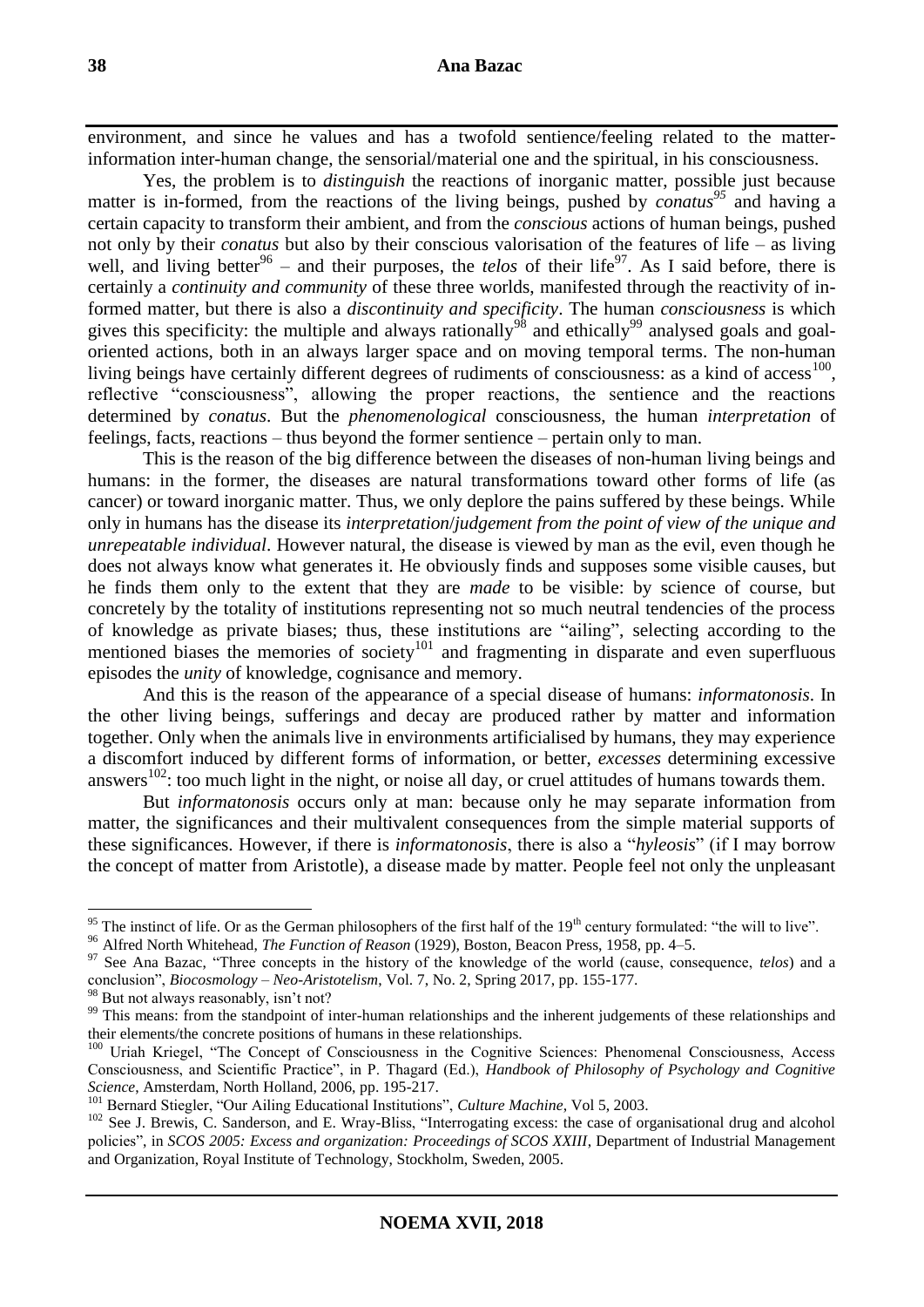aggressive overwhelming advertisements, but also the unhealthy food they are determined to buy, including through the incorrect advertising.

Once more, in non-human living beings the information-made disease occurs only when these beings live in artificial, human milieus.

### *Informatonosis* **as malady of the receivers of information**

Therefore, from the point of view of their consequences – the answers they challenge – the information given by man is good and bad, with many nuances between these two limits. The bad information determines integrally changed states of humans, leading to altered answers altering their health, behaviour and social relationships. *Informatonosis* is the disease generated by the bad information given by men and affects the receivers of this type of information.

Rudolf Klimek has coined the name and (from 1999 on) conceived of the *informatonosis*<sup>103</sup> as a disease generated exclusively by the bad/incorrect information given to patients (for example, about the human organism, about diseases and medical procedures and medicines), but generally to the whole society; differently from the morphological causes or related to the energy change of the organism, *informatonosis* affects the complex brain-consciousness and, thus, the entire organism. For example, the transmission of partial information, exclusively positive, about the Caesarean operation, generates the choice, by the pregnant women, of this type of surgery, to the detriment of normal birth, highly beneficial for both mother and child.

But this example shows that *informatonosis* is a disease indirectly generated by information, so by information *transposed into* behaviours and choices. However, this indirect generation does not annul its cause. Actually, many dysfunctions and illnesses are the direct result of bad behaviours and choices/of processes in the consciousness, considered as "*efficient* causes", if we use Aristotle's term. And the consciousness is always an intermediary between the organism and the environment. But for a disease to take place, one needs also *material* and *formal* causes (preserving Aristotle's categorisation).

Therefore, if matter and energy/the deficient matter-energy change of the organism with its environment may come down with the organism, information too may be a cause of diseases. And this is both in the already pointed intertwining of matter-energy-information change between the living beings and their environment, and the faulty and even bad information given in society and harming the humans. As it was mentioned, generally a bad supply of matter and energy is accompanied with bad information; for example, the advertising for unhealthy food; the opinion that every individual has the freedom to choose according to his/her own will, and not to the suggestion of advertisements, is false: because these advertisements for bad food have the function to justify/legitimise the inevitably future "choice" of this food, since the buyers cannot buy eco. And yet in the dominant *ideology*, matter, energy and information are treated *separately*: as if they would not have the same features and influences over the humans. But concretely, the faulty information is united with the transfer of faulty matter and harmful energy.

What kind of information generates illnesses? First of all, there is about institutionalised – official, in a way or another – information, thus having a bigger authority that that from intersubjective relations, and thus being the communicational interface between the dominant supply of matter, energy and information, and the receptors. Then, if we understand the illnesses as *imbalance*  of the organism/its parts, with chaotic, controllable or uncontrollable, even lethal, consequences, or

<sup>&</sup>lt;sup>103</sup> See Dariusz Jasiczek, Rudolf Klimek, Ryszard Tadeusiewicz, "Informatonosis – an information disease affecting the society", in Rudolf Klimek, Dariusz Jasiczek, Ján Štencl, *Explained Cause of Cancer*, Hermes Management, Krakow, 2013, pp. 79-84.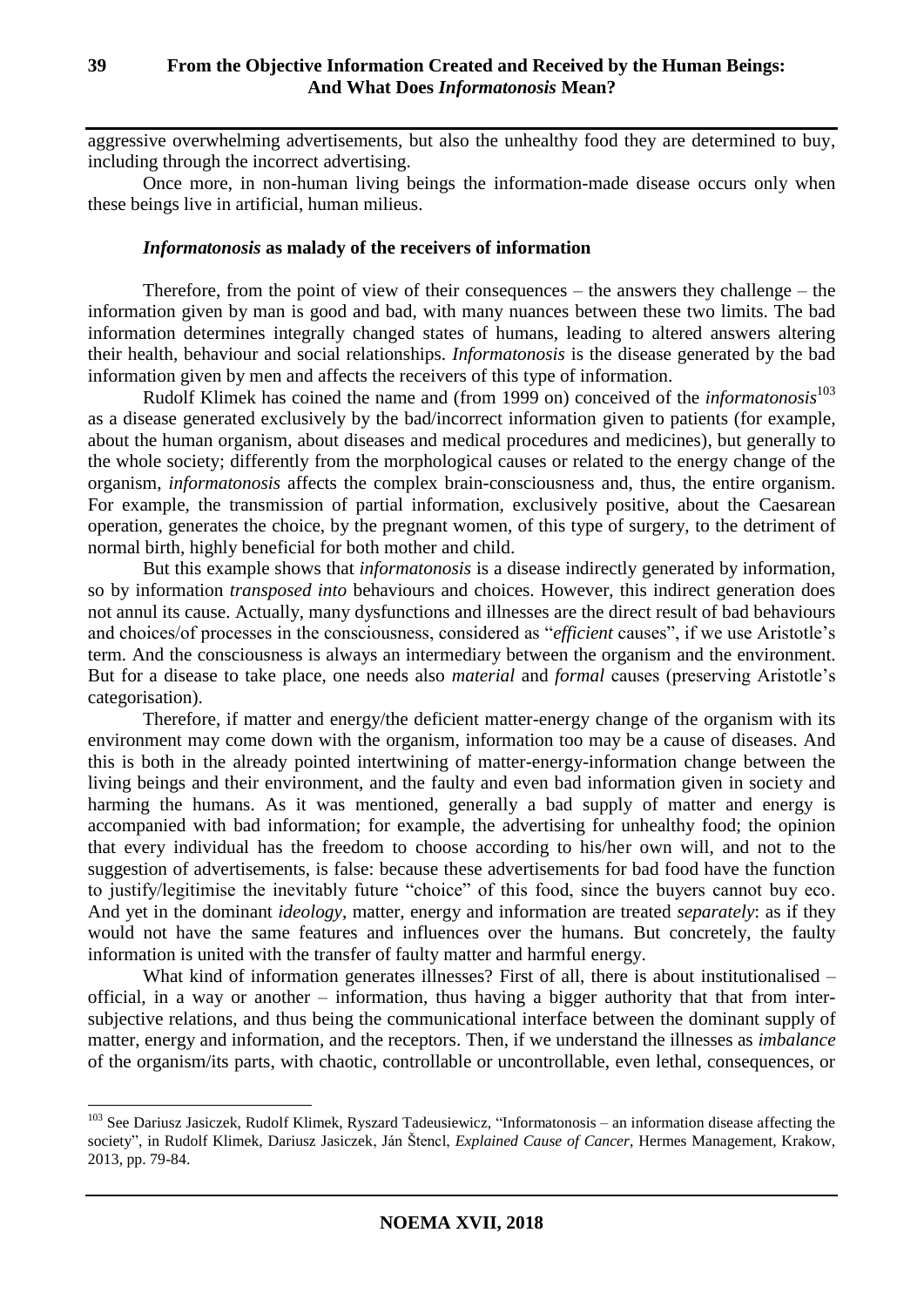if we understand the maladies as *de-formation* – that means in the philosophical formulation taken over from Aristotle, the organism's deprivation of its form that alone gives life/viability to the material constituents it is united with – we may well see that the *quantitative excesses* of information (too much, too few) and *qualitative excesses* (deliberate distortion of information) may lead to *informatonosis*.

One may object that the concepts (excess, excessive) are relative – actually, they are historically and socially determined – and thus one cannot scientifically point from which levels of excesses may an illness as *intolerance* of the whole psychic and organism to the given data or information occur. Nevertheless, one may counter this objection: first, by showing that while our cognisance is relative, the bad consequences are not at all so, because they are measurable. *The general dysfunctional state is real*, even though the precise detection of causes is difficult. But – and this is the second argument – when we have a logical theoretical demonstration of the causal phenomena and at the same time we have the consequences which do not contradict the logical demonstration, we do not need to measure the causal phenomena because the measurements do not bring something new in principle and nor do they change the theoretical demonstration<sup>104</sup>. Anyway, as it already was mentioned, not only that the faulty information produces choices and behaviours, so vicious changes of matter and energy between the organism and the environment, but the faulty and excessive information are always accompanied by the society's excessive/harmful supply of matter and energy for the human organism (ex. the distorted information about food and medicines comes together with unhealthy food and bad/unnecessary medicine, as the psychic drugs producing an *acquired mental alienation*<sup>105</sup>).

The informational excesses generate *cognitive barriers*<sup>106</sup> leading to unfavourable access of individuals to information: if information is missing, the access is perturbed and people's creative answers are poor; the examples of both scientists<sup>107</sup> and the helpless citizen in front of malefic political facts are illustrative; if there is too much information – but certainly subordinated to the political interests for which just the superficial information thrown to the population and avoiding the rational analysis of causes and consequences, just the abuse of noise are imperative – it acts as a drug: because "the world in which we live is very nearly incomprehensible to most of us", people believe everything; "information no longer has any relation to the solution of problems"; "Information is now a commodity"; "we no longer have a coherent conception of ourselves, and our universe, and our relation to one another and our world"; "we don't know what information is relevant, and what information is irrelevant to our lives"; "what causes us the most misery and pain - at both cultural and personal levels - has nothing to do with the sort of information made accessible by computers"; "The computer and its information cannot answer any of the fundamental questions we need to address to make our lives more meaningful and humane"<sup>108</sup>. This *too much* means redundancy, technically solved by IT, but not socially; in front of this situation, the

<sup>104</sup> Émile Durkheim, *Les Règles de la Méthode Sociologique* (1894). Paris, Les Presses Universitaires de France, 16e édition, 1967.

<sup>&</sup>lt;sup>105</sup> See only Janet Currie, Mark Stabile, Lauren Jones, "Do stimulant medications improve educational and behavioral outcomes for children with ADHD?", *Journal of Health Economics*, Vo. 37, September 2014, pp. 58-69; Maria Keilow, Anders Holm, and Peter Fallesen, *The Effects of Medical Treatment of Attention Defficit Hyperactivity Disorder (ADHD) on Children's Academic Achievement*, The Rockwool Foundation Research Unit, Study Paper No. 83, Copenhagen 2015.

<sup>&</sup>lt;sup>106</sup> Mirosław Zabierowski, "Disorder of Regulative Functions of Management in the Light of Informatonosis", Security Dimensions: International and National Studies, No. 13, 201, pp. 88-94.

<sup>&</sup>lt;sup>107</sup> http://thecostofknowledge.com/; but the property rights of journals do not exclude non-scientific practices of both the journals and the researchers, see *Nobel winner declares boycott of top science journals*, 9 Dec. 2013, https://www.theguardian.com/science/2013/dec/09/nobel-winner-boycott-science-journals.

<sup>&</sup>lt;sup>108</sup> Neil Postman, *Informing Ourselves to Death*, German Informatics Society, 11 Oct 90, Stuttgart.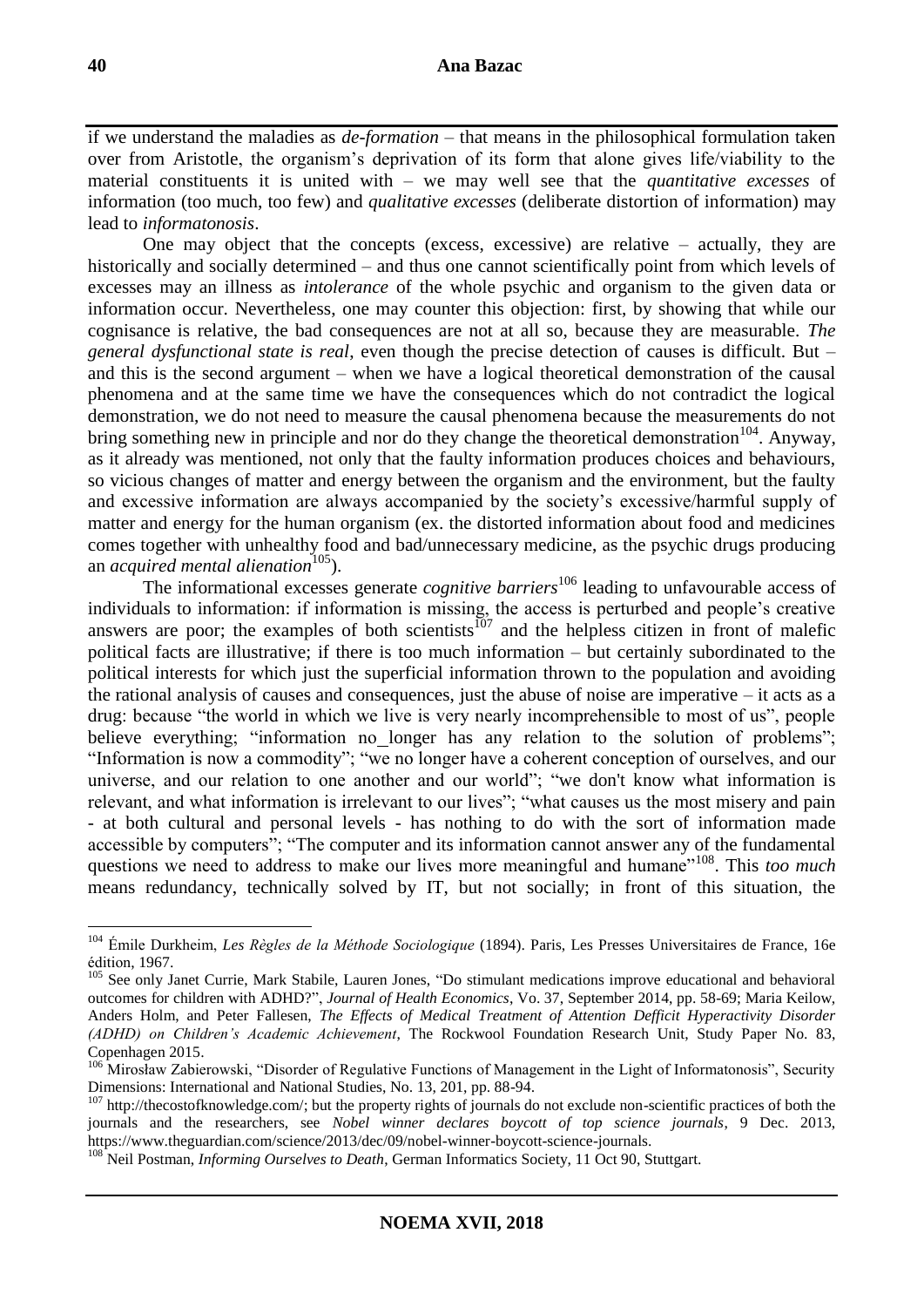individual "defends" himself by *unselectively refusing information* (*as if* the information as such would be his enemy, and not the supply, or rather the decision-makers of this supply).

The distortions of information lead to *cognitive dissonance* and *alienation* (autism, living in the imaginary, cynicism, proclivity of euphoria, repulsion to focus on and to be aware).

The *corrective* measures arrive – because of the already mentioned asymmetry of power relations in the modern and contemporary society<sup>109</sup> – when it is *too late*: not only for nature when species have disappeared and the imbalances have led to irreversible and irretrievable loses, but also for many human beings which are, every one of them, unique and unrepeatable and wasted their life.

The ICT continues to solve the problems of the control of information mainly from the standpoint of the *senders*. But it is time to solve these problems from the viewpoint of the *receivers*. Though *informatonosis* is the name of the combined consequences of the social information in the present domination-submission society, it may be the basis of this approach. The transfer of information to the human receptor is not a neutral and natural process. Its concrete manifestations are not at all inevitable and do not lead automatically to the human progress ("more information is wellbeing", as a supposed *dolce far niente* for all).

# **Instead of conclusion, a philosophical antidote: the ancient suggestion of** *measure*

A concept that may be used as a *criterion* towards the excesses – of matter, energy and information – is the ancient *measure* <sup>110</sup>. Not only as sobriety. Aristotle has showed that if men do not follow the golden mean in all their activities, they generate bad consequences both for themselves and for society. How can we measure this mean and thus, the distance between its own limits and the external limits of excesses, it's not a so unsolvable question as it appears in different sophistries: *we must accord our search for the respectable mean and the avoiding of the excessive with the understanding/anticipation of the consequences of different paths we possibly may follow*, said the Stagirite. Therefore, the search for the mean is not prudent mediocrity – as some ones would believe – but it emphasises the *rational* ability of man, that of foreseeing (like Prometheus), of being able of *intellectual experiments* and thus, *imagining the consequences*, being able to remake the present actions: au fond, this is *anticipation*.

<sup>&</sup>lt;sup>109</sup> And the dominant powers have subordinated the public communication and many scientists. See James Hansen, *Scientific Reticence and the Fate of Humanity* (A Draft Discussion), 26 October 2017, http://www.columbia.edu/~jeh1/mailings/2017/20171026\_ScientificReticence.pdf.

<sup>110</sup> Analytically, we may remind that *measure* is between the *too little* and the *too much*. If the historical origin was the *too little* – because of the ontological feature of rarity (Sartre) – the two concepts are interdependent, though contrary. But if the origin is the *too little*, it means that it is what remains/last/what is *recessive* – if we borrow the term from the Romanian Mircea Florian, *Recesivitatea ca structură a lumii*, I, Editie îngrijită, studiu introductiv și note de Nicolae Gogoneaţă şi Ioan C. Ivanciu, Bucureşti, Editura Eminescu, 1983 [Recessivity as structure of the world] – while the *too much*, although dominant, only follows the *too little*. Just for this contrary coexistence – they explaining each other –, their understanding supposes the third, mean concept, *measure*.

But: our European manner of thinking is that of the two contradictory concepts, and the solution is that of the adverse situation (the *too much* "solving" *the too little*). Because we are used to think in the pattern of the power relations – clearer, of the capitalist worldview – the *too much* is generally thought as the only remedy for the *too little,* and the *too* has little or no importance.

This manner of thinking pertains to the technologists who consider that the only solution to the *lack* (of products etc.) is the amplification of the productive means. This is the technological optimism, where technology would have only positive values and all the social evils will be resolved by technology. For example, in the domain of ICT, the solution is more information.

But philosophy doubts, and questions the *premises* of every assumption.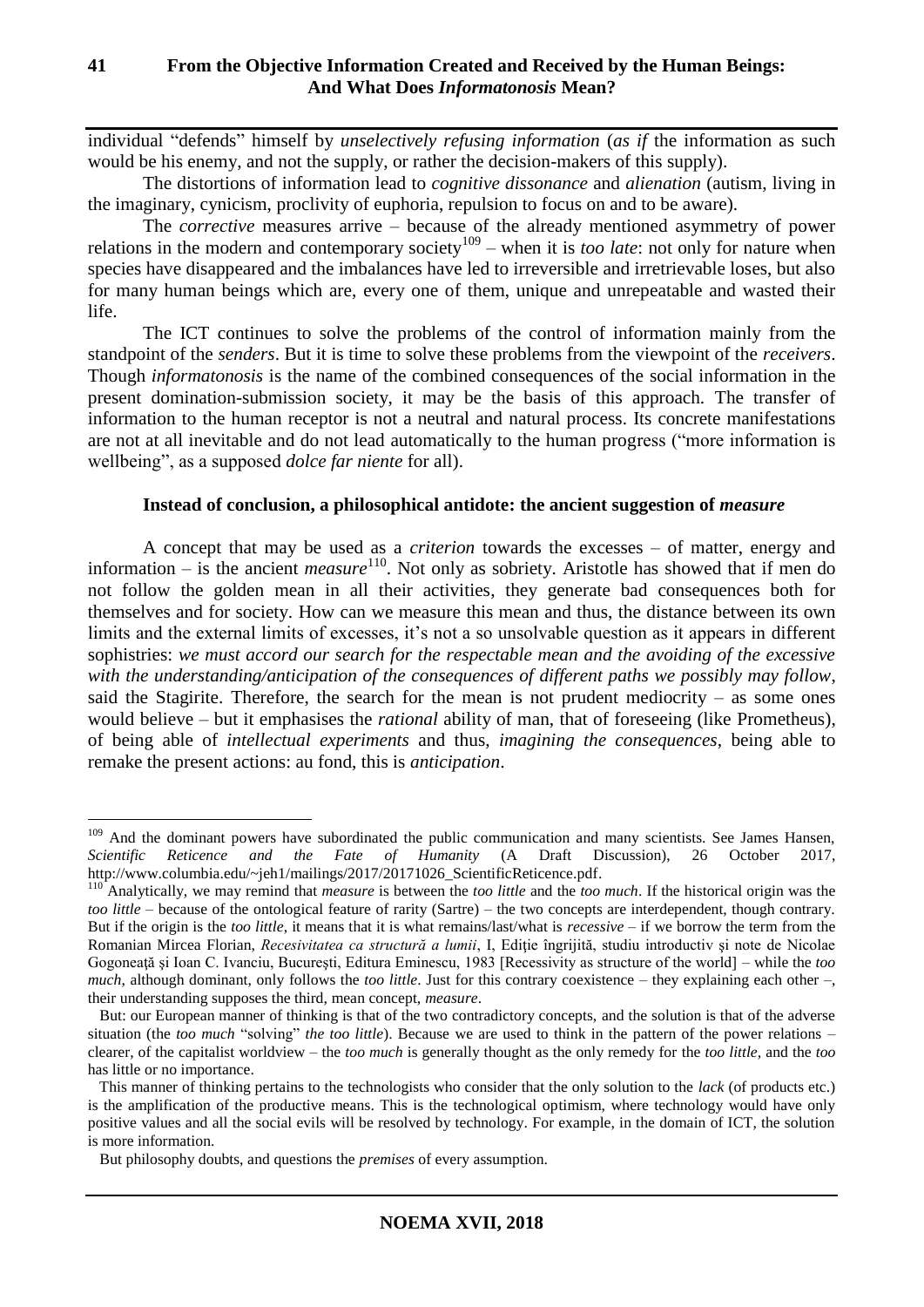As we know, the Delphi temple of Apollo has mentioned on its wall the old Greek saying warning against excesses: μηδέν άγαν (nothing over measure/too much), as *measure* or *proportion*, *refusal of any excess* and *prudence*. Nature may experience the too much or the too little, but it simply *integrates* them or *transforms* when they are harmful towards its former equilibrium and more powerful than this equilibrium: in this sense, nature does not know excesses. The saying addressed the humans, because only they can choose and have discernment; and only they are who press nature in a so excessive manner that nature can no longer integrate the too much and the too little, and is dying. Applying the adage to our problem, to have matter and information above measure and without measure has repercussions for the balance of all the human systems: one no longer feels "at home" – the *oikeiosis*, as the Stoics said – neither in his own skin nor in his natural and social environment.

More: nature was seen – and indeed, it still is – as the ambient that protects us, as Plato's *khôra*, or receptacle; or the place man is hiding within. But the warning of the wise men targeted the humans because to hide in nature was and is not enough. The value – thus the possibility and feasibility – of rational thinking and conduct (*measure* or *prudence*) was promoted and certainly existed in the popular wisdom just in order to signal that the human beings are not inexorably determined to behave in such excessive ways that the only refuge remains the wild nature; because in this refuge man arrives to accommodate with the wildness<sup>111</sup>. Therefore, if for man *the excess is not inevitable*, neither his diseases – as *informatonosis* – are inevitable.

In the same line of reflexivity related to the consequences, the modern sciences have advanced the *prudence* of *Occam's razor* (economy of explanation forbidding the unnecessary multiplication of hypotheses and concepts), the *parsimony* of character-based tree representations as phylogenetic analysis, even the *elegance* of mathematical demonstrations. Here not the simplicity that may send to simplification is important, but the involved principle of *measure*.

Science means the control of its object. Obviously, the creation, understanding and control of the object constitute a long and difficult task. But we do not forget that the object of sciences is also, in different ways, the milieu of man. In its turn, ethics is the theoretical control of the subject. The historical character of sciences and the difficulty to control both the objects of sciences and the subject of ethics have manifested through (and led to) the *separation* of the subject of ethics and the objects of sciences. This separated treatment took place in the dominant philosophy too<sup>112</sup>. For this reason, even though in the last decades of the 20<sup>th</sup> century some integrative sciences have constituted – as ecology and IC sciences – therefore, having as their object the subject-object *relation*, the paradigm of separation has continued. The present more or less timid interdisciplinary studies still are separated from ethics, i.e. from the responsibility of concrete folks in the treatment of the objects of sciences. In this respect, the old concept of measure warns us about the necessity of an integrated approach of the objects of different sciences, including the social ones, actually, the necessity to take into account the *integrated consequences* of different forms of control.

 $111$  The traditional representation of nature as an absolutely exterior entity to man – either as a protective receptacle, or as Hobbes' nature as the environment for the natural right/freedom to behave in a feral manner – has included the idea that man's deeds, as part of nature, would be as objective as the natural phenomena are. Hegel has reversed that representation only half: he advanced the concept of estrangement/alienation as objective relation of man and his creations. Heidegger has taken over this line of reasoning, showing the objective alienation of man from technology. But Marx has demonstrated that the process of estrangement is *socially determined*, thus not natural but historical. The significances the alienated man gives to his objects, and to nature, are thus subjective. But if so, the estrangement as such is a transient social phenomenon.

<sup>&</sup>lt;sup>112</sup> In the 19<sup>th</sup> century, Marx has introduced both in philosophy and science the paradigm of subject-object *integrated* treatment.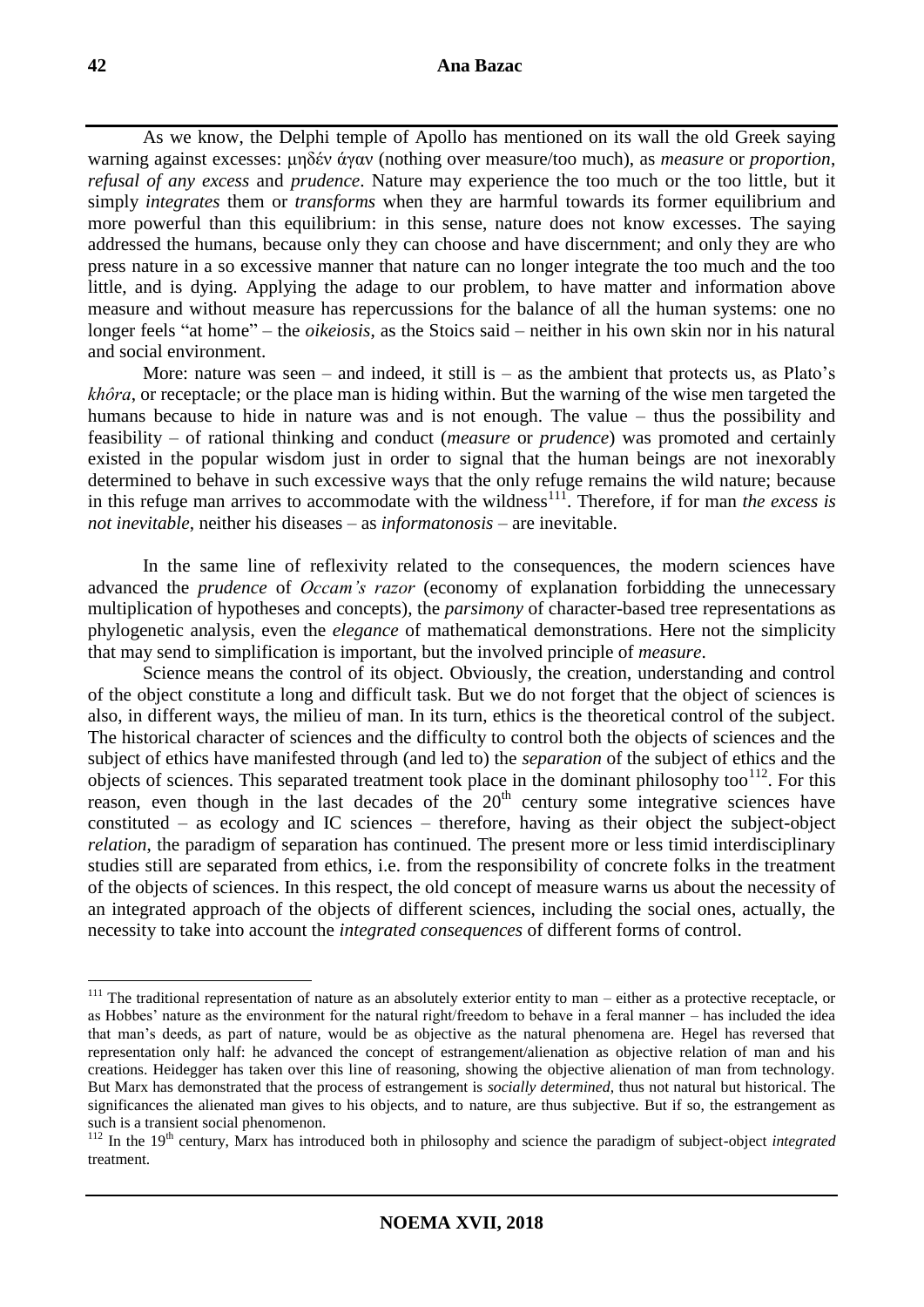# **43 From the Objective Information Created and Received by the Human Beings: And What Does** *Informatonosis* **Mean?**

Finally, the concept of measure is not only a suggestion of precaution in manners and parsimony in scientific thinking. Finishing in the same note of constructivism, we may remind that *man is who constructs the meanings of life*: of his own and of the others beings. Therefore, the meanings of life are forged by man and only by man: he does not discover them, he creates them. He cannot say that he founds the meanings –  $as$  if these ones would have been created by an exterior artificer, and became objective facts as the rain or the sun – and he could not intervene over them. If he would behave in such a manner, he would arrive also to the *lack of meanings*: concretely – and certainly letting aside the scientific research – for us the rain and the sun have secondary importance; we were wearing sunglasses or we use umbrellas, but neither the sun nor the rain are of any importance for our imagination of and struggle for a human life.

In other words, the dry epistemological characterisation of constructivism reveals us the (idea of) *responsibility* of man towards his constructions and towards the consequences of these constructions. Responsibility means "to keeping measure" with the meanings of life of *all* the human beings: and since *the individual life is unique and unrepeatable*, the meanings of life are just those of the *potentialities* of this unique and unrepeatable life and of the *struggle* against both the consideration of these potentialities as meaningless, and the transfer of the human responsibility for the meanings of life to an external trans-mundane fantasy.

# **References**

- 1. *After twenty years from the beginning of membrane calculus – dialogue with Acad. Gheorghe Păun*, http://www.academiaromana.ro/mediaAR/interv2018/int2018-0222- GhPaun/pag\_media\_interviuri\_acad\_2018\_0222GhP\_text.htm (in Romanian).
- 2. Alberts, Bruce., Alexander Johnson, Julian Lewis, Martin Raff, Keith Roberts, and Peter Walter*, Molecular Biology of the Cell* (1989), 4th edition, New York, Garland Science, 2002.
- 3. *All the names for the new digital economy, and why none of them fits,* https://qz.com/548137/all-the-names-for-the-new-digital-economy-and-why-none-of-themfits/.
- 4. *A New Science of Qualities*, A Talk with Brian Goodwin [4.29.97], https://www.edge.org/conversation/a-new-science-of-qualities.
- 5. Barabási, Albert-László. "Taming complexity", *Nature Physics*, Vol. 1, 2005, pp. 68-70.
- 6. Barsalou, Lawrence W. "Grounded Cognition", *Annual Review of Psychology*, 59, 2008, pp. 617-664.
- 7. Barthes, Roland. "Introduction to the Structural Analysis of Narratives" in *Image, Music, Text*, Essays selected and translated by Stephen Heath, London, Fontana Press, 1977.
- 8. Barthes, Roland. "The Grain of the Voice", in *Image, Music, Text*, Essays selected and translated by Stephen Heath, London, Fontana Press, 1977.
- 9. Baudelaire, Charles. "Les Fleurs du Mal", in *OEuvres complètes*, vol. I, texte établi, présenté et annoté par Claude Pichois, Paris, Gallimard, 1975.
- 10. Bazac, Ana. "Materia observații epistemologice cu prilejul aniversării modelului atomului al lui Rutherford (I)", *Noema*, Vol. XI, 2012, pp.133-158, and "Materia: observații epistemologice cu prilejul aniversării modelului atomului al lui Rutherford (II)", *Noema*, XI, 2013, pp. 83-114 [Matter: epistemological remarks on the occasion of the anniversary of Rutherford's model of atom].
- 11. Bazac, Ana. Ontology of information, information theory and technology", *Noema*, XIII, 2014, pp. 195-246.
- 12. Bazac, Ana. "The philosophy of the *raison d'être*: Aristotle's *telos* and Kant's categorical imperative", *Biocosmology – Neo-Aristotelism*, Vol. 6, No. 2, 2016, pp. 286-304.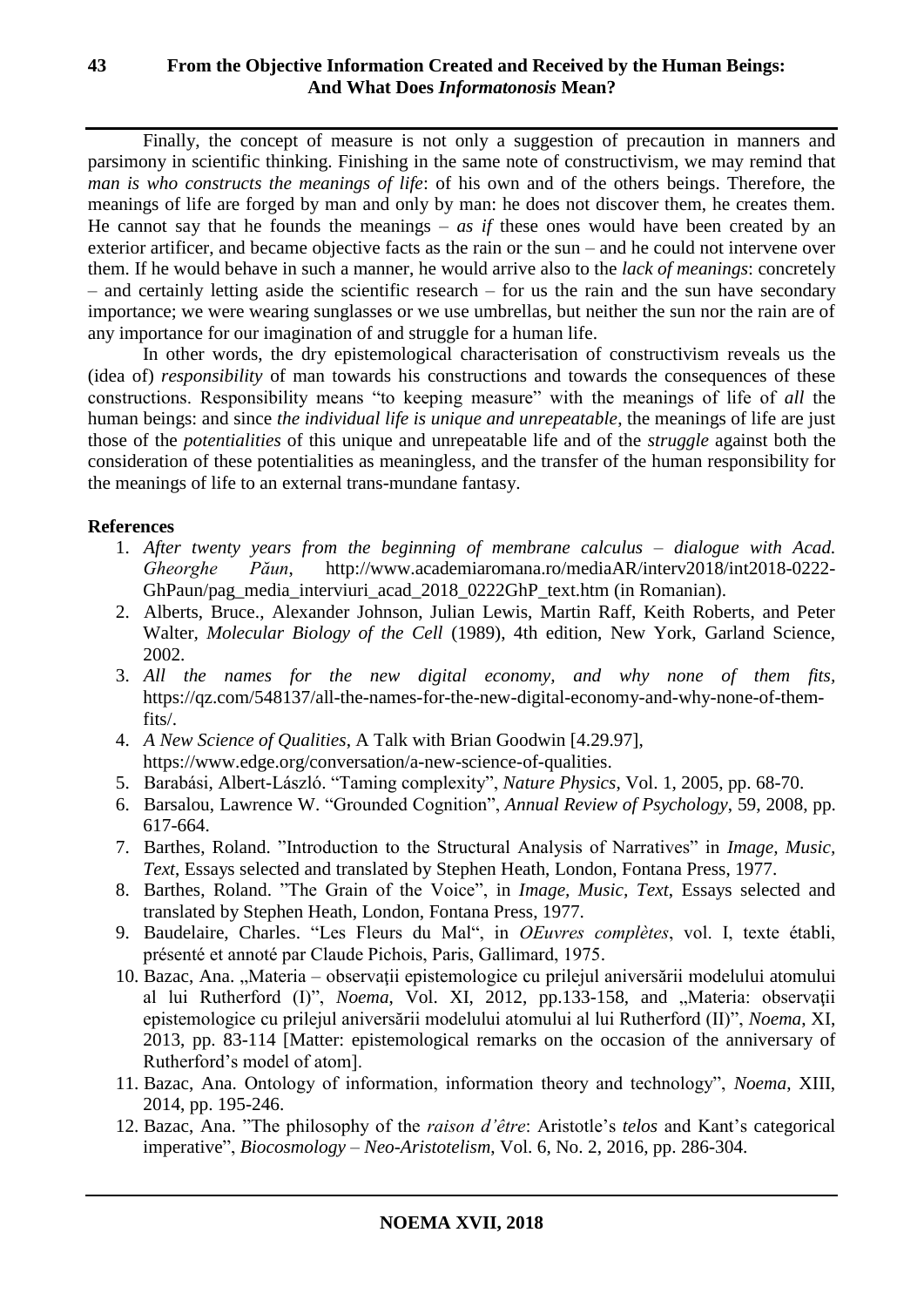- 13. Bazac, Ana. "What does a new scientific spirit mean? Bachelard from the thirties of the last century and the science of our days", *Noema*, XVI, 2017, pp. 47-69.
- 14. Bazac, Ana. "The construction of the scientific object and its confrontation", *Noema*, XVI, 2017, pp. 219-240.
- 15. Bazac, Ana. "Aristotle, the Names of Vices and Virtues: What Is the Criterion of Quantitative Evaluation of the Moral Behaviour?", *Dialogue and Universalism*, Volume 27, Issue 4, 2017, pp. 175-188.
- 16. Bazac, Ana. *The intentionality of the consciousness: from phenomenology to neurosciences and back. The attitude of Evanghelos Moutsopoulos towards the phenomenology of the consciousness*, afterword to the Romanian translation of E. Moutsopoulos, *La conscience intentionnée* (2016), as: E. Moutsopoulos. Constiinta intentionată. Traducere din limba franceză, notă asupra traducerii, note şi postfață despre *The intentionality of the consciousness: from phenomenology to neurosciences and back. The attitude of Evanghelos Moutsopoulos towards the phenomenology of the consciousness* / *Intenționalitatea conştiinţei: de la feenomenologie la neuroștiințe și înapoi. Atitudinea lui Evanghelos Moutsopoulos față de fenomenologia conştiinţei* de Ana Bazac, Bucureşti, Omonia, 2017, pp. 103-158.
- 17. Bazac, Ana. "Three concepts in the history of the knowledge of the world (cause, consequence, *telos*) and a conclusion", *Biocosmology – Neo-Aristotelism*, Vol. 7, No. 2, Spring 2017, pp. 155-177.
- 18. Bejan, Adrian. (1996), see *The Physics of Life: The Evolution of Everything*, New York, St. Martin's Press, 2016.
- 19. Bernays, Edward L. *Propaganda*, New York, Horace Liveright, 1928.
- 20. Bogen, James., James Woodward, "Saving the Phenomena", *The Philosophical Review*, Vol. 97, No. July, 1988, pp. 303-352.
- 21. Bohm, David. & Basil J. Hiley, *The Undivided Universe*, London, New York, Routledge, 1993.
- 22. Borges, Jorge Luis. "On Exactitude in Science" (1946), in Jorge Luis Borges, *Collected Fictions*, Trans. Andrew Hurley, London, Penguin Books, 1998, p. 325.
- 23. Brewis, J., C. Sanderson, and E. Wray-Bliss, "Interrogating excess: the case of organisational drug and alcohol policies", in *SCOS 2005: Excess and organization: Proceedings of SCOS XXIII*, Department of Industrial Management and Organization, Royal Institute of Technology, Stockholm, Sweden, 2005.
- 24. Chiesa, Gioulieto. *The point of view of Natalya Kasperskaya: from the "Russian hackers" to the "Manchurian candidate"*, 30/05/2017, http://www.defenddemocracy.press/the-point-ofview-of-natalya-kasperskaya-from-the-russian-hackers-to-the-manchurian-candidate/.
- 25. Cook, Jonathan. *From an Open Internet, Back to the Dark Ages*, November 24, 2017, https://www.counterpunch.org/2017/11/24/from-an-open-internet-back-to-the-dark-ages-2/.
- 26. Cordner, Alissa. *Toxic Safety: Flame Retardants, Chemical Controversies, and Environmental Health*, Columbia University Press, 2016.
- 27. Currie, Janet, Mark Stabile, Lauren Jones, "Do stimulant medications improve educational and behavioral outcomes for children with ADHD?", *Journal of Health Economics*, Vo. 37, September 2014, pp. 58-69.
- 28. Daston, Lorraine. (Ed.), *Biographies of Scientific Objects*, Chicago, University of Chicago Press, 2000.
- 29. Diaconu, Mădălina., Eva Heuberger, Ruth Mateus-Berr, Lukas Marcel Vosicky (Eds.), *Senses and the City: An Interdisciplinary Approach to Urban Sensescapes*, Berlin, LIT Verlag, 2011.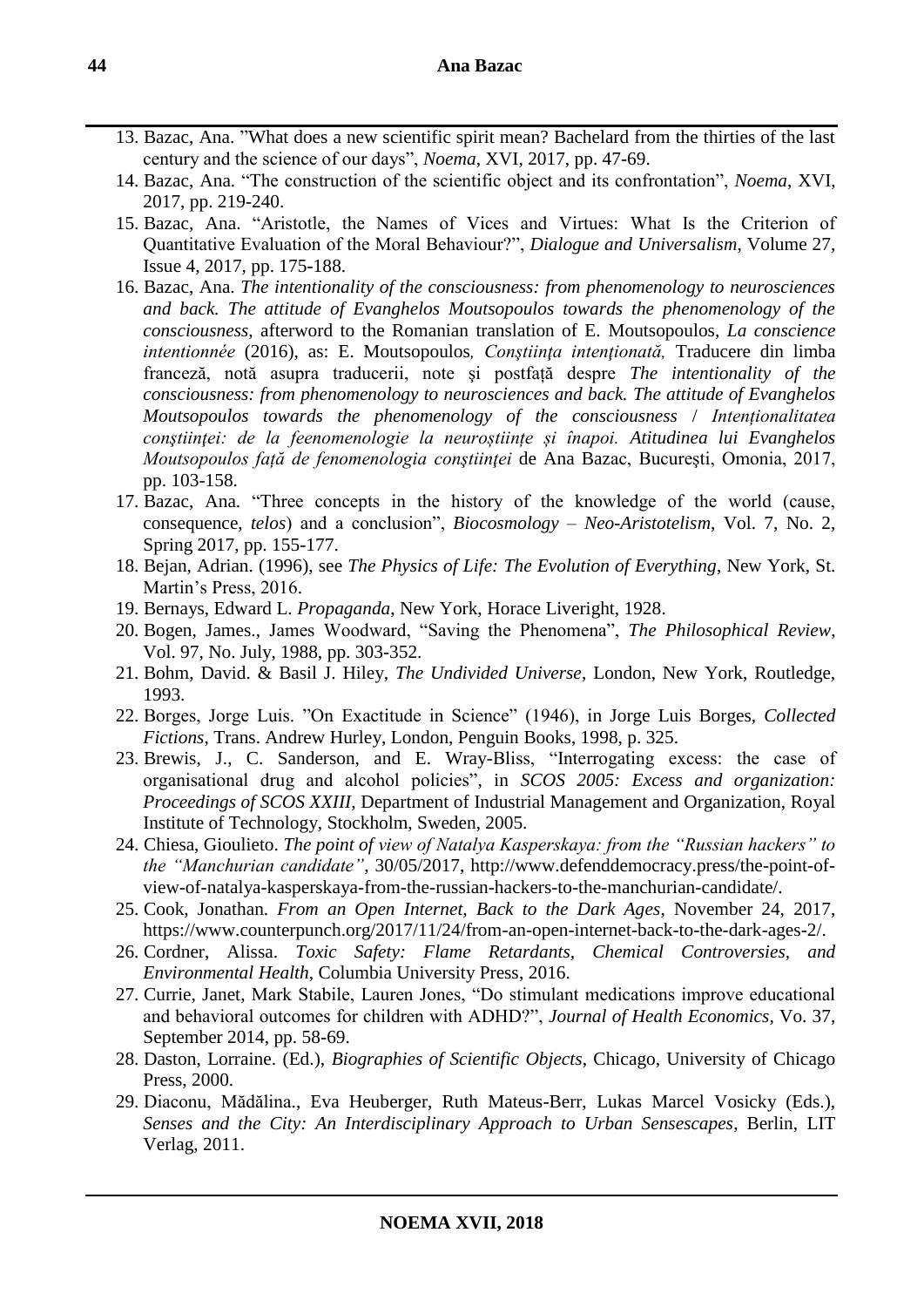- 30. Diaz-Maurín, François., Mario Gianpietro, *Complex Systems and Energy*, 2013, DOI:10.1016/B978-0-12-409548-9.01549-9, pp. 1-21.
- 31. Durkheim, Émile. *Les Règles de la Méthode Sociologique* (1894). Paris, Les Presses Universitaires de France, 16e édition, 1967.
- 32. Eigen, Manfred. *From Strange Simplicity to Complex Familiarity: A Treatise on Matter, Information, Life and Thought*, Oxford, Oxford University Press, 2013.
- 33. Feynman, R., B. Leighton, M. Sands*, The Feynman Lectures on Physics: Mainly Mechanics, Radiation and Heat*, Volume I, Menlo Park, Ca., Addison-Wesley Publishing, 1963, http://www.feynmanlectures.caltech.edu/I\_01.html#Ch1-S2.
- 34. Florian, Mircea. *Recesivitatea ca structură a lumii*, I, Ediţie îngrijită, studiu introductiv şi note de Nicolae Gogoneaţă şi Ioan C. Ivanciu, Bucureşti, Editura Eminescu, 1983 [Recessivity as structure of the world].
- 35. Ginsborg, Hannah. "Two Kinds of Mechanical Inexplicability in Kant and Aristotle", *Journal of the History of Philosophy*, vol. 42, no. 1, 2004, pp. 33-65.
- 36. Hansen, James. *Scientific Reticence and the Fate of Humanity* (A Draft Discussion), 26 October 2017, http://www.columbia.edu/~jeh1/mailings/2017/20171026\_ScientificReticence.pdf
- 37. Hawking, S. W., Thomas Herzog, "Populating the Landscape: A Top Down Approach", *Physical review D: Particles and fields*, 73(12) · February 2006, DOI: 10.1103/PhysRevD.73.123527.
- 38. Henry, Michel. *L'essence de la manifestation*, Paris, PUF, 1963.
- 39. Henshaw, Victoria. *Urban Smellscapes: Understanding and Designing City Smell Environments*, N Y and London, Routledge, 2014.
- 40. Hirthler, Jason. *Colonizing the Western Mind*, 06/03/2018, http://www.defenddemocracy.press/colonizing-the-western-mind/.
- 41. http://thecostofknowledge.com/.
- 42. I-Doser, https://en.wikipedia.org/wiki/I-Doser [accessed on 25 March 2018].
- 43. Jasiczek, Dariusz. Rudolf Klimek, Ryszard Tadeusiewicz, "Informatonosis an information disease affecting the society", in Rudolf Klimek, Dariusz Jasiczek, Ján Štencl, *Explained Cause of Cancer*, Hermes Management, Krakow, 2013, pp. 79-84.
- 44. Jinescu, Valeriu V. *Energy, Energonics and Thermodynamics*, Bucureşti, Editura AGIR, 2016, in Romanian.
- 45. Keilow, Maria., Anders Holm, and Peter Fallesen, *The Effects of Medical Treatment of Attention Defficit Hyperactivity Disorder (ADHD) on Children's Academic Achievement*, The Rockwool Foundation Research Unit, Study Paper No. 83, Copenhagen 2015.
- 46. Korzybski, Alfred. *Science and Sanity. An Introduction to Non-Aristotelian Systems and Semantics* (1933), Fifth edition with Preface by Robert P. Pula (1994), New York, Institute of General Semantics, 2000.
- 47. Kriegel, Uriah. "The Concept of Consciousness in the Cognitive Sciences: Phenomenal Consciousness, Access Consciousness, and Scientific Practice", in P. Thagard (Ed.), *Handbook of Philosophy of Psychology and Cognitive Science*, Amsterdam, North Holland, 2006, pp. 195-217.
- 48. Le Breton, David. *Du silence*, Paris, Éditions Métailié, 1997.
- 49. Machado da Silva, Juremir. *Les technologies de l'imaginaire: Médias et cultures à l'ère de la communication totale* (2002), Traduit du portugais (Brésil) par Erwan Pottier, Paris, La table ronde, 2008.
- 50. Malm, Andreas. *The Progress of This Storm: Nature and Society in a Warming World*, London, Verso, 2018.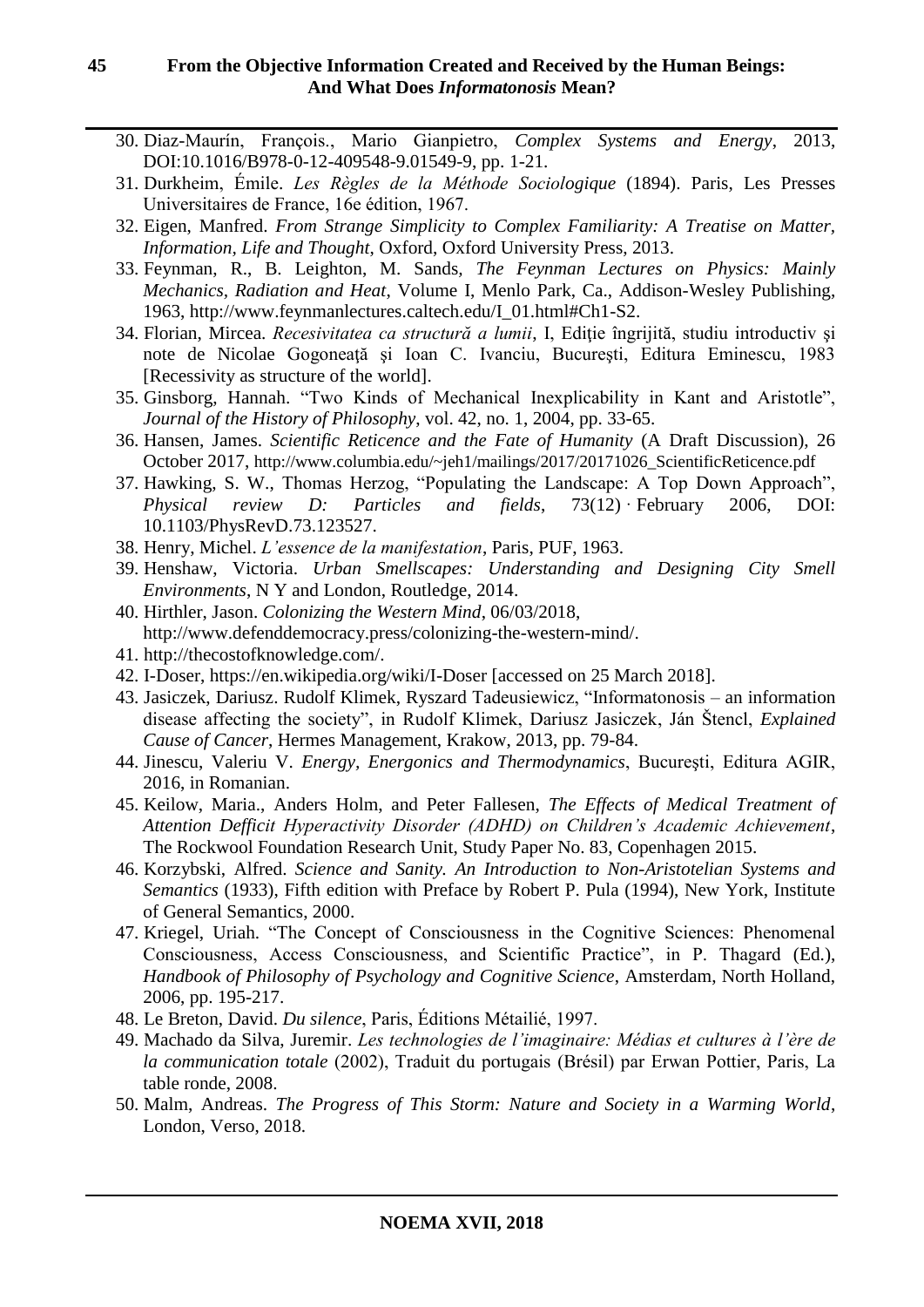- 51. Medawar, Sir Peter. *The Phenomenon of Man*, 1961, http://bactra.org/Medawar/phenomenon-of-man.html.
- 52. Medawar, Sir Peter. Technology and Evolution, http://bactra.org/Medawar/technology-andevolution/.
- 53. Merton, Robert. "The Normative Structure of Science" (1942), republished in Robert K. Merton, *The Sociology of Science: Theoretical and Empirical Investigations*, Chicago and London, The University of Chicago Press, 1973, pp. 267-278.
- 54. Michéa, Jean-Claude. *L'enseignement de l'ignorance et ses conditions modernes*, Paris, Climats, 2006.
- 55. *Microsoft Attention Spans Research Report*, Spring 2015.
- 56. Mill, John Stuart. *The Collected Works of John Stuart Mill, Volume VIII - A System of Logic Ratiocinative and Inductive, Being a Connected View of the Principles of Evidence and the Methods of Scientific Investigation (Books IV-VI and Appendices),* ed. John M. Robson, Introduction by R.F. McRae, Toronto, University of Toronto Press, London, Routledge and Kegan Paul, 1974, Book VI, Chapter XII,

http://oll.libertyfund.org/index.php?option=com\_staticxt&staticfile=show.php%3Ftitle=247 &layout=html#chapter\_40043.

- 57. Monod, Jacques. *Chance and Necessity: An Essay on the Natural Philosophy of Modern Biology* (1970), New York, Alfred A. Knopf, 1971.
- 58. Moore Lappé, Frances and Adam Eichen, *We Saved Net Neutrality Once. We Can Do It Again*, December 14, 2017, https://www.globalresearch.ca/we-saved-net-neutrality-oncewe-can-do-it-again/5622791.
- 59. Edgar Morin, Edgar. *Introduction à la pensée complexe*, Paris, Éditions du Seuil, 1990.
- 60. *Nobel winner declares boycott of top science journals*, 9 Dec. 2013, https://www.theguardian.com/science/2013/dec/09/nobel-winner-boycott-science-journals.
- 61. Pachauri, Nakshatra. *Trolling clouds judgement*, Monday, 26 February 2018, http://www.dailypioneer.com/VIVACITY/trolling--clouds-judgement.html.
- 62. Păun, Gheorghe. "Some Wonders of a Bio-Computer-Scientist", *Bulletin of the International Membrane Computing Society*, 2016, (http://membranecomputing.net/IMCSBulletin/) pp. 241-260.
- 63. Poli, Roberto. "A Note on the Difference between Complicated and Complex Systems", *Cadmus*, Volume 2, Issue 1, 2013, pp. 142-147.
- 64. Postman, Neil. *Informing Ourselves to Death*, German Informatics Society, 11 Oct 90, Stuttgart.
- 65. Rifkin, Jeremy. *The Third Industrial Revolution: How Lateral Power Is Transforming Energy, the Economy, and the World*, New York, Palgrave Macmillan, 2011.
- 66. Schwab, Klaus. *The Fourth Industrial Revolution*, New York, Crown Business, 2017.
- 67. Schwartz, Hillel. *Making Noise: From Babel to the Big Bang and Beyond*, New York, Zone Books, 2011.
- 68. Stamhuis, Ida H., Teun Koetsier, Cornelis De Pater, Albert Van Helden (eds.), *The Changing Image of the Sciences*, New York, Springer Science+ Business Media, 2002.
- 69. Stiegler, Bernard. "Our Ailing Educational Institutions", *Culture Machine*, Vol 5, 2003.
- 70. Stiegler, Bernard. *The Proletarianization of Sensibility*, 2011, https://web.archive.org/web/20120427133515/http://www.lanaturnerjournal.com/essays/prol sensestiegler.html.
- 71. Sunstein, Cass R. *Infotopia: How Many Minds Produce Knowledge*, Oxford, New York, Oxford University Press, 2006.